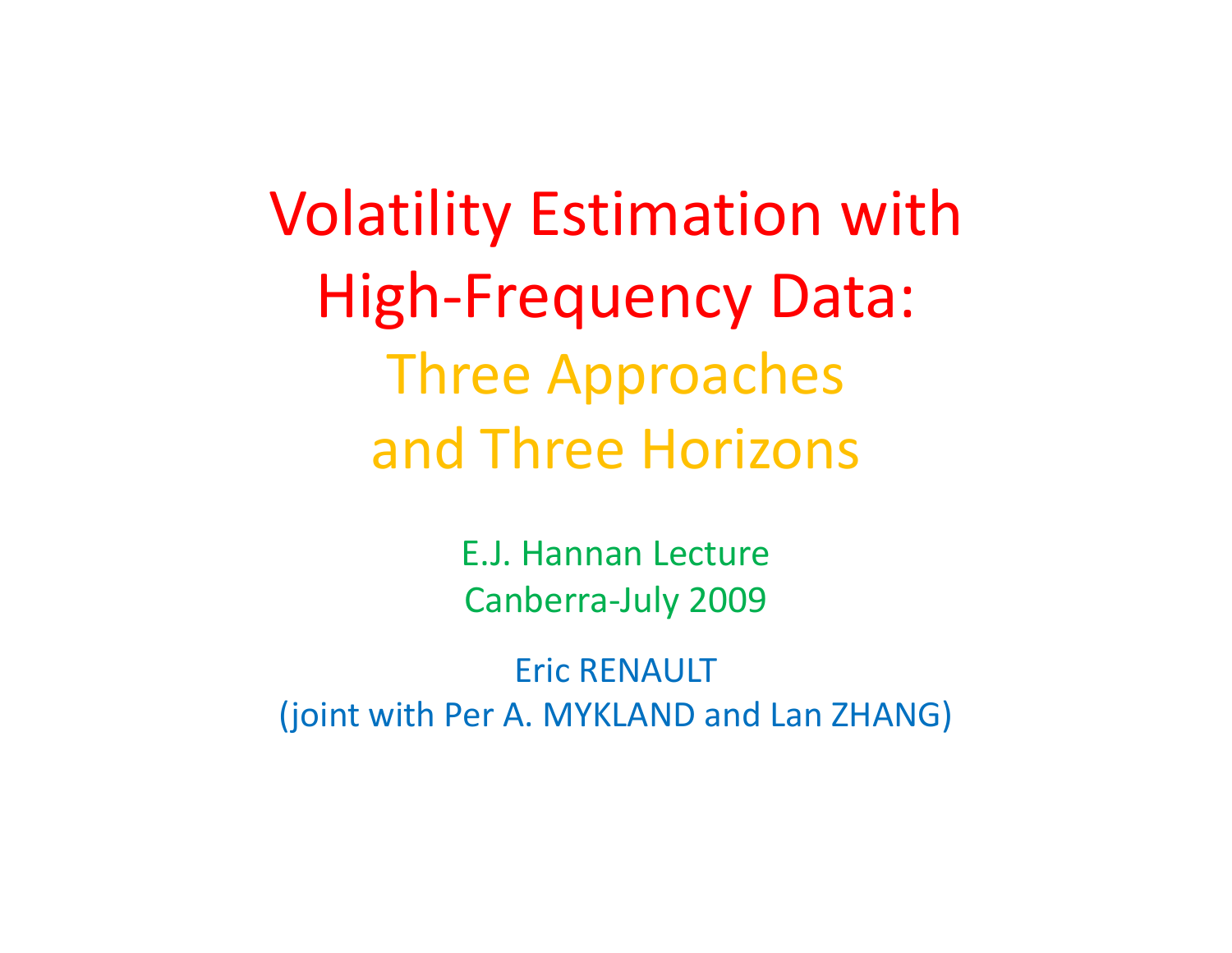### INTRODUCTION:

Benefits and limits of High‐Frequency data

- Goal <sup>=</sup> estimation of continuous time models of asset prices popular in mathematical finance
- This talk: no jumps  $\Rightarrow$  price processes consistent with no‐arbitrage are Brownian semi‐martingales
- Univariate setting for log-price process X with drift  $\mu$  and volatility  $\sigma$  (defined from Brownian Motion W) :

$$
dX_t = \mu_t dt + \sigma_t dW_t
$$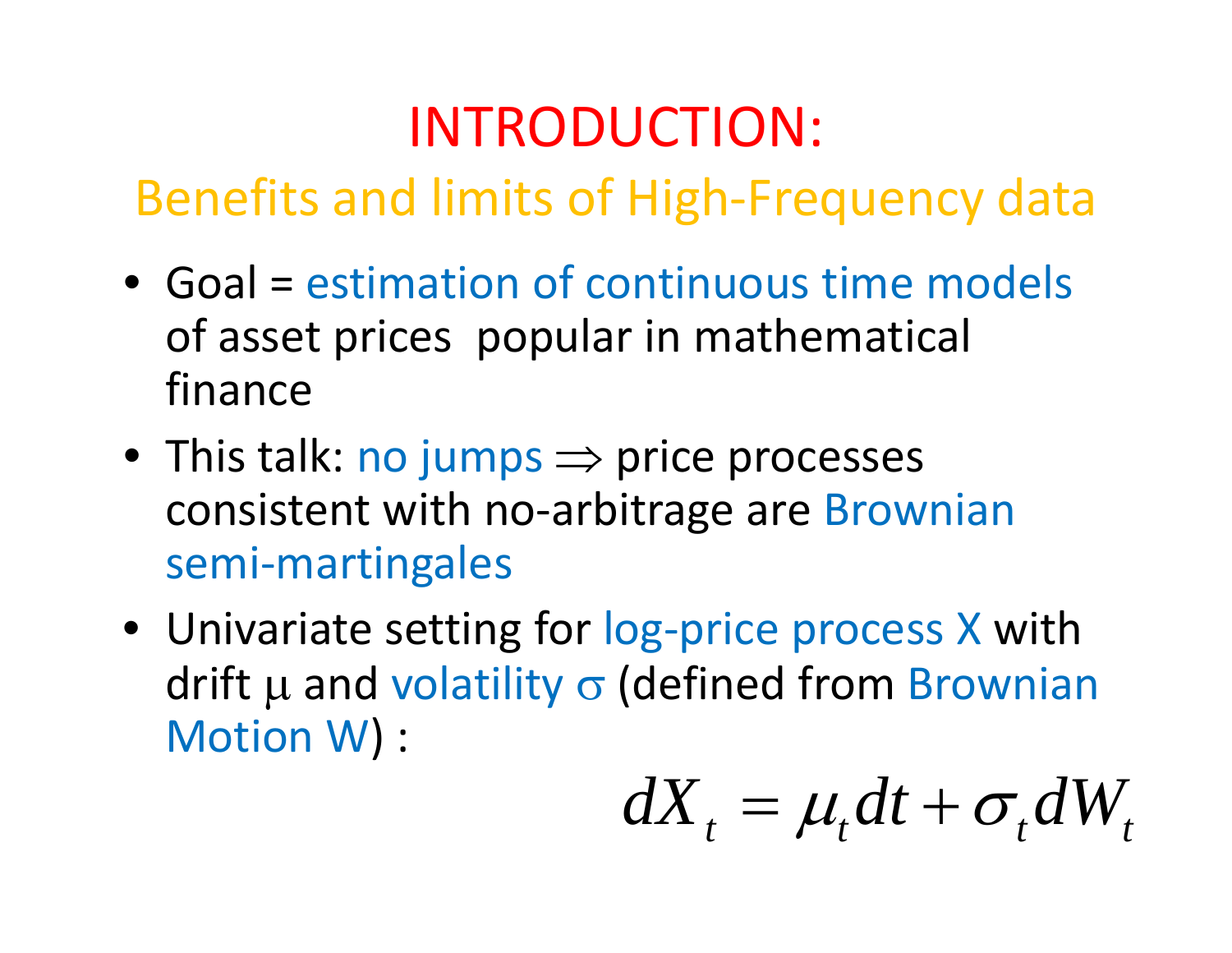### OUTLINE

- 1. A general and non‐technical overview: Three main issues
- 2. Technical developments : Three approaches and three horizons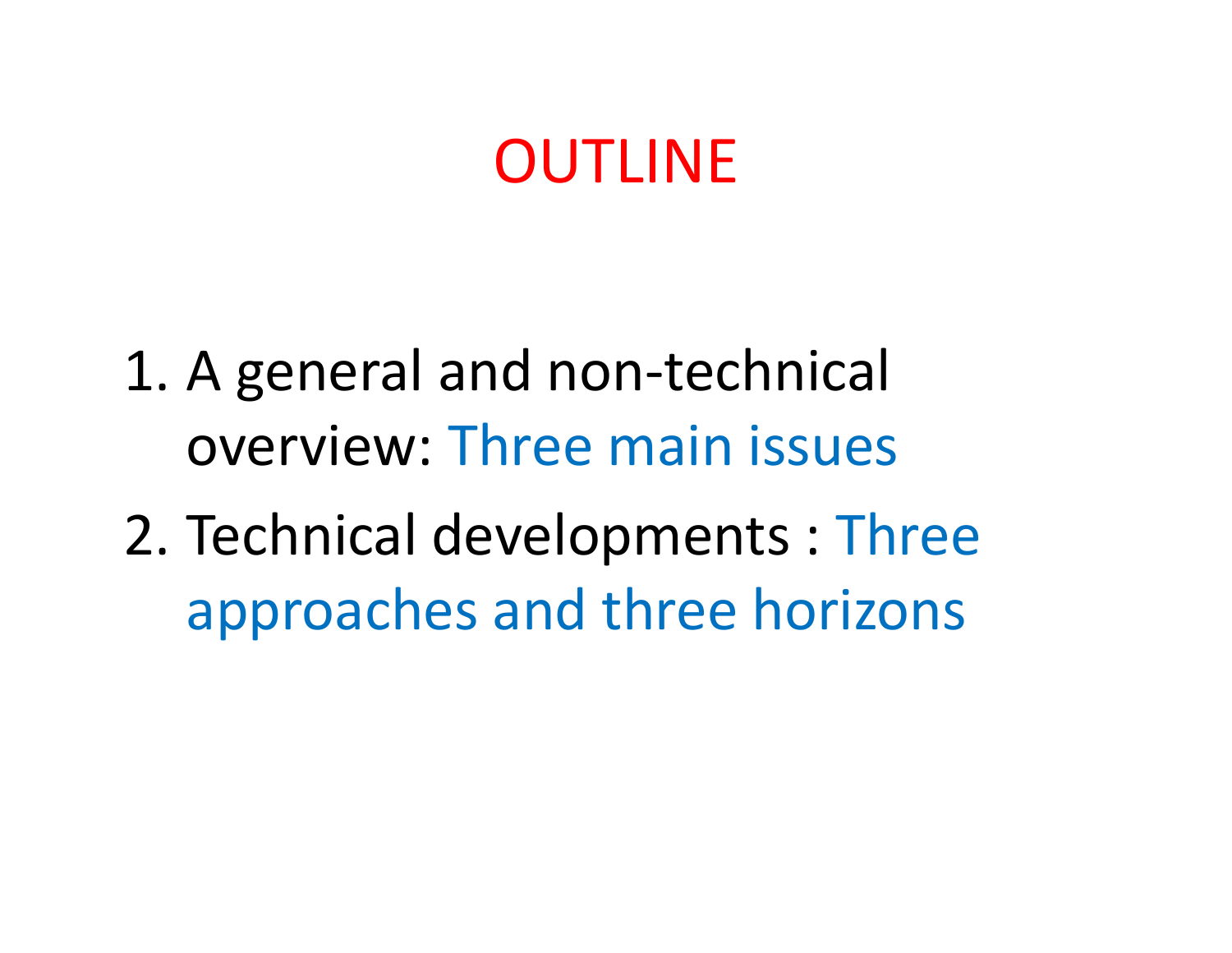### Three main issues:

- 1. Higher frequency of sampling the log‐price process  $\rightarrow$  useless to estimate its drift  $\rightarrow$ focus on volatility.
- 2. Market frictions are non-negligible  $\rightarrow$  the "efficient" semi‐martingale is not directly observed.
- 3. Non‐parametric estimation of instantaneous (spot) volatility <sup>=</sup> more involved than integrated volatility estimation over <sup>a</sup> day.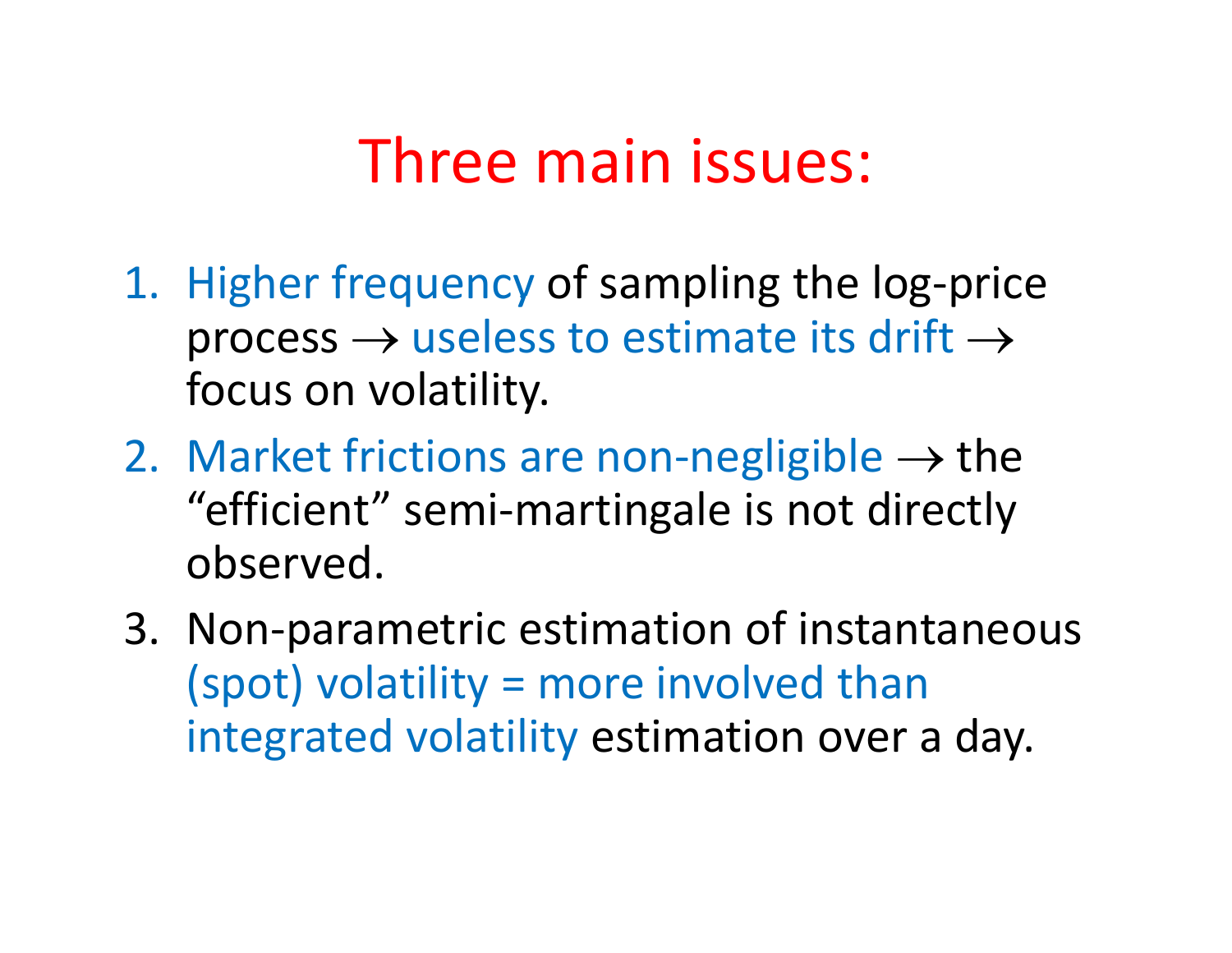Issue 1: Higher frequency of sampling = useless to estimate the drift

• Simplest possible example:

Geometric Brownian Motion (GBM)

 $dX_{_t} = \mu dt + \sigma dW_{_t}$ 

Equi - spaced obervations  $X_{t_i}$ ,  $i = 0,1,...n$ , over [0, *T*]: =

$$
t_i = i\Delta t, i = 0,1,...n, \Delta t = \frac{T}{n}, t_0 = 0, t_n = T.
$$

 $\Rightarrow$  Parametric model with unknown parameters  $\theta$  =( $\mu$ , $\sigma$ ) for (continuously compounded) rates of returns:

$$
X_{_{t_{i}}}-X_{_{t_{i-1}}}, i=1,...,n.
$$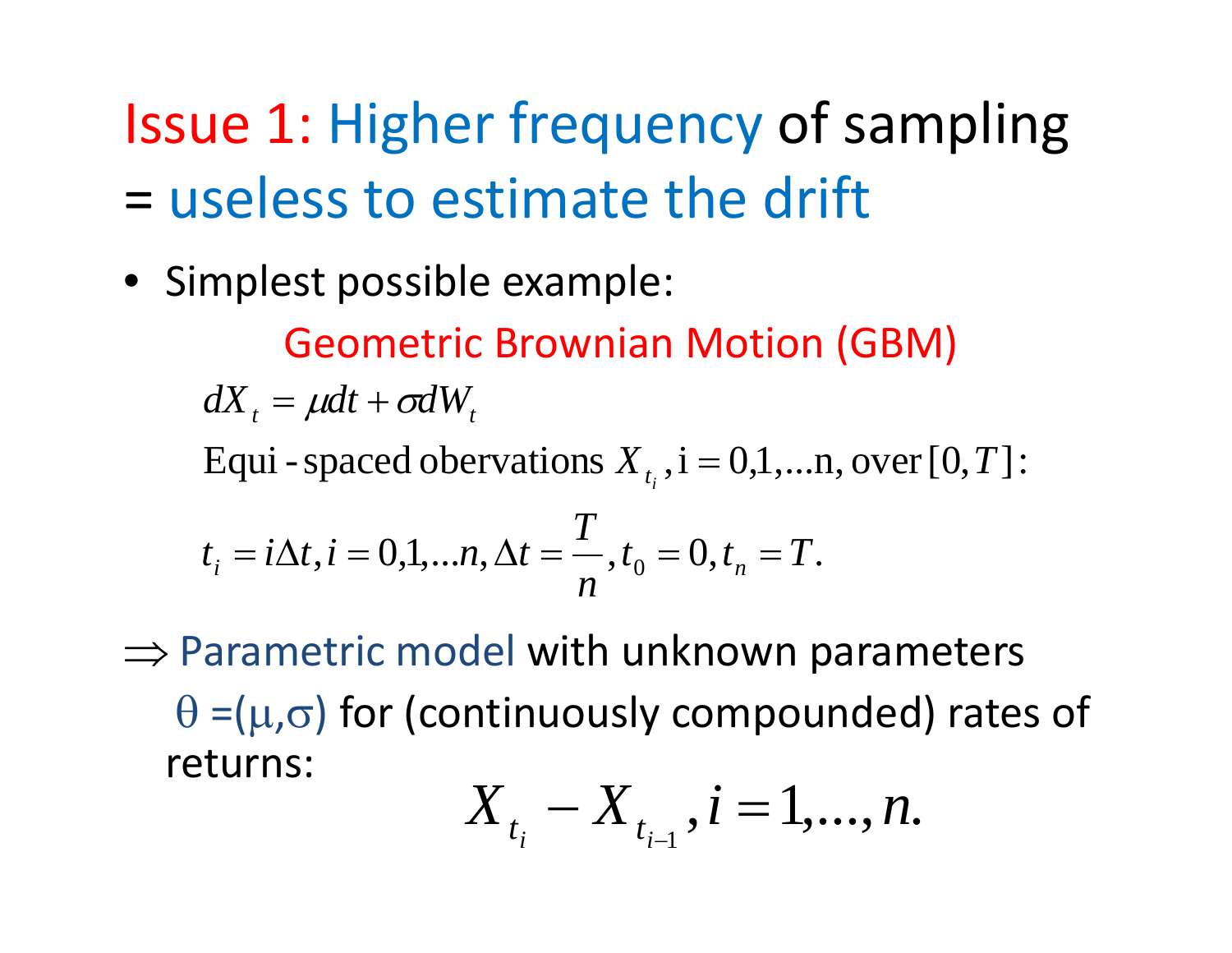$$
\Delta X_{t_{i+1}} = X_{t_{i+1}} - X_{t_i}, i = 0,1,...,n-1, i.i.d. \approx N(\mu \Delta t, \sigma^2 \Delta t)
$$

#### Maximum Likelihood Estimators (MLE):

$$
\hat{\mu}_n = \frac{1}{n\Delta t} \sum_{i=0}^{n-1} \Delta X_{t_{i+1}} = \frac{X_T - X_0}{T} = \text{does not depend on n}...
$$

$$
\hat{\sigma}_{n,\text{MLE}}^2 = \frac{1}{n\Delta t} \sum_{i=0}^{n-1} (\Delta X_{t_{i+1}} - \hat{\mu}_n \Delta t)^2
$$

Cost: No way to improve the estimation of the drift  $\mu$  by increasing the number n of intraday  $\mathsf{observations} \to \mathsf{critical}$  empirical issue of the estimation of expected returns : Merton (1980)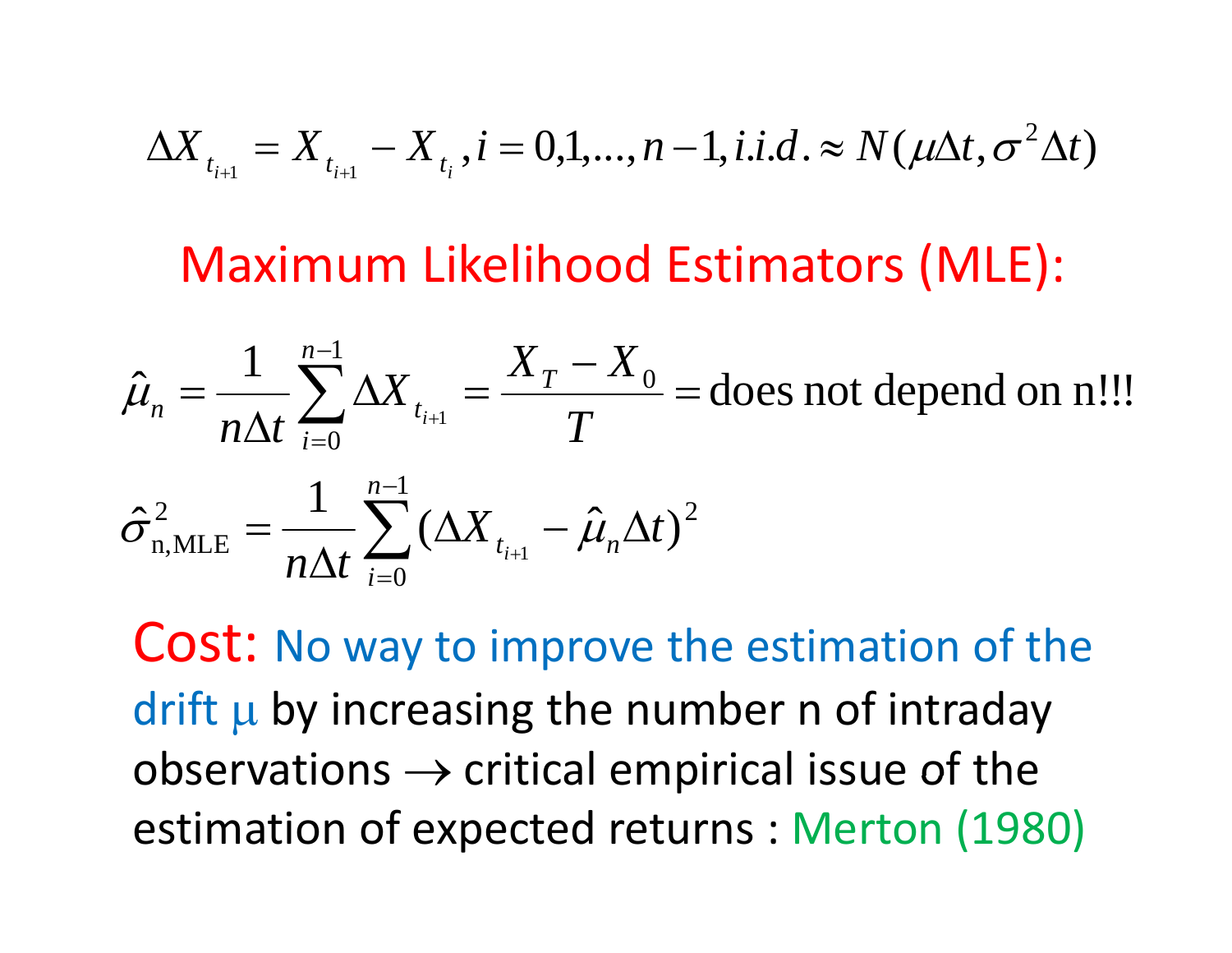1st Benefit: No need to estimate the mean to estimate the volatility

• (Asymptotically) Efficient Estimator of  $\sigma$  (as if  $\mu$ =0):  $\hat{\sigma}_n^2 = \frac{1}{n \Delta t} \sum_{i=1}^{n-1} (\Delta X_{t_{i+1}})^2$  = efficient for  $\sigma^2$ !  $\hat{\sigma}_n^2 = \frac{1}{n\Delta t} \sum_{i=0}^{n-1} (\Delta X_{t_{i+1}})^2 = \text{efficient for } \sigma$ 

Since MLE: 
$$
\hat{\sigma}_{n,MLE}^2 = \frac{1}{n\Delta t} \sum_{i=0}^{n-1} (\Delta X_{t_{i+1}} - \hat{\mu}_n \Delta t)^2 = \hat{\sigma}_n^2 - \hat{\mu}_n^2 \Delta t
$$

$$
\Rightarrow \sqrt{n} (\hat{\sigma}_{n,MLE}^2 - \hat{\sigma}_n^2) = -\hat{\mu}_n^2 \frac{T}{\sqrt{n}} \xrightarrow{P} 0 \ (n \to \infty, T \text{ fixed}).
$$

Efficiency bound:

$$
\sqrt{n}(\hat{\sigma}_n^2 - \sigma^2) \approx \sigma^2 \sqrt{2} \frac{\chi^2(n) - n}{\sqrt{2n}} \approx N(0.2\sigma^4)
$$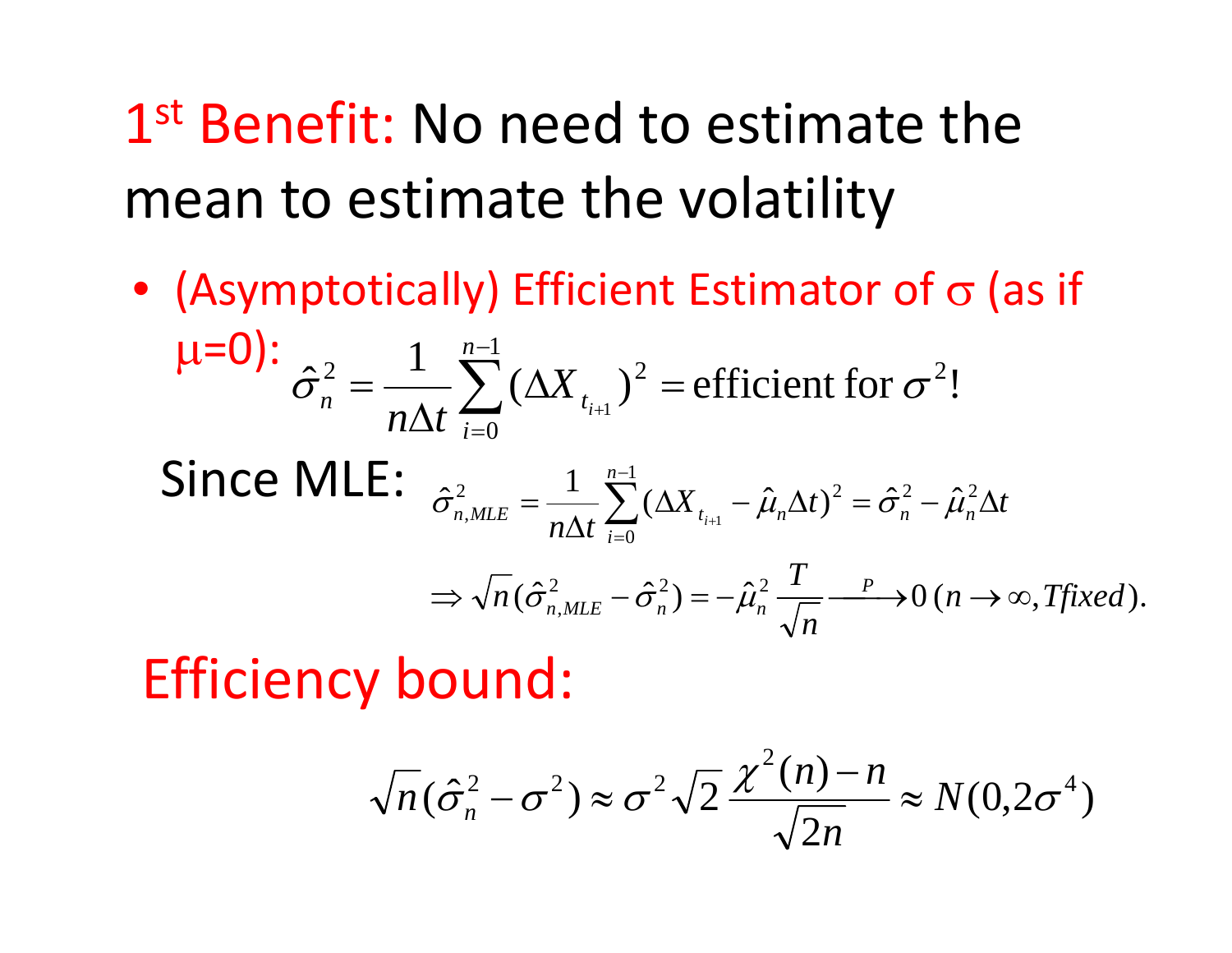### 2<sup>nd</sup> Benefit: Control variable (as if μ=0)

- When we have i.i.d. observations of Z and we know that E(Z)=0, the (asymptotically)efficient estimator of Var(Z) is not in general the simple sample counterpart.
- Asymptotically efficient estimator of Var(Z):

$$
\frac{1}{n}\sum_{i=1}^{n}Z_i^2 - \hat{b}_n \frac{1}{n}\sum_{i=1}^{n}Z_i
$$
  
with 
$$
b = \frac{\text{cov}[Z^2, Z]}{\text{Var}(Z)} = \frac{E(Z^3)}{\text{Var}(Z)}
$$

 $\Rightarrow$  Room for improvement (by control variable Z) if and only if:  $E(Z^3) \neq 0$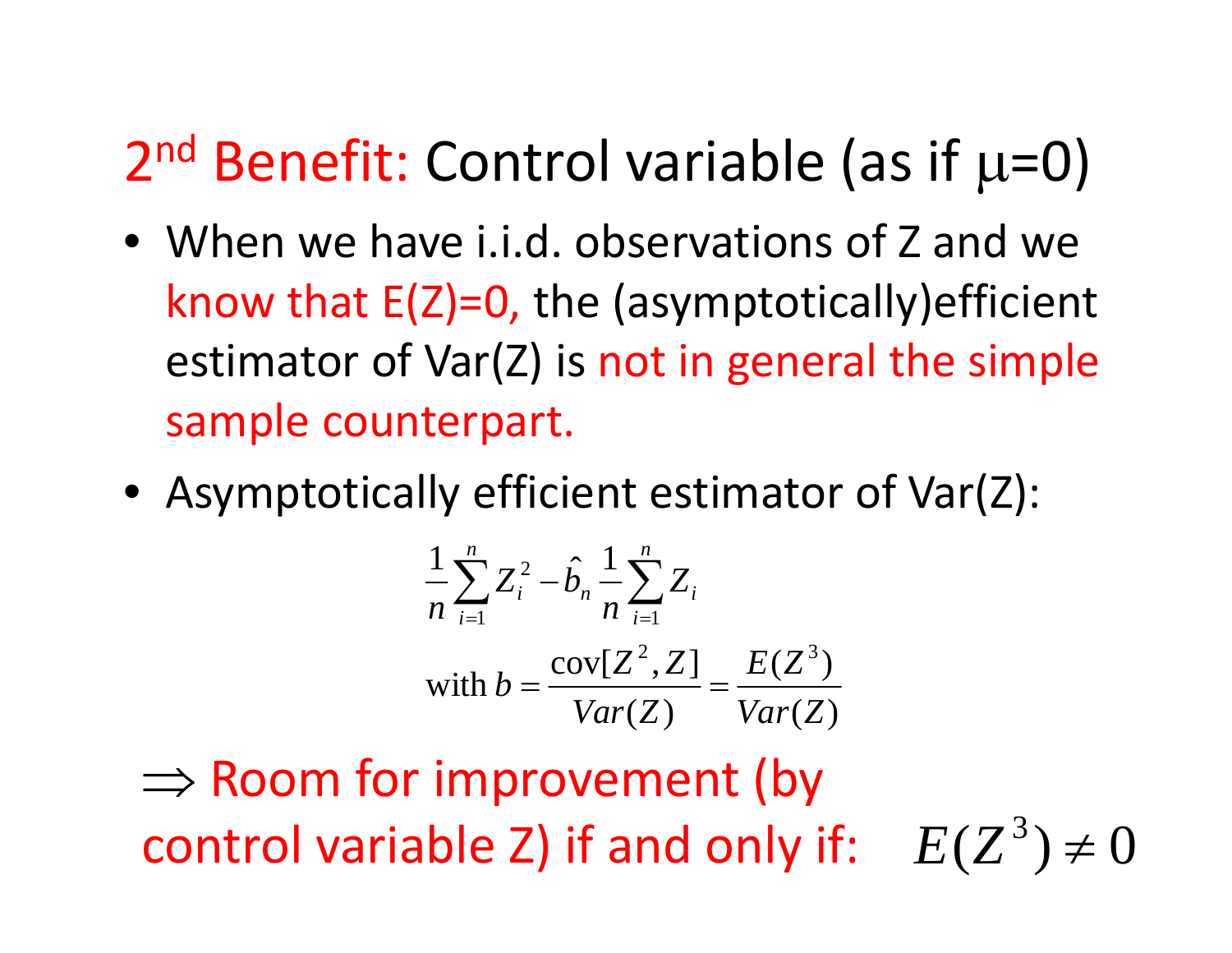$$
\Delta X_{t_{i+1}} = \int_{t_i}^{t_{i+1}} \mu_s ds + \int_{t_i}^{t_{i+1}} \sigma_s dW_s
$$
  
Control variable (as if  $\mu_s \equiv 0$ )  
 $\Rightarrow$  Provides an estimator of volatility better than  $\sum_{i=0}^{n-1} (\Delta X_{t_{i+1}})^2$   
if and only if  $E[(\Delta X_{t_{i+1}})^3] \neq 0$  that is:  $E[(W_{t_{i+1}} - W_{t_i})^3] \neq 0$ 

 $\rightarrow$  May be the case when sampling times are endogenous, that is correlated with prices

 $\rightarrow$  Economic motivation: random transaction dates or dates of quote changes = informative about arrival of news <sup>∼</sup> correlated to shocks in prices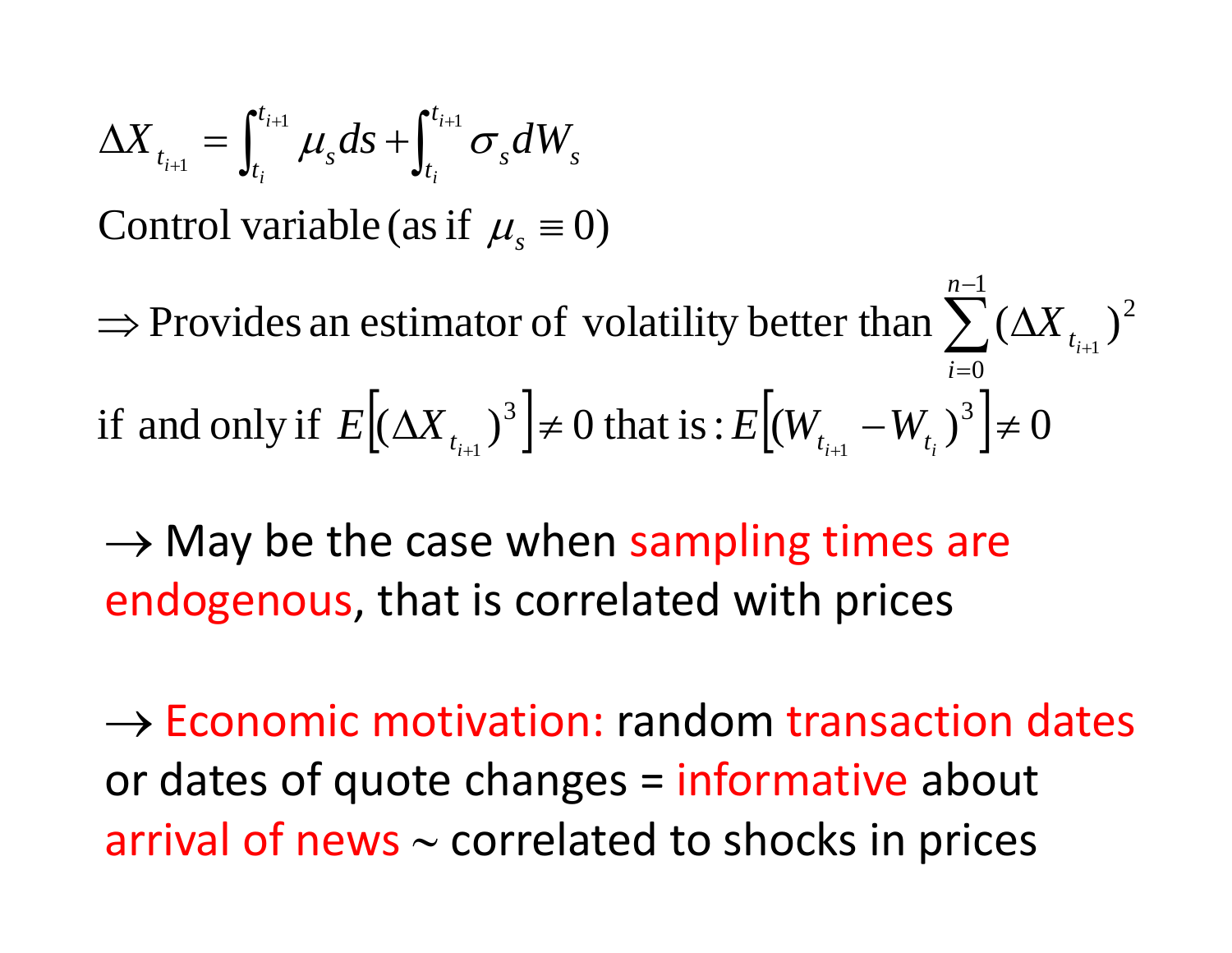2<sup>nd</sup> Issue: Market frictions are nonnegligible  $\rightarrow$  the "efficient" semimartingale is not directly observed.

- Back to the simplest example of GBM
- Now we only observe Y, that is efficient price X plus microstructure noise  $\varepsilon \rightarrow$  parametric model with unknown parameters  $\theta$  = ( $\sigma$ ,a) (immaterial to assume  $\mu$ =0):

$$
Y_{t_i} = X_{t_i} + \varepsilon_{t_i}, i = 0, 1, \dots, n.
$$
  
\n
$$
dX_t = \sigma dW_t, (\varepsilon_t) \text{ i.i.d.} \approx N(0, a^2),
$$
  
\n
$$
(\varepsilon_t) \text{ and } (X_t) \text{ independent.}
$$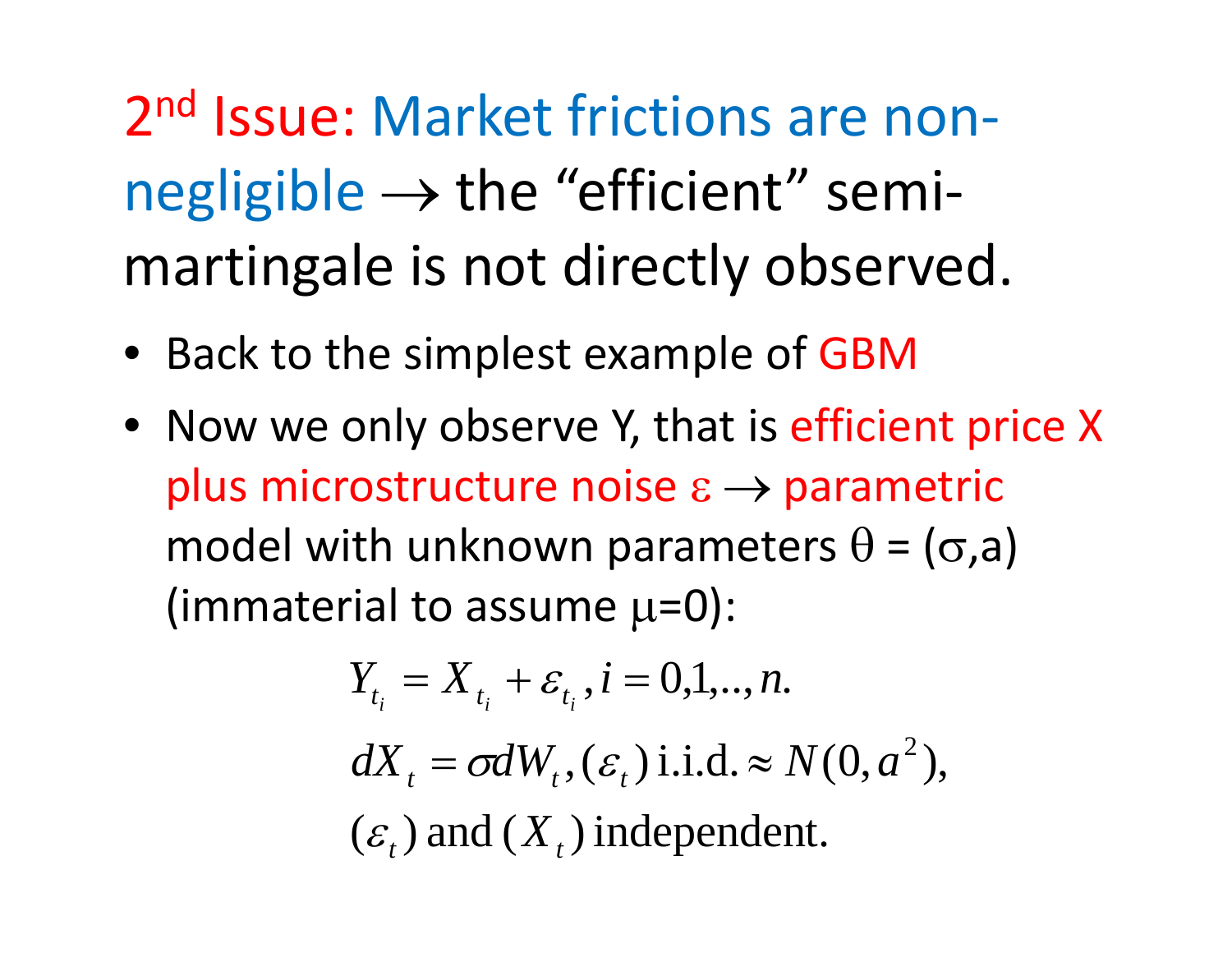$$
\Delta Y_{t_{i+1}} = \Delta X_{t_{i+1}} + \Delta \varepsilon_{t_{i+1}}
$$
\n
$$
\Rightarrow \hat{\sigma}_n^2 \Delta t = \frac{1}{n} \sum_{i=0}^{n-1} (\Delta Y_{t_{i+1}})^2 = \frac{1}{n} \sum_{i=0}^{n-1} (\Delta X_{t_{i+1}})^2 + \frac{1}{n} \sum_{i=0}^{n-1} (\Delta \varepsilon_{t_{i+1}})^2 + \frac{2}{n} \sum_{i=0}^{n-1} (\Delta X_{t_{i+1}}) (\Delta \varepsilon_{t_{i+1}})
$$
\n
$$
\Rightarrow \hat{\sigma}_n^2 \Delta t = 2a^2 + O_P\left(\frac{1}{\sqrt{n}}\right) \text{since } E\left[ (\Delta X_{t_{i+1}})^2 \right] = \sigma^2 \Delta t = O(1/n)
$$

Conclusion: Root‐n consistent estimator for <sup>a</sup> (measure of market lack of efficiency) BUT no such thing for efficient volatility  $\sigma$  $\rightarrow$  Efficiency bound (MLE) for  $\sigma$ :  $n^{1/4}$   $(\hat{\sigma}_{nMLE}^2 - \sigma^2)$   $\longrightarrow N(0, \frac{8\sigma^3 a}{\sqrt{m}})$  $(\hat{\sigma}_{n,MLE}^2 - \sigma^2) \stackrel{d}{\longrightarrow} N(0, \frac{8\sigma^2}{\sqrt{T}})$ 

Rate of convergence divided by two except if a=0 (no noise) or T→∞ (long time span)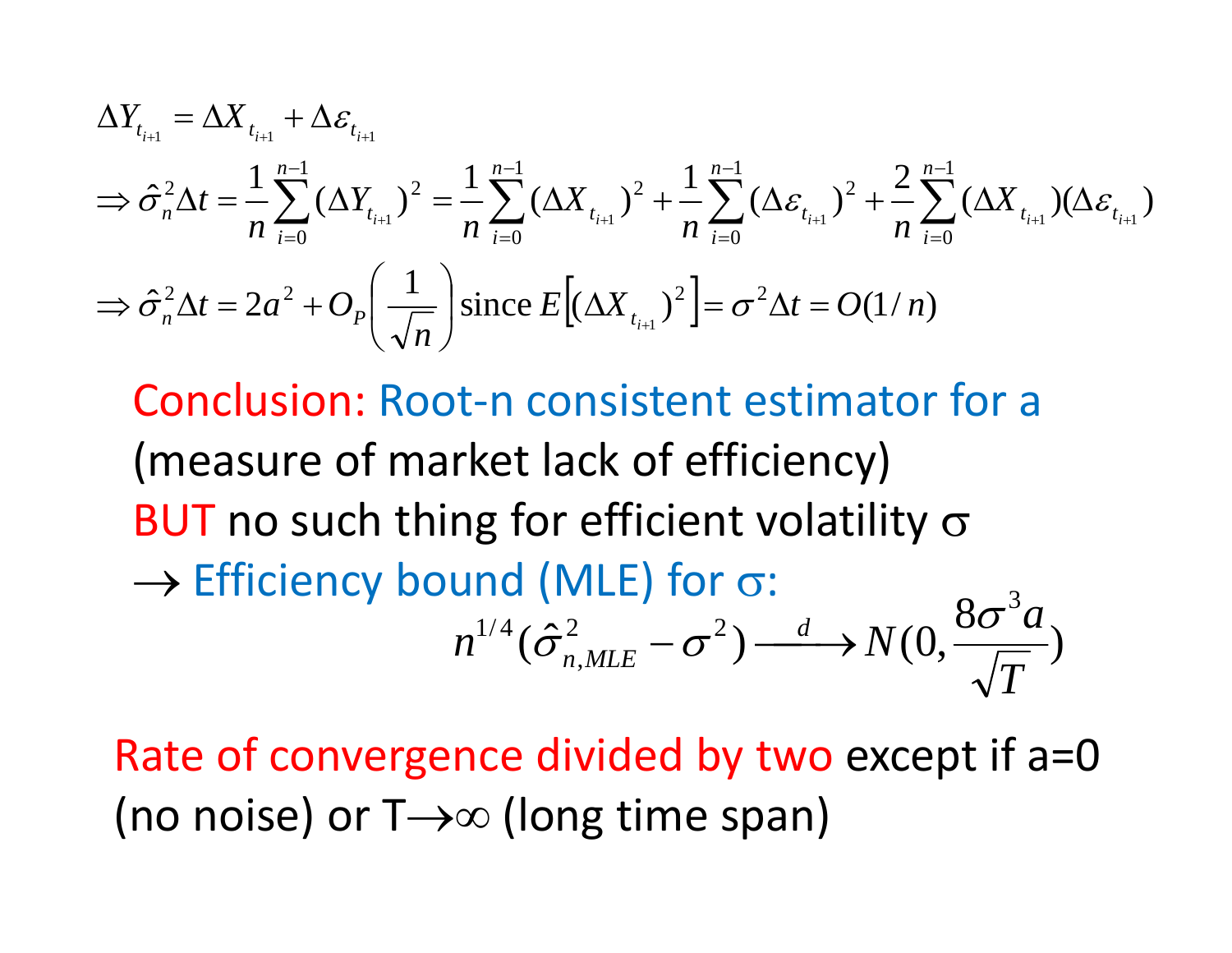#### **Intuition:**  $\Delta t \rightarrow 0 \Rightarrow \Delta Y = \Delta X + \Delta \varepsilon$ with  $Var(\Delta X) \ll Var(\Delta \varepsilon)$

Far from being negligible, the noise is indeed dominant

 $\Rightarrow$  need to "sacrifice" some observations to get rid of the noise

 $\Rightarrow$  The effective number of observations for volatility estimation <sup>=</sup> only square‐root <sup>n</sup>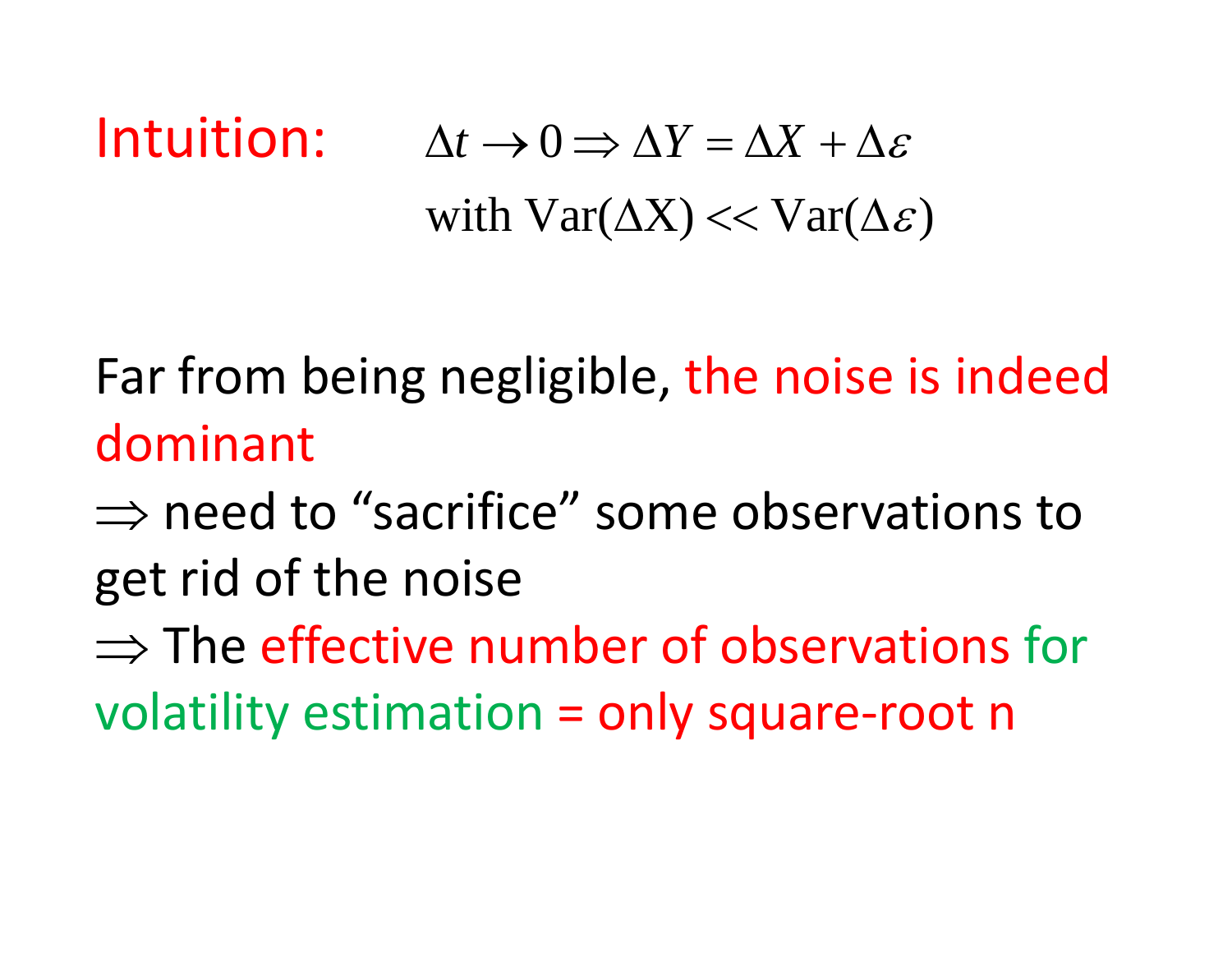### 1st Consequence:

When time-varying volatility  $\rightarrow$  For estimation of DAILY VOLATILITY:

Even more difficult (albeit possible) to keep the efficient rate of convergence :  $n^{1/4}$ 

- $\rightarrow$  3 (rate) efficient approaches (among others):
- (i) Flat‐top realized kernels
- (ii) Multi‐scale realized volatility
- (iii)Realized volatility after pre‐averaging
- → And other rate‐suboptimal (but simpler) approaches:
- (i) Non flat‐top kernels
- (ii) Two‐scale realized volatility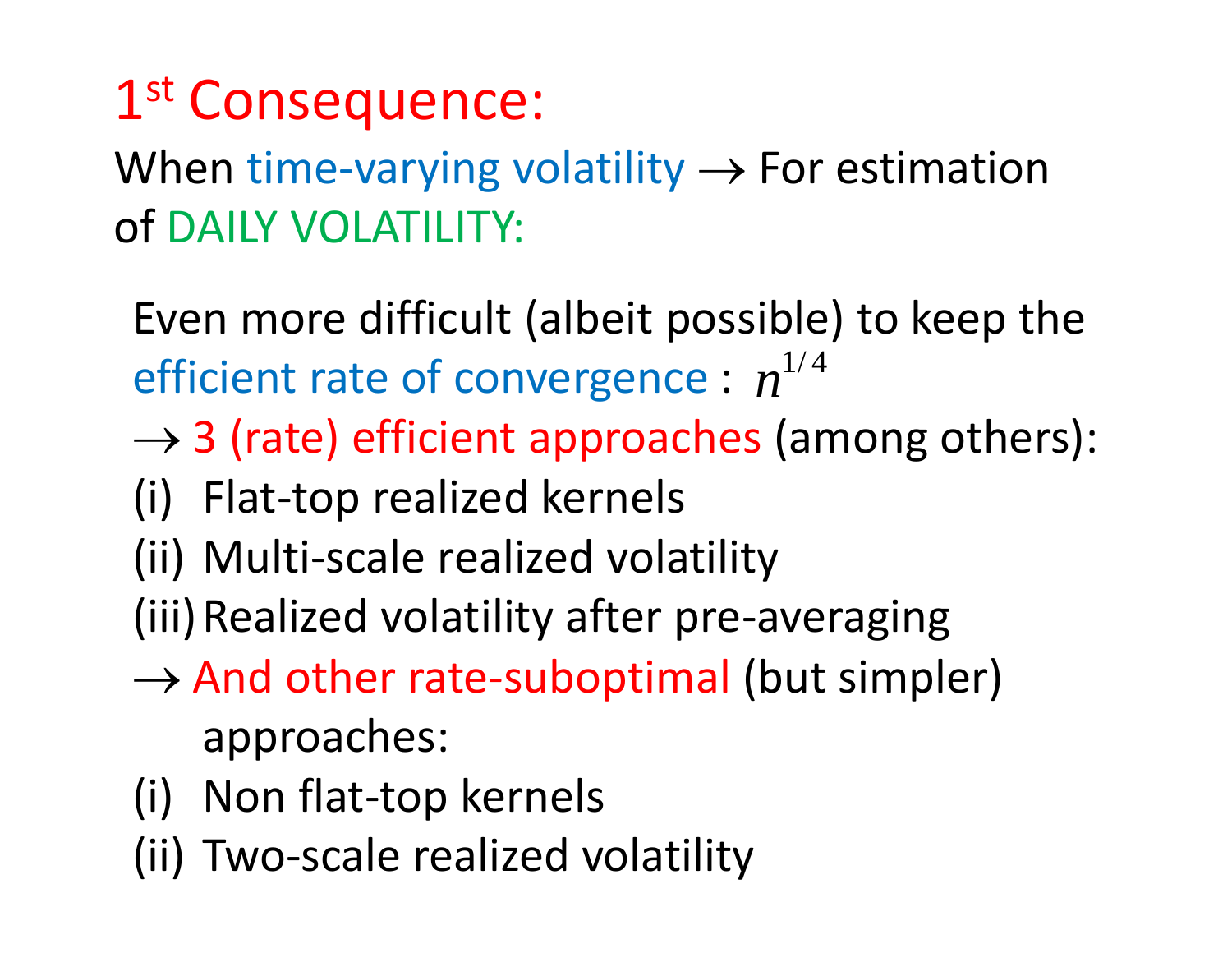# 2<sup>nd</sup> Consequence:

- Since, for the purpose of estimation of daily volatility, we may have rates of convergence as slow as (optimal) <sup>n</sup> exponent 1/4
- Or (suboptimal) <sup>n</sup> exponent 1/5, 1/6,…
- Relevant to take advantage of observations on previous days
- High volatility persistence  $\Rightarrow$  volatility measurements on previous days allow to improve current daily volatility measurement
- Multi‐days horizon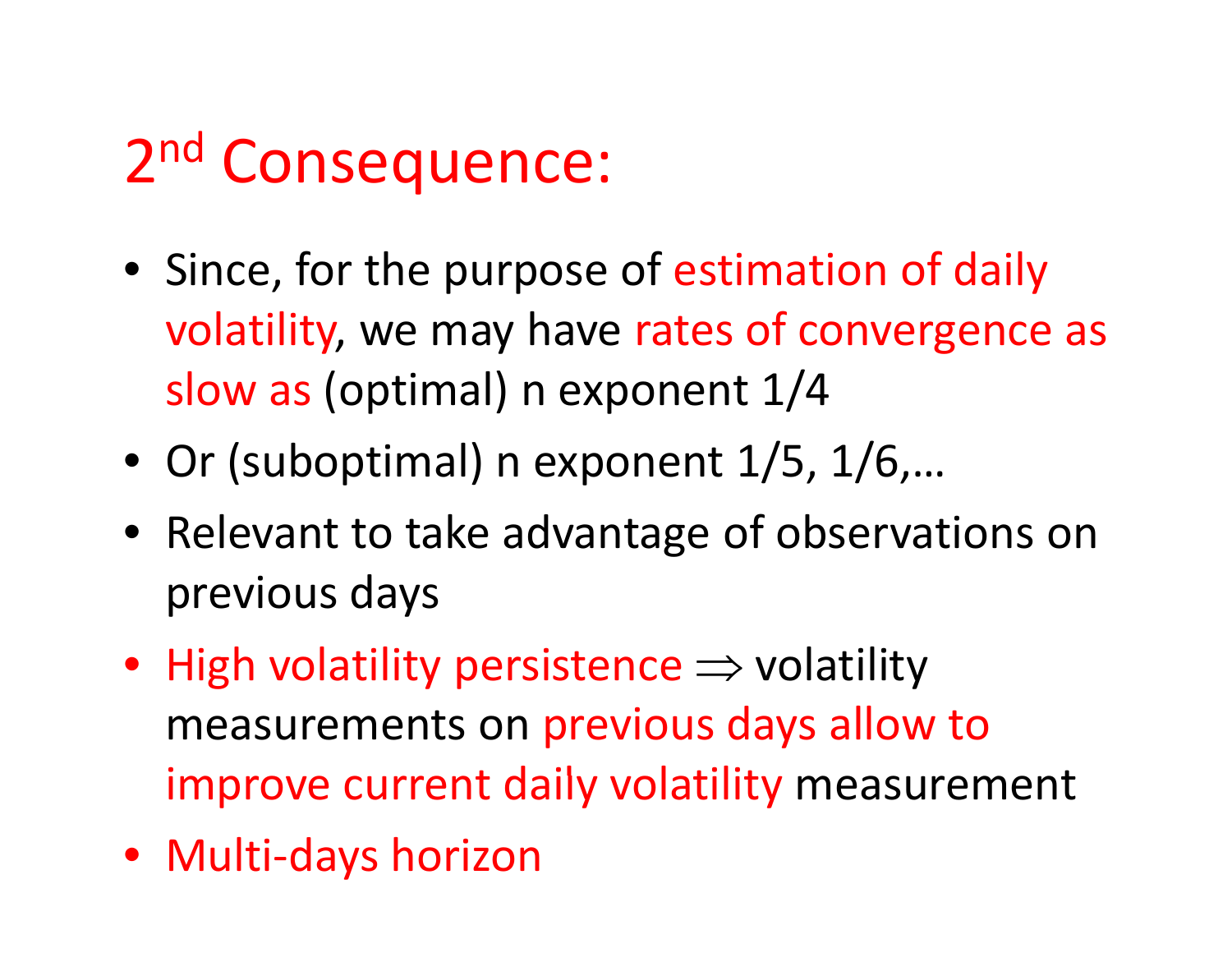# 3<sup>rd</sup> Issue: Instantaneous volatility

• With constant volatility  $\sigma$  (GBM), equivalent to estimate spot volatility σ or "volatility" over a time interval [0,t] (like a day), i.e. more properly integrated variance:

> for GBM 2 0 $\int_{s}^{t} \sigma_s^2 ds = t \sigma$ = ∫

- With time ‐varying volatility, the above rates of convergence : root ‐ n without noise, smaller (sub) optimal rates with noise can be maintained only for integrated variance.
- Rate of convergence still to be divided by an additional factor two when it goes to spot  $\textsf{volatility} \rightarrow$  like estimating a density function instead of a cumulative distribution function.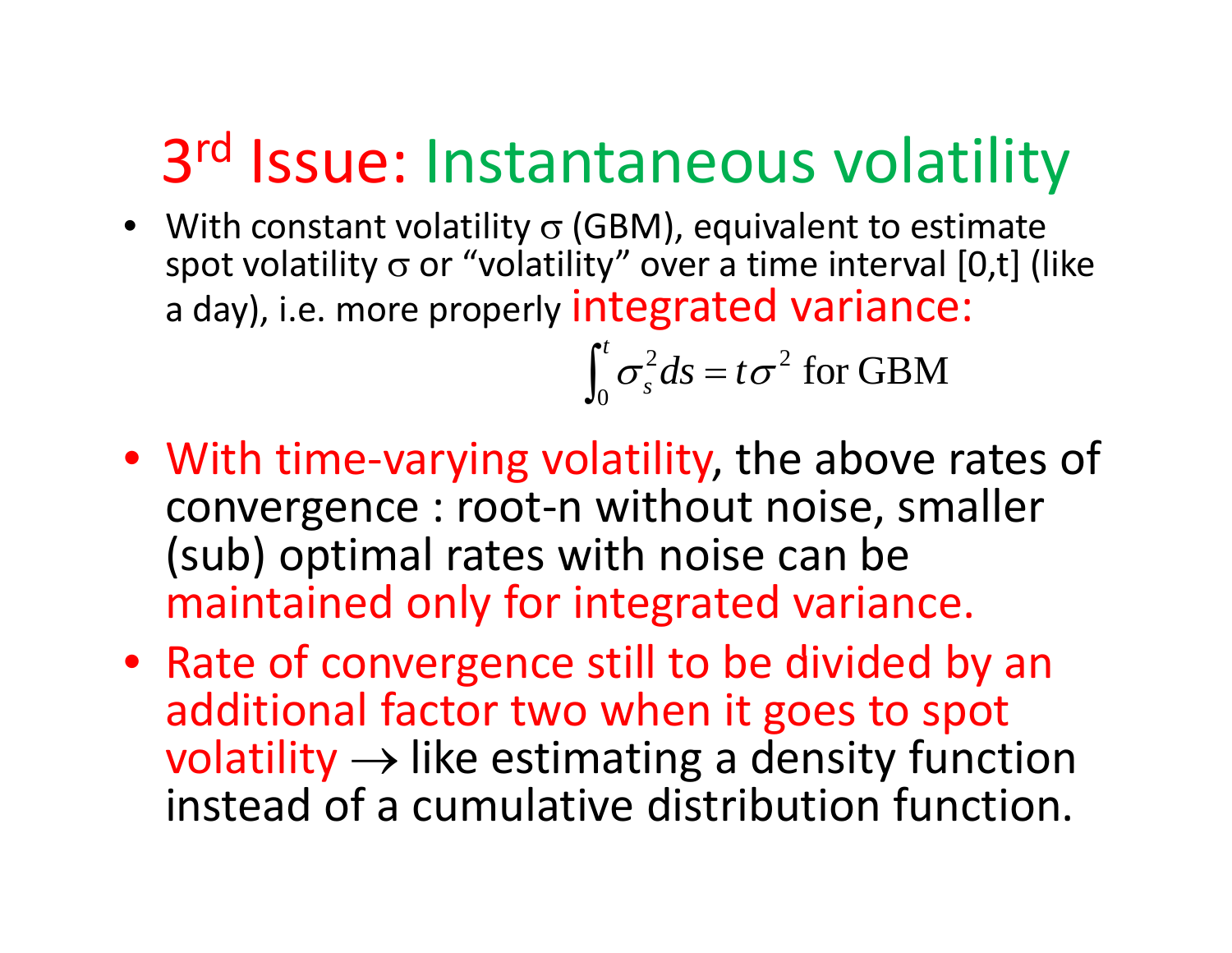#### OUTLINE (for technical developments)

- 1. Estimation of daily volatility without microstructure noise, but possibly endogenous sampling times:
- *"Realized volatility when sampling times can be endogenous" (2008)*
- *By Yingy g in Li, Per Mykland, Eric Renault, Lan Zhang and Xinghua Zheng*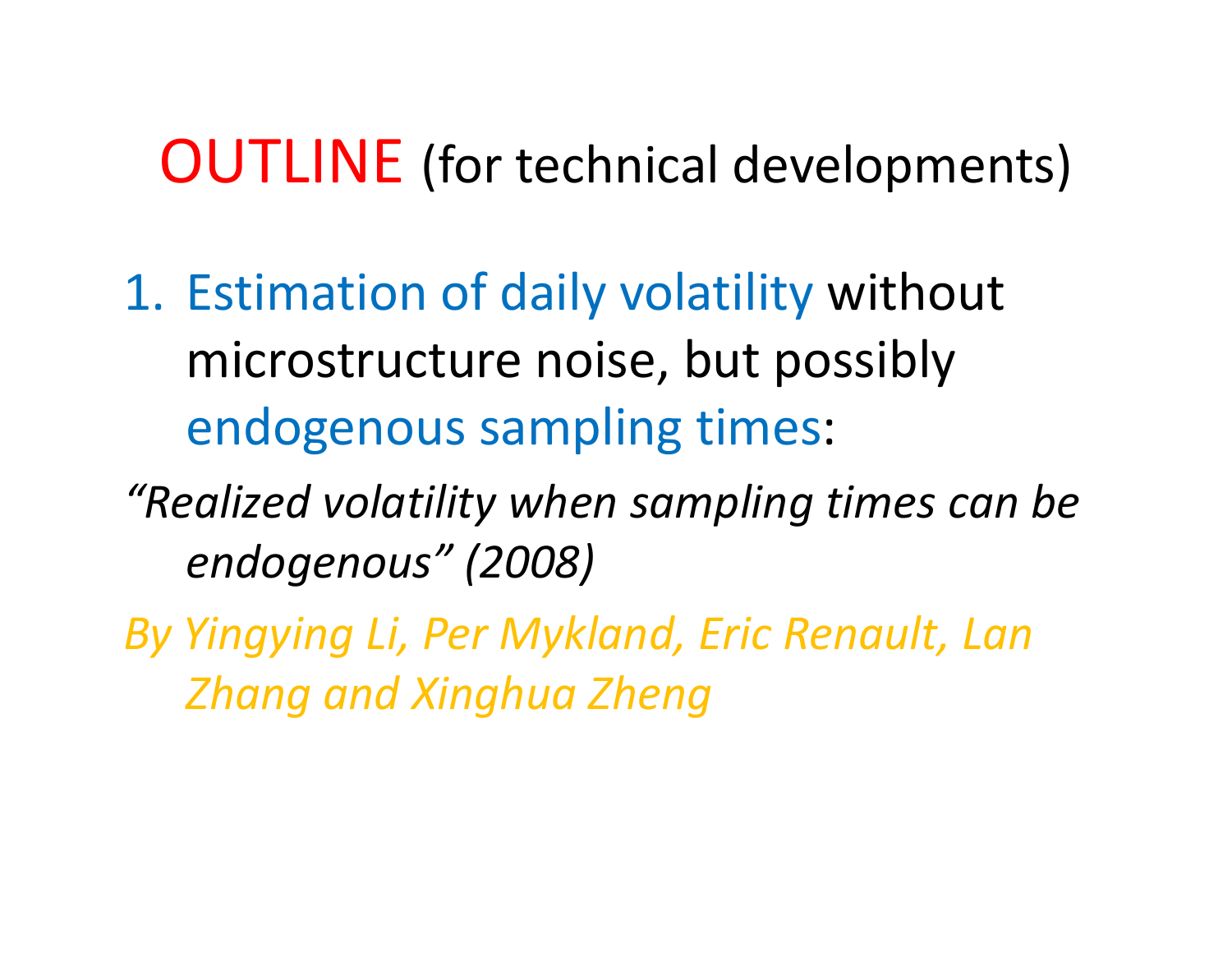### 2. The three efficient approaches for estimation of daily volatility with noisy observations:

### $1^{\rm st}$  approach:

*"Efficient estimation of stochastic volatility using noisy observations: a multi-scale approach" in* Bernoulli (2006)

By Lan Zhang.

### 2n<sup>d</sup> approach:

*"Microstructure Microstructurenoise in the continuous case: The pre‐ averaging approach"* in Stochastic processes and their applications (2009) By Jean Jacod, Yingying Li, Per Mykland, Mark Podolskij and Mathias Vetter.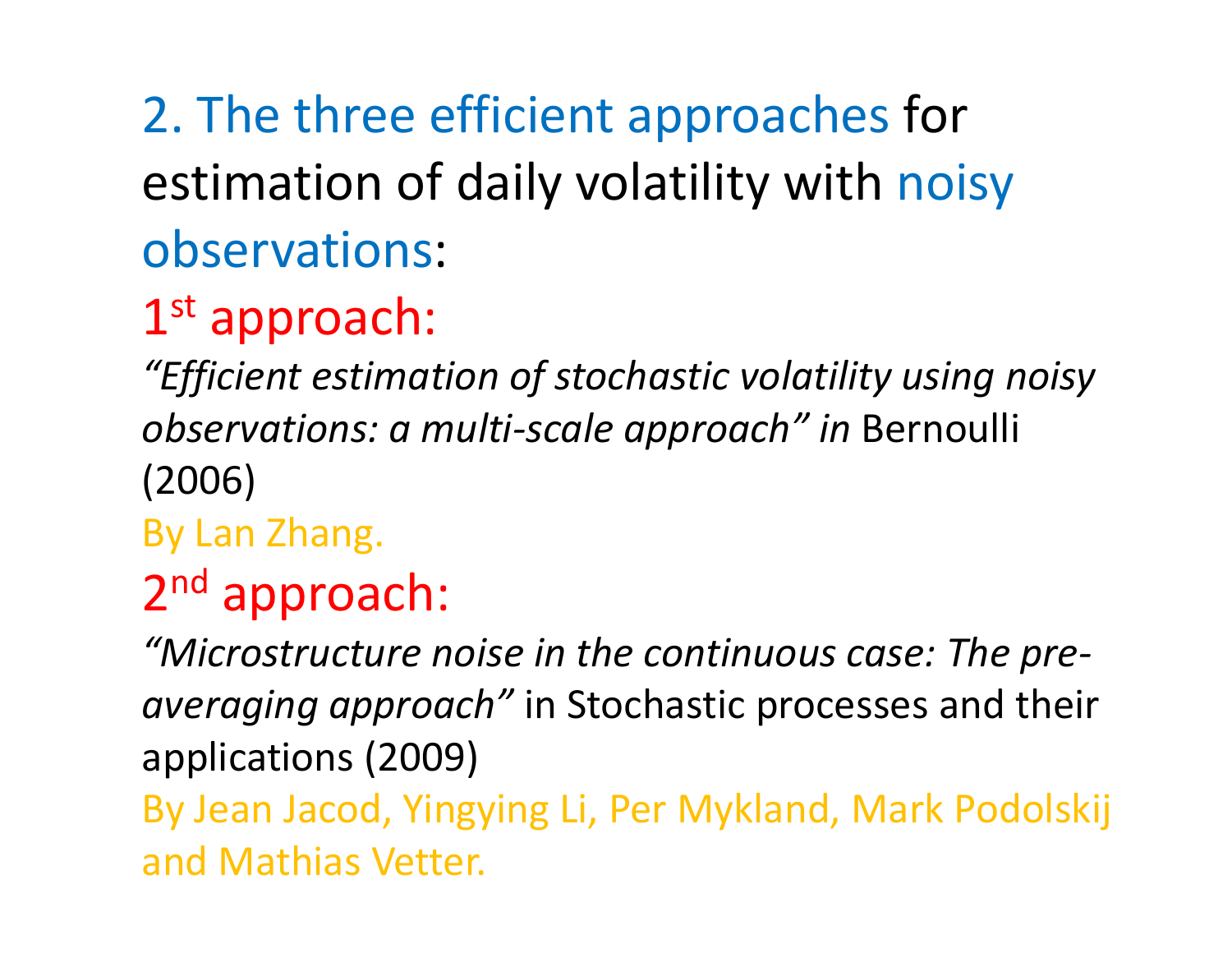#### 3r<sup>d</sup> approach:

*"D i i es gn ng reali d ze k l erne <sup>s</sup> to measure ex‐post variation of equity prices in the presence of noise"* in Econometrica (2009) By Ole Barndorff‐Nielsen, Peter Hansen, Asgar Lunde and Neil Shephard

### 3. The multi‐day horizon:

*"In‐sample Asymptotics and Across‐sample Efficiency Gains for High Frequency Data Statistics" (2009)*

By Eric Ghysels, Per Mykland and Eric Renault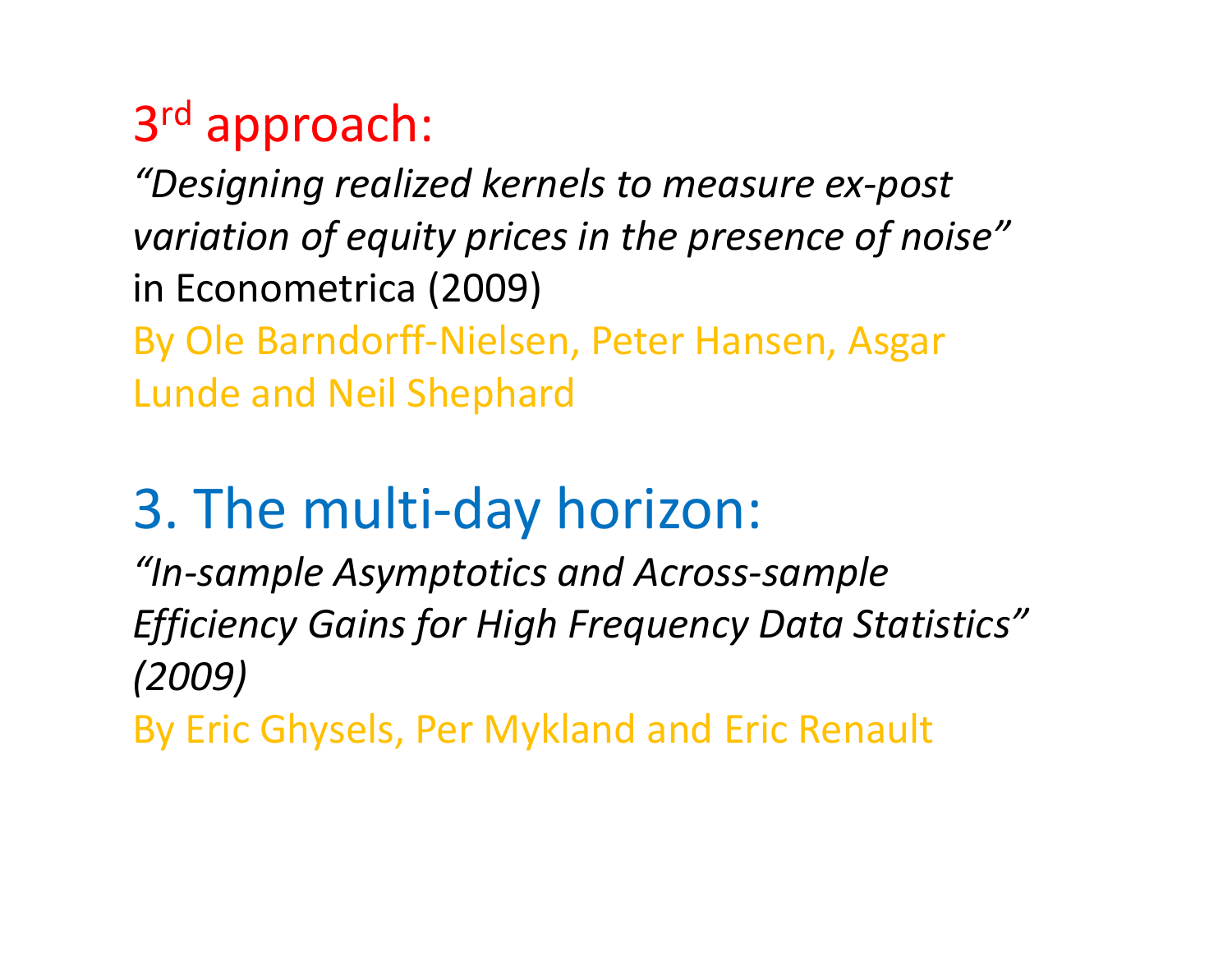### 4. The instantaneous horizon:

*"Aggregated and Instantaneous Volatility: Connections and Comparisons Comparisons"* (2009) By Per Mykland, Eric Renault and Lan Zhang.

#### See also:

*(i) "Nonparametric NonparametricFiltering of the Realized Spot Volatility: A Kernel‐based approach"* (2009) in Econometric Theory

#### By Dennis Kristensen.

*(ii)"Nonparametric stochastic volatility"* (2008) By Federico Bandi and Roberto Reno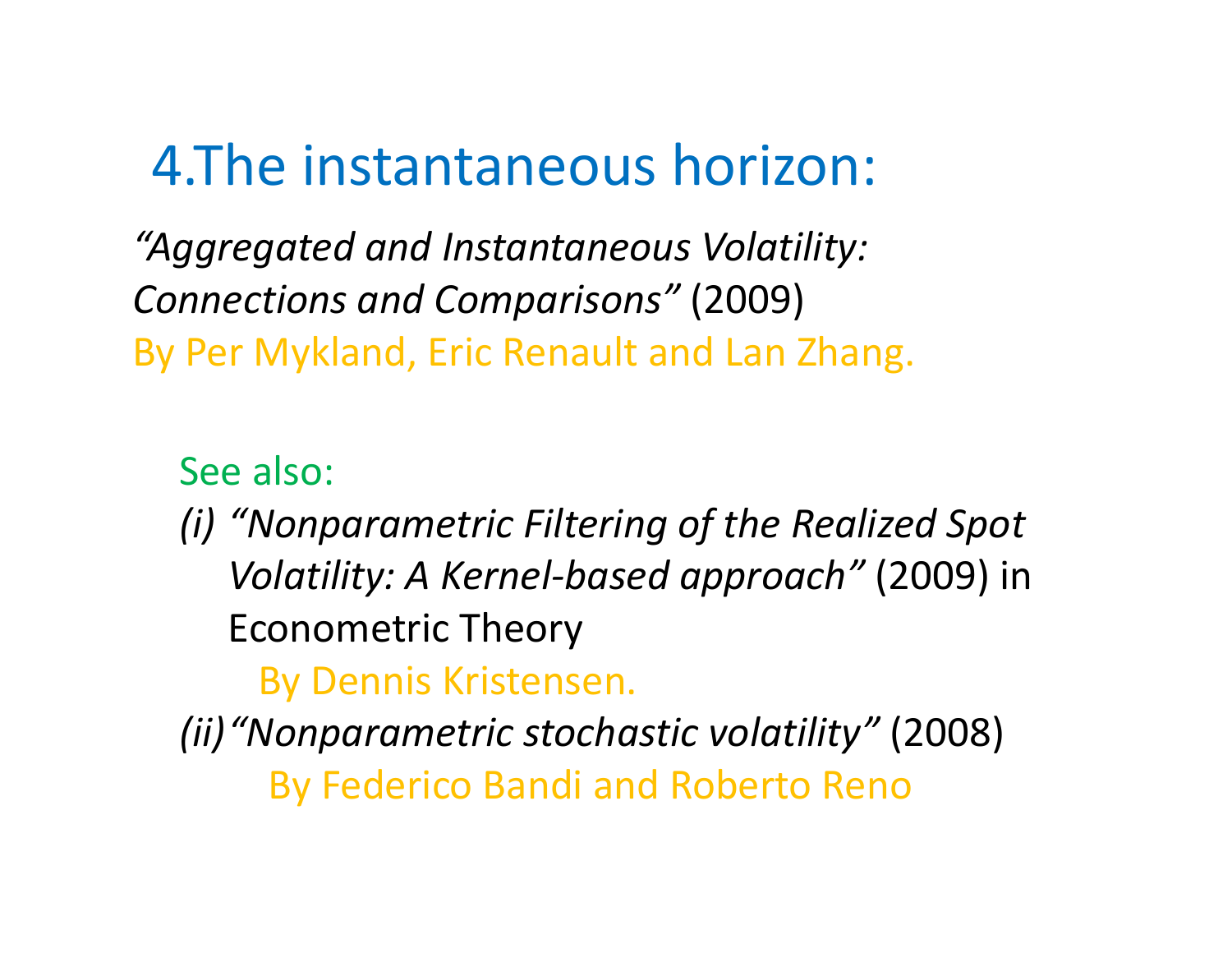1. Estimation of daily volatility without microstructure noise, but possibly endogenous sampling times:

• (Immaterial) local martingale assumption:

$$
X_t = X_0 + \int_0^t \sigma_s dW_s
$$

• Quadratic variation relative to a grid G:

$$
G = \{0 = t_0 < t_1 < \ldots < t_n = T\},
$$
\n
$$
Max(t_i - t_{i-1}) \xrightarrow{P} \to_{n=\infty} 0
$$
\n
$$
\implies [X, X]_t^G = \sum_{t_{i+1} \le t} (\Delta X_{t_{i+1}})^2 \xrightarrow{P} \to_{n=\infty} \int_0^t \sigma_s^2 ds
$$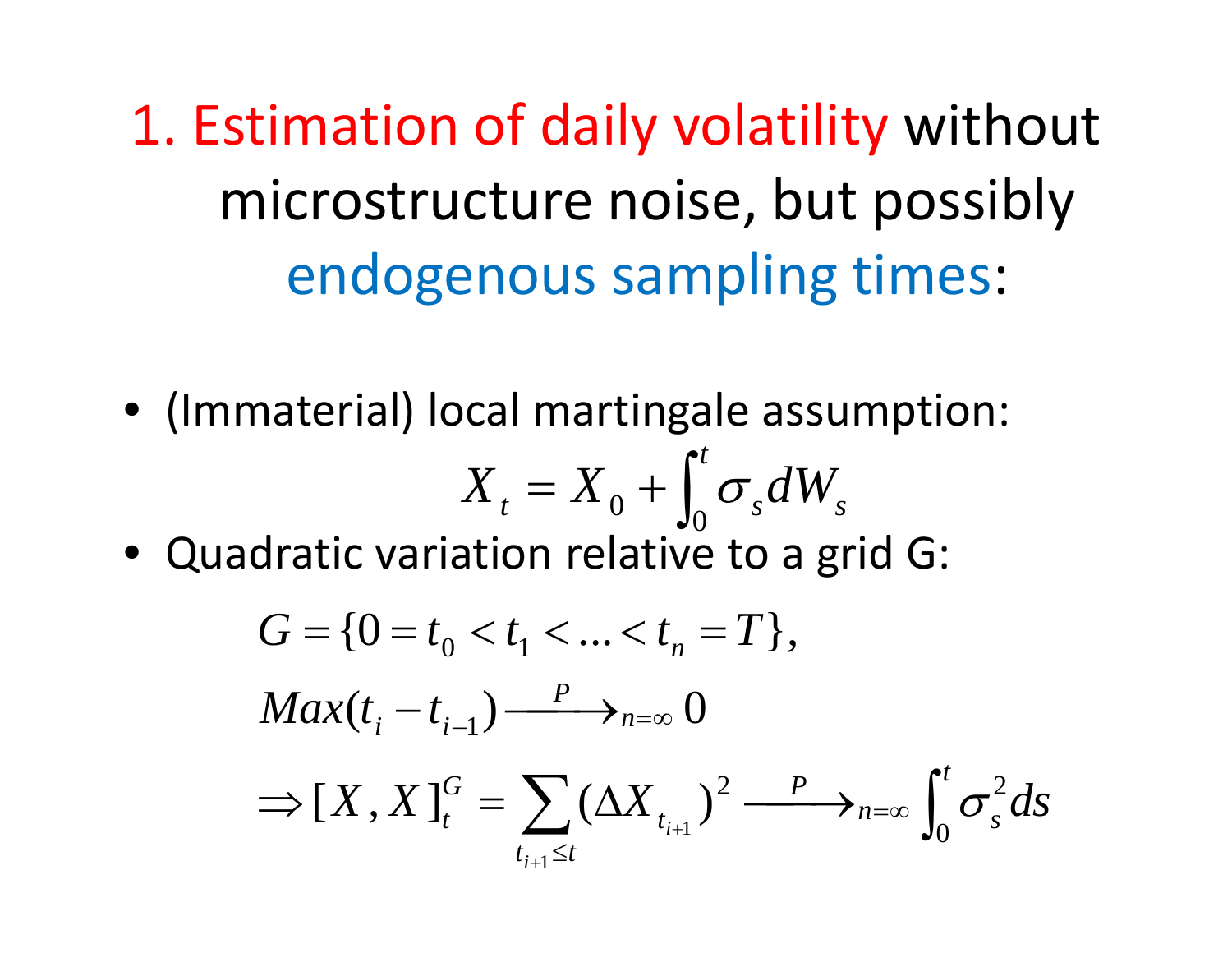### Estimation Error

$$
[X,X]_{t}^{G}-\int_{0}^{t}\sigma_{s}^{2}ds
$$

$$
\approx M_{t} = \sum_{t_{i+1} \leq t} (X_{t_{i+1}} - X_{t_i})^2 + (X_{t} - X_{t^*})^2 - \int_0^t \sigma_s^2 ds
$$

== local martingale:

$$
M_{t} = 2\sum_{t_{i+1} \leq t} \int_{t_i}^{t_{i+1}} (X_s - X_{t_i}) dX_s + 2\int_{t^*}^{t} (X_s - X_{t^*}) dX_s
$$

since by Ito's lemma :

$$
d(X_{t} - X_{t_{i}})^{2} = 2(X_{t} - X_{t_{i}})dX_{t} + \sigma_{t}^{2}dt
$$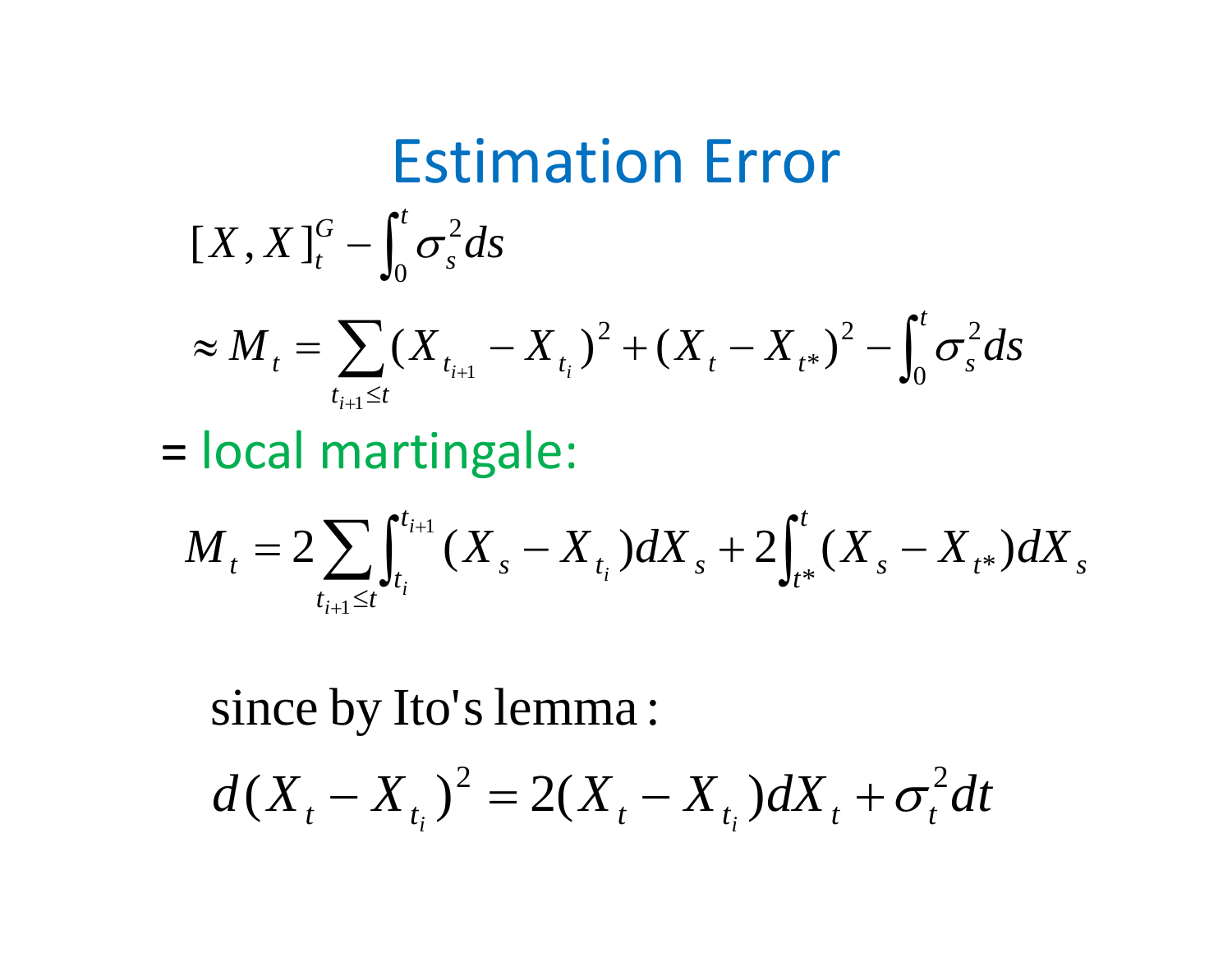#### Key properties of estimation error M:

- Define Quarticity:  $[X, X, X, X]_t^G = \sum (X_{t_{i+1}} X_{t_i})^4 + (X_t X_{t^*})^4$  $t_{i+1} \leq t$
- And Tricity: \*)<sup>3</sup>  $[X, X, X]_t^G = \sum (X_{t_{i+1}} - X_{t_i})^3 + (X_t - X_{t^*})^3$  $t_{i\!-\!1}$  $\!\leq$  $X$ ,  $X$ ,  $X$ <sub> $t$ </sub><sup>*G*</sup> =  $\sum$   $(X$ <sub> $t_{i+1}$ </sub>  $-X$ <sub> $t_i$ </sub> $)^3$  +  $(X$ <sub>*t*</sub>  $-X$ <sub>*t*</sub>
- If  ${}^{l_{i+1}}$

$$
Max|t_{i+1} - t_i| = o_p(n^{-\frac{2}{3} + \varepsilon})
$$
 for some  $\varepsilon > 0$ :

$$
P\lim_{n=\infty}[\sqrt{n}M,\sqrt{n}M]_t = P\lim_{n=\infty}\frac{2}{3}n[X,X,X,X]_t^G = \frac{2}{3}\int_0^t u_s ds
$$

$$
P\lim_{n=\infty}[\sqrt{n}M, X]_{t} = P\lim_{n=\infty} \frac{2}{3}\sqrt{n}[X, X, X]_{t}^{G} = \frac{2}{3}\int_{0}^{t}v_{s}ds
$$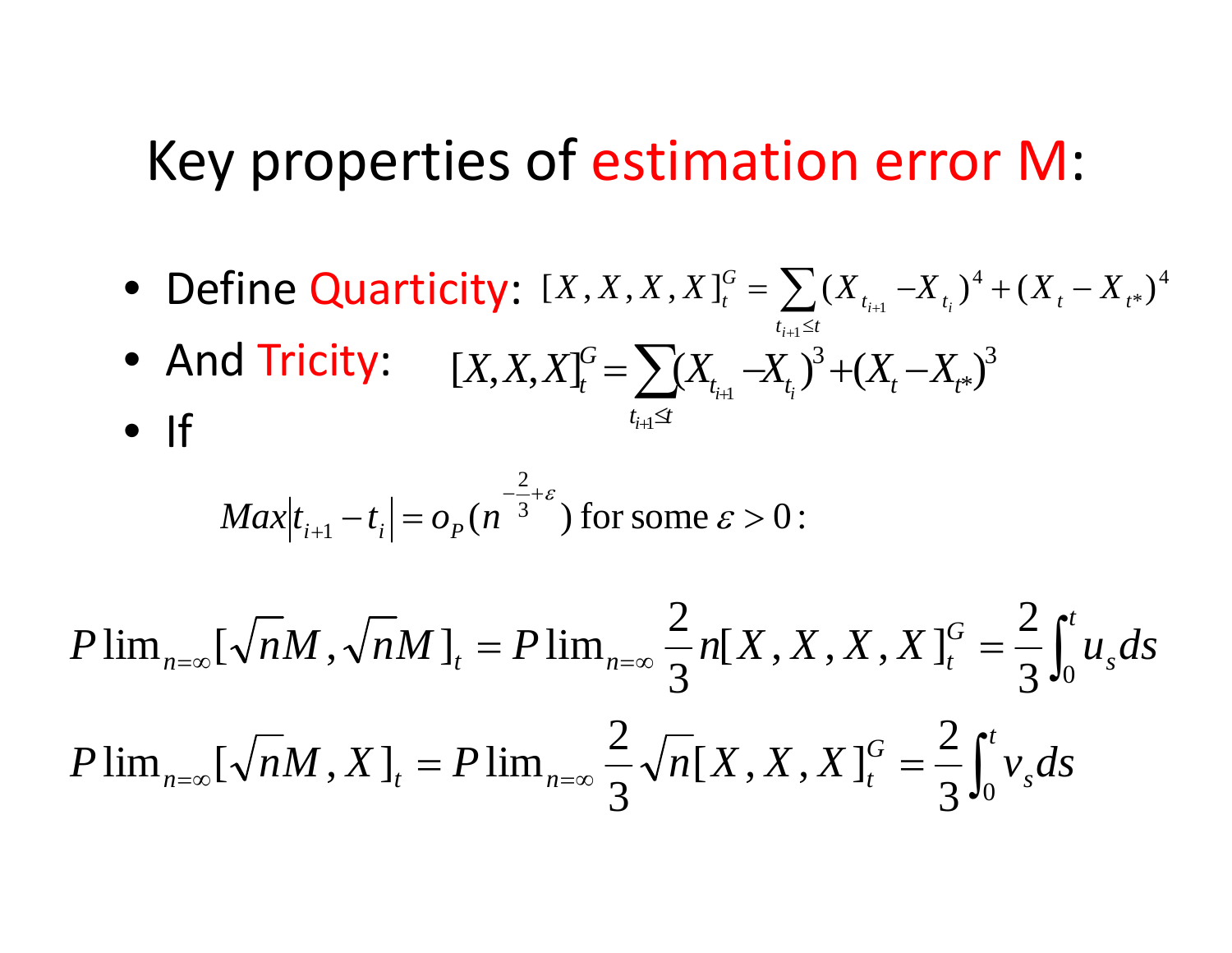# (Asymptotic) control variable:

• Orthogonal decomposition of the estimation error: 2 $\int_{S}^{2} ds = P \lim \left[ \sqrt{n} M, X \right]_{t} = \frac{2}{3} \int v_{s} dt$  $\widetilde{M}_{t}^{(n)} + \int_{-\infty}^{t} g_s dX_s$  with  $P \lim[\widetilde{M}^{(n)}, X]_t = 0$ 0 $nM_t = \tilde{M}_t^{(n)} + \int_0^t g_s dX_s$  with  $P \lim[\tilde{M}_t^{(n)}, X]_t$  $\int_0^t g_s \sigma_s^2 ds = P \lim_{n = \infty} [\sqrt{n}M, X]_t = \frac{2}{3} \int_0^t$ *n t s s n t*  $=\tilde{M}_{t}^{(n)}+\int_{0}^{t}g_{s}dX_{s}$  with  $P\lim[\tilde{M}^{(n)},X]_{t}=$  $\frac{2v_t}{2}$   $\rightarrow$   $\frac{v_t}{2} \approx \frac{E(Z^3)}{Z(Z^2)} = \frac{Cov(Z^2, Z)}{Z(Z^2)}$  (control variable)  $\int_{0}^{R} g_{s} \sigma_{s}^{2} ds = P \lim_{n \to \infty} [\sqrt{n} M, X]_{t} = \frac{1}{3} \int_{0}^{1}$ *v v*  $E(Z^3)$   $Cov(Z^2, Z)$  $\Leftrightarrow g_t = \frac{F(t)}{2} \rightarrow \frac{t}{2} \approx \frac{F(L)}{2} =$  $g_s \sigma_s^2 ds = P \lim_{n \to \infty} [\sqrt{n} M, X]_t = \frac{1}{3} \int_0^1 v_s ds$  $\Leftrightarrow \int_0^{\infty} g_s \sigma_s^2 ds = P \lim_{n = \infty} [\sqrt{n}M, X]_t = \frac{1}{3}$ • Consequence:  $\sigma_t^3$  (  $\sigma_t^2$   $\sigma_t^2$   $\sigma_t^2$   $E(Z^2)$   $Var(Z)$  $\frac{t}{s}$   $\left| \frac{2}{\pi} \right|$   $4 \frac{v_s}{s}$  $\frac{d}{dM_t}$   $\longrightarrow$   $\frac{d}{d\lambda}$   $\int_0^t \frac{V_s}{\sigma^2} dX_s$   $\longrightarrow$   $\int_0^t \sqrt{\frac{2}{3}u_s} - \frac{4}{9} \frac{V_s}{\sigma^2} dB_s$ 2  $\mathfrak{e}^{t}$   $\mathfrak{e}$   $\mathfrak{e}$   $\mathfrak{e}^{t}$   $\vert 2$  4  $\mathfrak{e}^{2}$ *s ss s s* $nM_t \longrightarrow \frac{a}{3}\int_0^s \frac{s}{\sigma^2} dX_s + \int_0^s \sqrt{\frac{a}{3}} u_s - \frac{s}{9} \frac{s}{\sigma^2}$ 

Where B is <sup>a</sup> Brownian motion independent of the underlying  $\sigma$ -field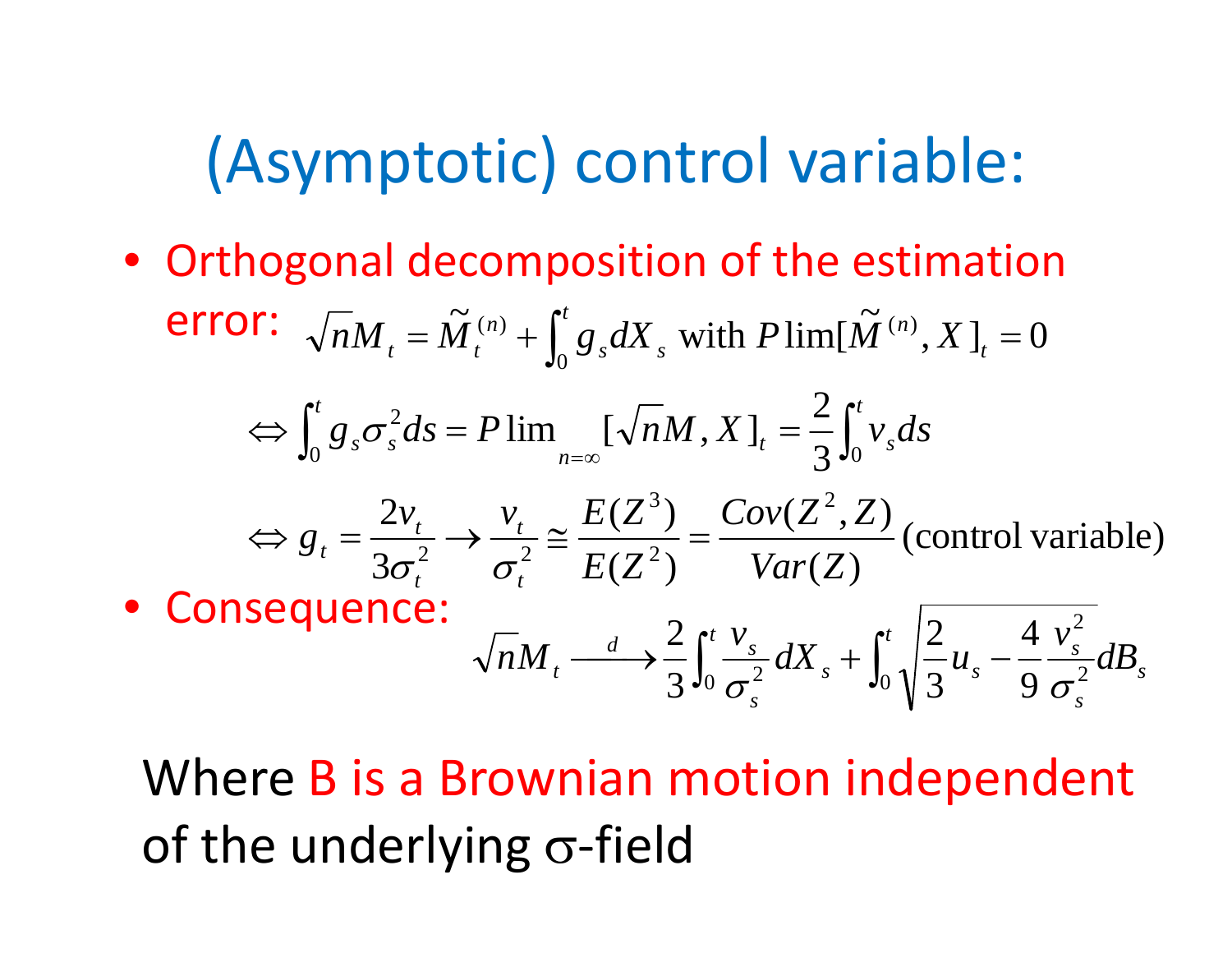**CONCLUSIONS:**  
\n
$$
\sqrt{n}\left[X, X\right]_{t}^{G} - \int_{0}^{t} \sigma_{s}^{2} ds \left\{ \frac{d}{d\sigma_{s}^{2}} \int_{0}^{t} \frac{V_{s}}{\sigma_{s}^{2}} dX_{s} + \left[ \int_{0}^{t} \left( \frac{2}{3} u_{s} - \frac{4}{9} \frac{v_{s}^{2}}{\sigma_{s}^{2}} \right) ds \right]^{1/2} N(0,1)
$$
\nasymptotic bias

• The total asymptotic MSE is always:

$$
\frac{2}{3} \int_0^t u_s ds = P \lim_{n \to \infty} \frac{2}{3} n[X, X, X, X]_t^G
$$

*s*

 $\rightarrow$  The asymptotic bias can be estimated to get a new estimator with asymptotic variance reduced by control variable:  $\overline{2\quad}$   $\overline{2\quad}$ estimated 2 *<sup>t</sup> v s*  $\int_{t}^{G}$  –  $\frac{2}{\sqrt{2}} \int_{0}^{t} \frac{V_{s}}{2} dX$ *n X* $\left[ X, X \right]_t^G - \frac{2}{3\sqrt{n}} \int_0^t \frac{V_s}{\sigma_s^2}$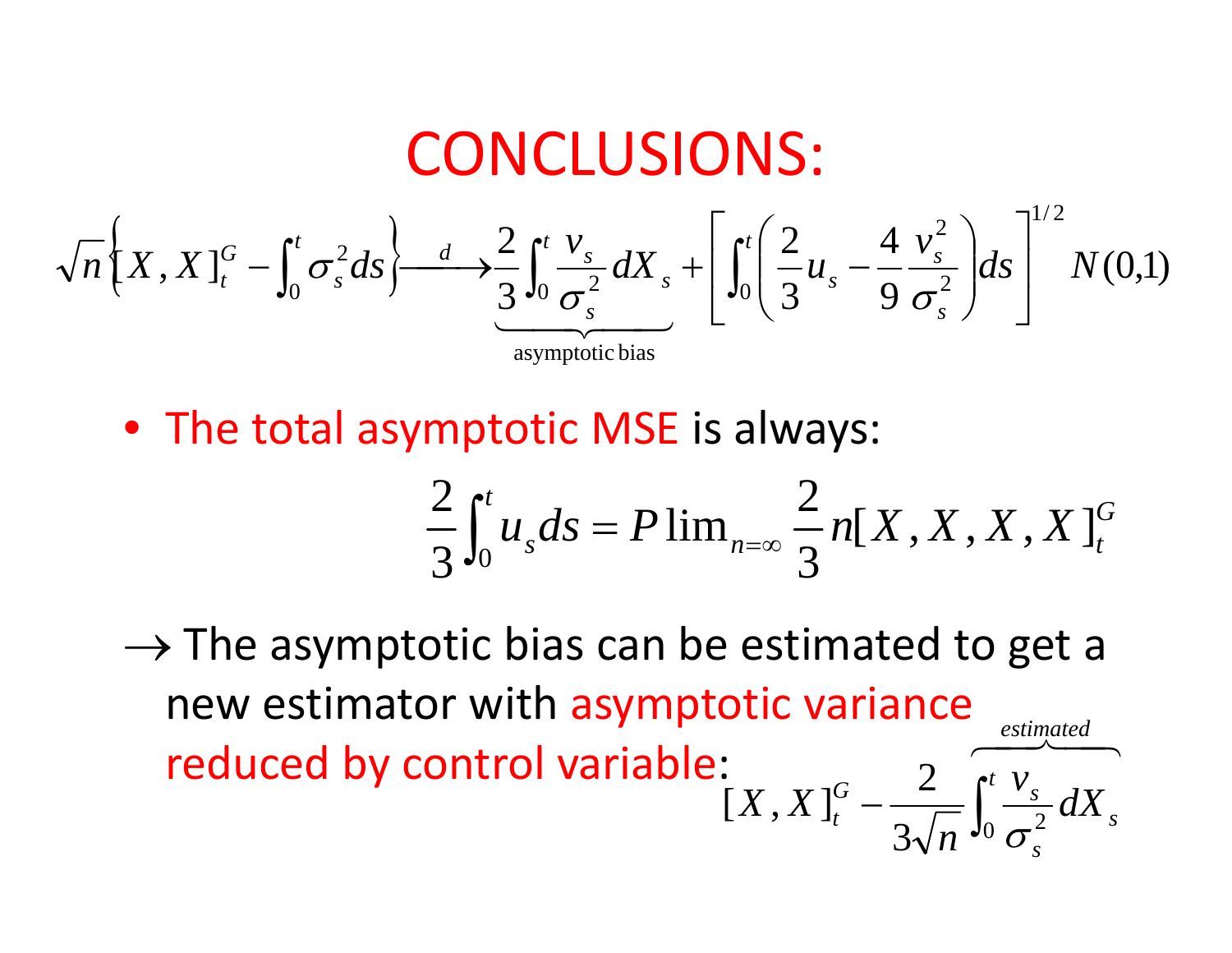### Tricity and random sampling times:

• Control variable <sup>=</sup> reduces the variance

$$
\Leftrightarrow 0 \neq P\lim_{n=\infty} [\sqrt{n}M, X]_t = P\lim_{n=\infty} \frac{2}{3} \sqrt{n} \sum_{t_{i+1} \leq t} (X_{t_{i+1}} - X_{t_i})^3
$$

This would be zero if, given the sampling times:

$$
X_{t_{i+1}} - X_{t_i} \approx N[0, \sigma_{t_i}^2(t_{i+1} - t_i)]
$$

Non‐zero takes sampling times endogenous because correlated to the price process  $\rightarrow$  example of times generated by price hitting a barrier (more generally structural ACD of *Renault, Van der Heijden, Werker* (2009), correlated Brownian motion hitting <sup>a</sup> random barrier)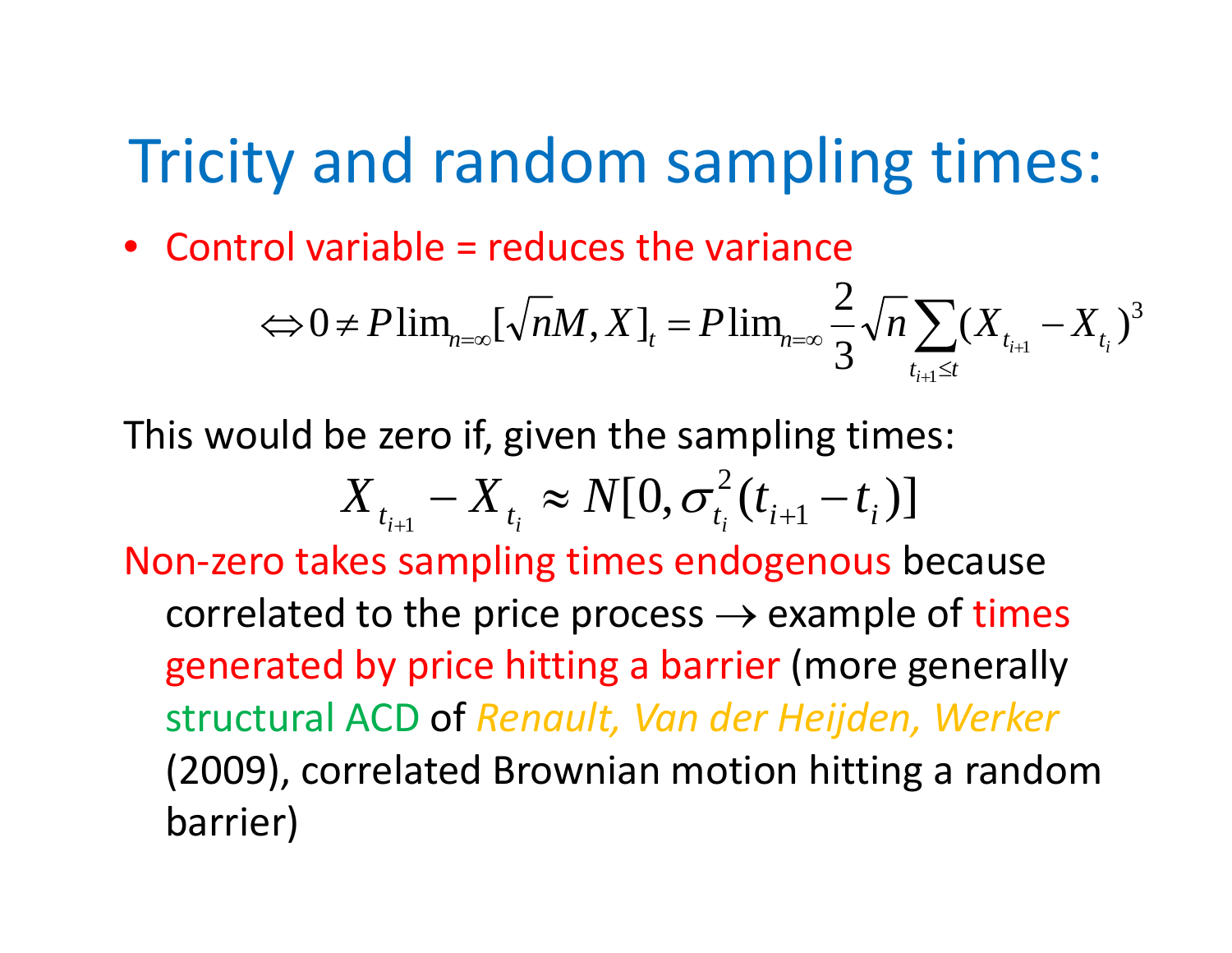### Example of times generated by price hitting <sup>a</sup> barrier

• Times are defined recursively by:

$$
t_0 = 0, t_{i+1} = Min_{t} \{t \ge t_i, \sqrt{n}(X_t - X_{t_i}) \in \{a, -b\}, a, b > 0
$$
  

$$
\Leftrightarrow X_{t_{i+1}} - X_{t_i} = n^{-1/2} Z_i, \text{ with } Z_1, Z_2, \dots \text{ i.i.d.} \in \{a, -b\}.
$$

- Assume GBM with  $\mu$ =0 and  $\sigma$ =1.
- Then:  $P[Z=a] = b/(a+b)$  and:  $E(Z) = 0$  but  $E(Z^3) \neq 0$  if  $a \neq b$

$$
v_t \equiv \frac{E(Z^3)}{\sqrt{(ab)^3}}.
$$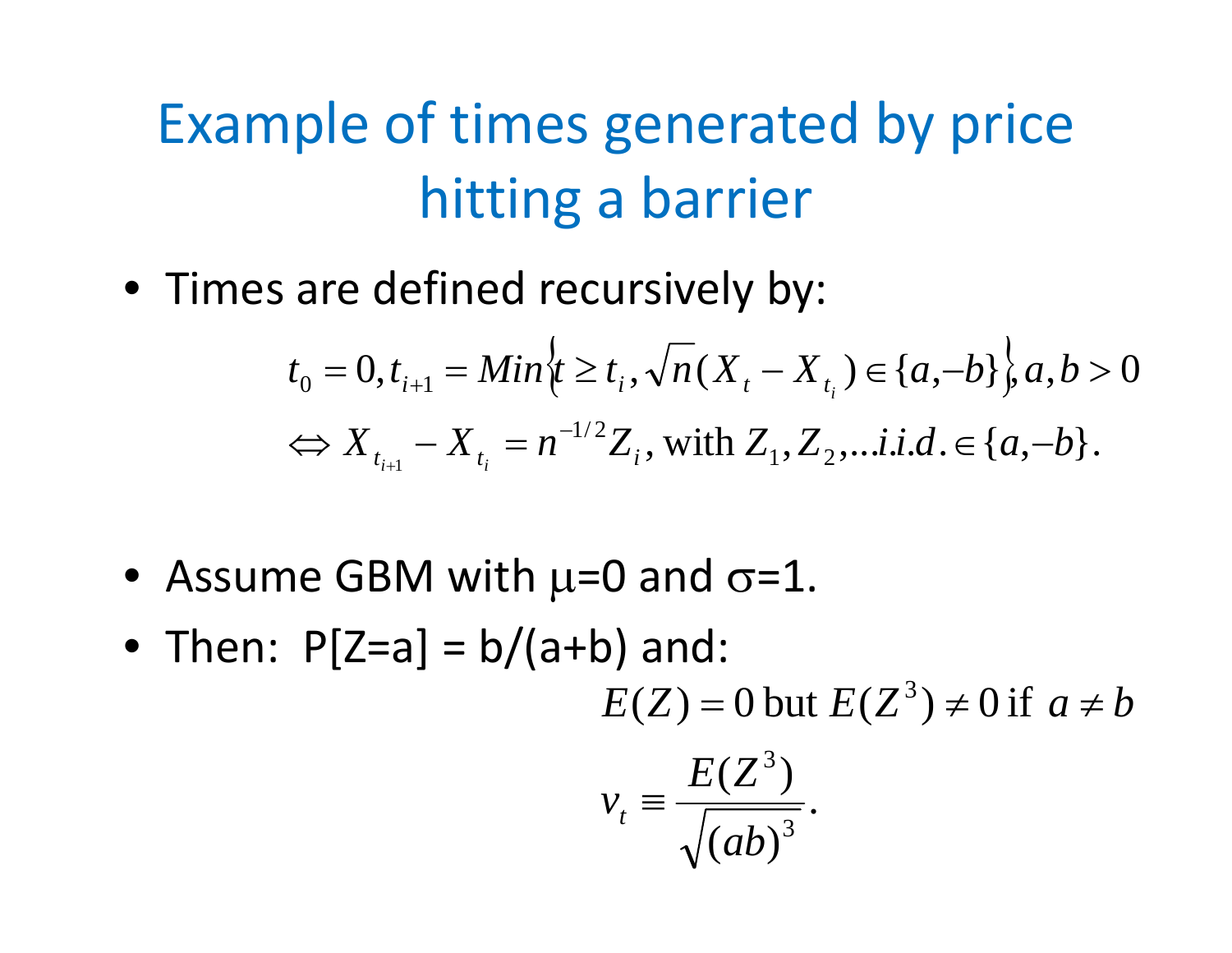#### Quarticity and irregular sampling times

• Heuristically, in the exogenous time case:

$$
n\sum_{t_{i+1}\leq t} (X_{t_{i+1}} - X_{t_i})^4 \approx n\sum_{t_{i+1}\leq t} \sigma_{t_i}^4 (t_{i+1} - t_i)^2 [N(0,1)]^4
$$
  
\n
$$
\Rightarrow P \lim_{n\to\infty} \frac{2}{3} n[X, X, X, X]_t^G = 2T \int_0^t \sigma_s^4 H'(s) ds
$$
  
\nwith  $H(t) = P \lim_{n\to\infty} \frac{n}{T} \sum_{t_{i+1}\leq t} (t_{i+1} - t_i)^2$ 

 $H(t)$  = Asymptotic Quadratic Variation in Time (AQVT) (Mykland and Zhang (2006))

$$
\Delta t = \frac{T}{n} \Rightarrow H(t) = Lim_{n=\infty} \frac{n}{T} \times \frac{t}{\Delta t} \times \left(\frac{T}{n}\right)^2 = t
$$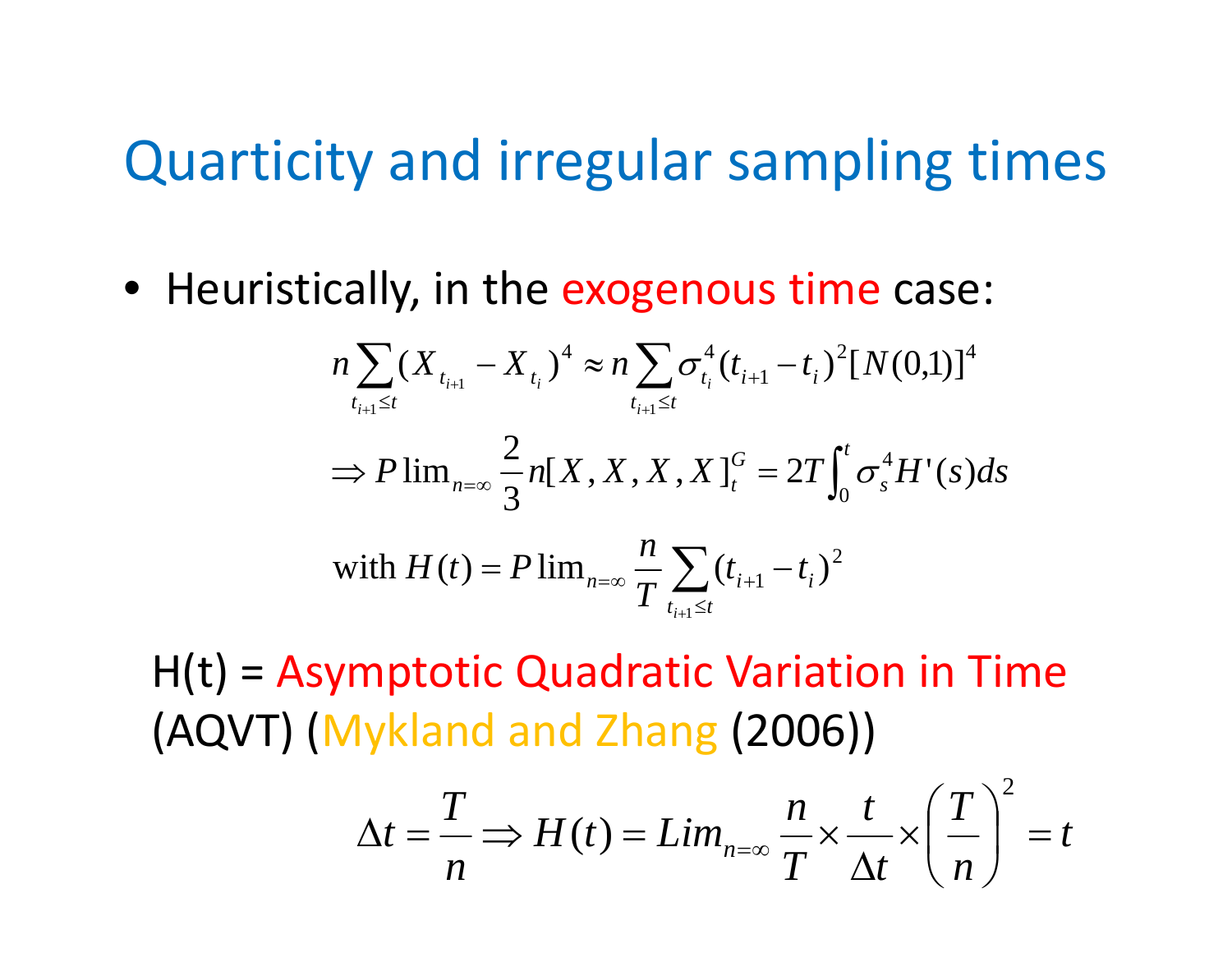More generally, AQVT H(t) is non‐ decreasing and runs quickly when the sampling is slower than normal

 $\Rightarrow$  With exogenous sampling times:

$$
\sqrt{\frac{n}{T}}\Big\{X,X\Big\}_{t}^{G}-\int_{0}^{t}\sigma_{s}^{2}ds\Big\}\stackrel{d}{\longrightarrow}N\Big(0,2\int_{0}^{t}\sigma_{s}^{4}H'(s)ds\Big)
$$

 $\Rightarrow$  More weight on long time intervals

Conclusion: 3 ways to build <sup>a</sup> confidence interval:

(i)With AQVT

(ii) With quarticity  $[X,X,X,X]$  (If random times) (iii)Taking control variable into account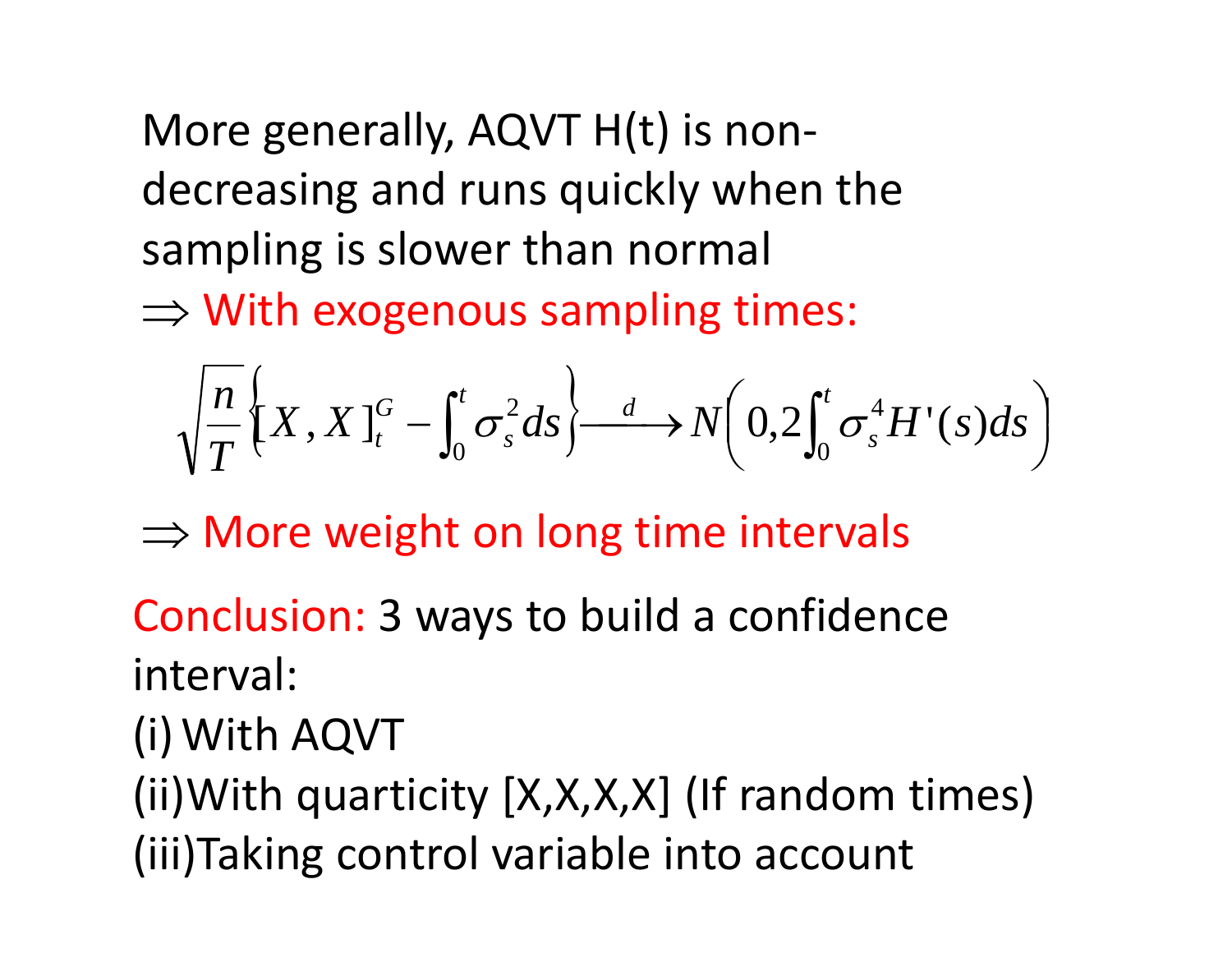2. The three efficient approaches for estimation of daily volatility with noisy observations

- 2.1. Three simple intuitions:
- $\bullet$  1st intuition: With HF data, the noise will swamp the true QV:

 $Y_t = X_t + \varepsilon_t$ ,  $dX_t = (\mu_t dt) + \sigma_t dW_t$ ,  $\varepsilon$  and X independent,  $\varepsilon$  i.i.d.,  $E(\varepsilon) = 0$ ,

 $\frac{1}{n}\sum_{t_{i+1}}(Y_{t_{i+1}}-Y_{t_i})^2=\frac{1}{n}\sum_{t_i}(X_{t_{i+1}}-X_{t_i})^2+\frac{1}{n}\sum_{t_i}(\varepsilon_{t_{i+1}}-\varepsilon_{t_i})^2+\frac{2}{n}\sum_{t_i}(X_{t_{i+1}}-X_{t_i})(\varepsilon_{t_{i+1}}-\varepsilon_{t_i})$  $(Y_{t_{i+1}}-Y_{t_i})^2=\frac{1}{n}\sum_{i} (X_{t_{i+1}}-X_{t_i})^2+\frac{1}{n}\sum_{i}(\varepsilon_{t_{i+1}}-\varepsilon_{t_i})^2+\frac{2}{n}\sum_{i} (X_{t_{i+1}}-X_{t_i})(\varepsilon_{t_{i+1}}-\varepsilon_{t_i})^2$  $\sum (Y_{t_{i+1}} - Y_{t_i})^2 = \frac{1}{n} \sum (X_{t_{i+1}} - X_{t_i})^2 + \frac{1}{n} \sum (\varepsilon_{t_{i+1}} - \varepsilon_{t_i})^2 + \frac{1}{n} \sum (X_{t_{i+1}} - X_{t_i}) (\varepsilon_{t_{i+1}} - \varepsilon_{t_i})^2$  $\frac{[Y,Y]}{[Y,Y]} = \frac{[X,X]}{[Y+2Var(\varepsilon)+O_p(1/\sqrt{n})]}$  ("Bias" in QV(Y) = 2nVar( $\varepsilon$ )) *nX*, *Y I*, *I X*, *X n* $n \longrightarrow \sum_{i+1}^{n} n$  *n*  $n \longrightarrow \sum_{i+1}^{n} n$  *n*  $n \longrightarrow \sum_{i+1}^{n} n$  *n*  $n \longrightarrow \sum_{i+1}^{n} n$  *n P* $t = \frac{1}{2} + 2Var(\varepsilon) + O_p(1/\sqrt{n})$  ("Bias" in  $\text{OV}(Y) =$  $(1/2n)QV(Y)$  = root-n consistent estimator of the variance of the noise( $\rightarrow$ bias correction)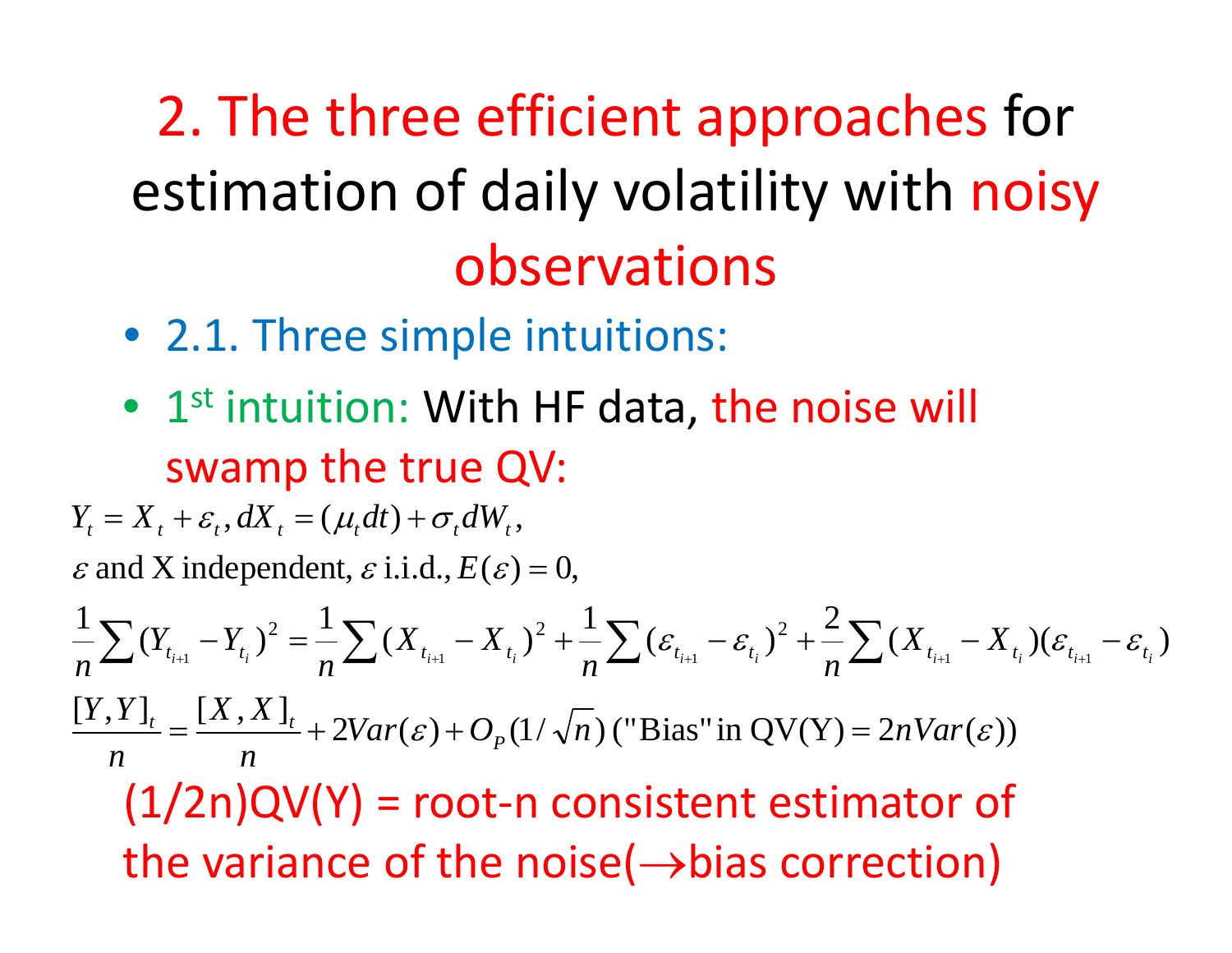2<sup>nd</sup> intuition: Sampling sparsely may be an answer BUT you should also:

- 1. Averaging across the low‐frequency grids in order to use all available data
- 2. Bias‐correcting the averaged estimator
- → "*A Tale of Two Time Scales: Determining I d ntegratedV l ili <sup>o</sup> atility wi ht N i <sup>o</sup> sy Hi hg ‐ Frequency Data",* 2005, JASA
- By Lan Zhang, Per A. Mykland and Yacine Ait‐ Sahalia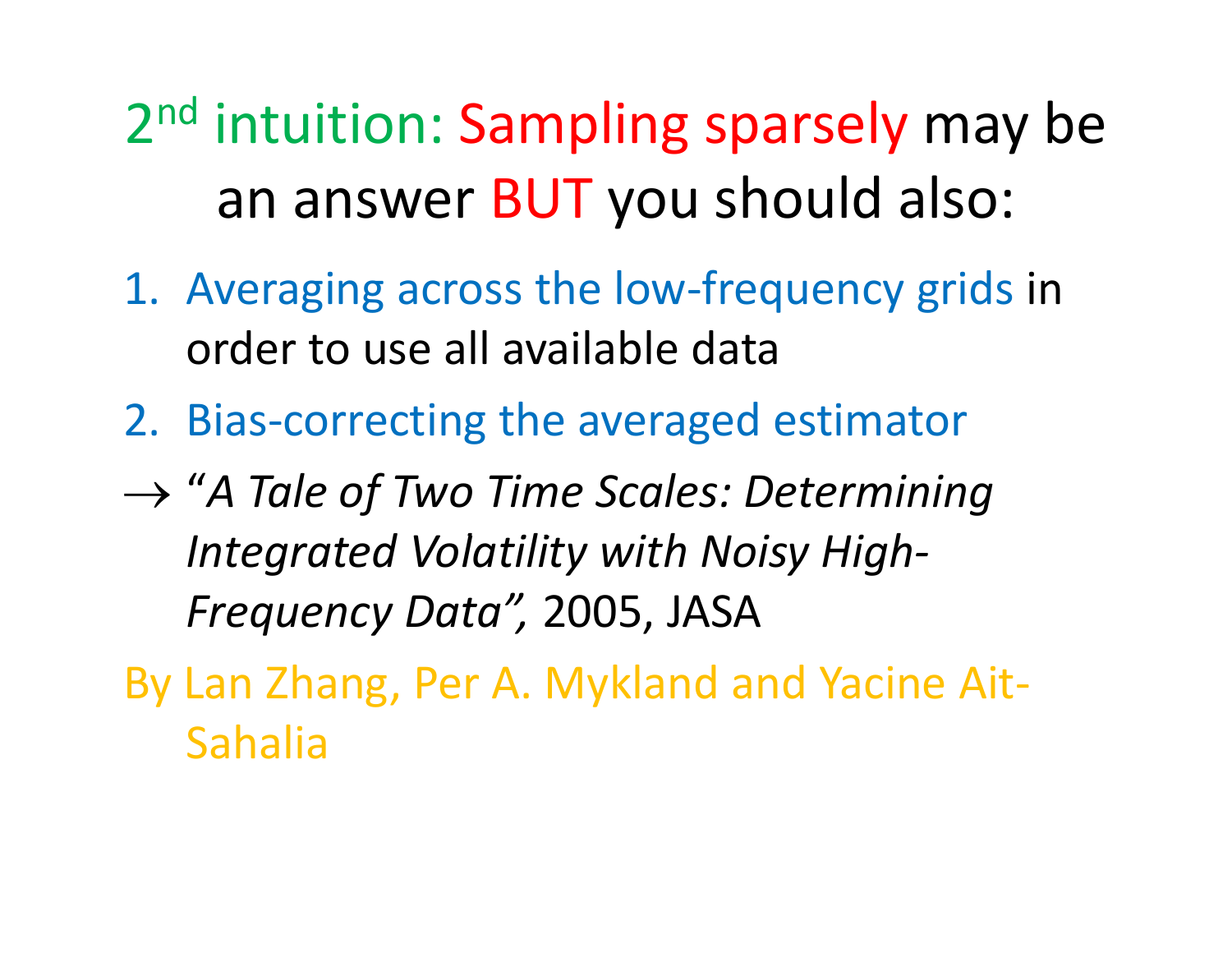### 1. Averaging across the low‐frequency grids

 $Grid\ G$  :  $t_{i}$  ,  $i=0,....n$  ,

Low frequency subgrids( frequency / K):

 $t_{\rm 1}^{\phantom{\dag}}, t_{\rm \scriptscriptstyle{K+1}}^{\phantom{\dag}}, \ldots$ 

 $t_{\scriptscriptstyle 2}^{\scriptscriptstyle 1}, t_{\scriptscriptstyle K+2}^{\scriptscriptstyle 2},\ldots$ 

...............

 $t_{\overline{K}}, t_{\overline{2}\overline{K}},.....$ 

Averaging across these subgrids:

$$
[Y,Y]_{t}^{(n,K)} = \frac{1}{K} \sum_{t_i \leq t, i \geq K} (Y_{t_i} - Y_{t_{i-K}})^2 \to Bias = 2\frac{n-K+1}{K}Var(\varepsilon)
$$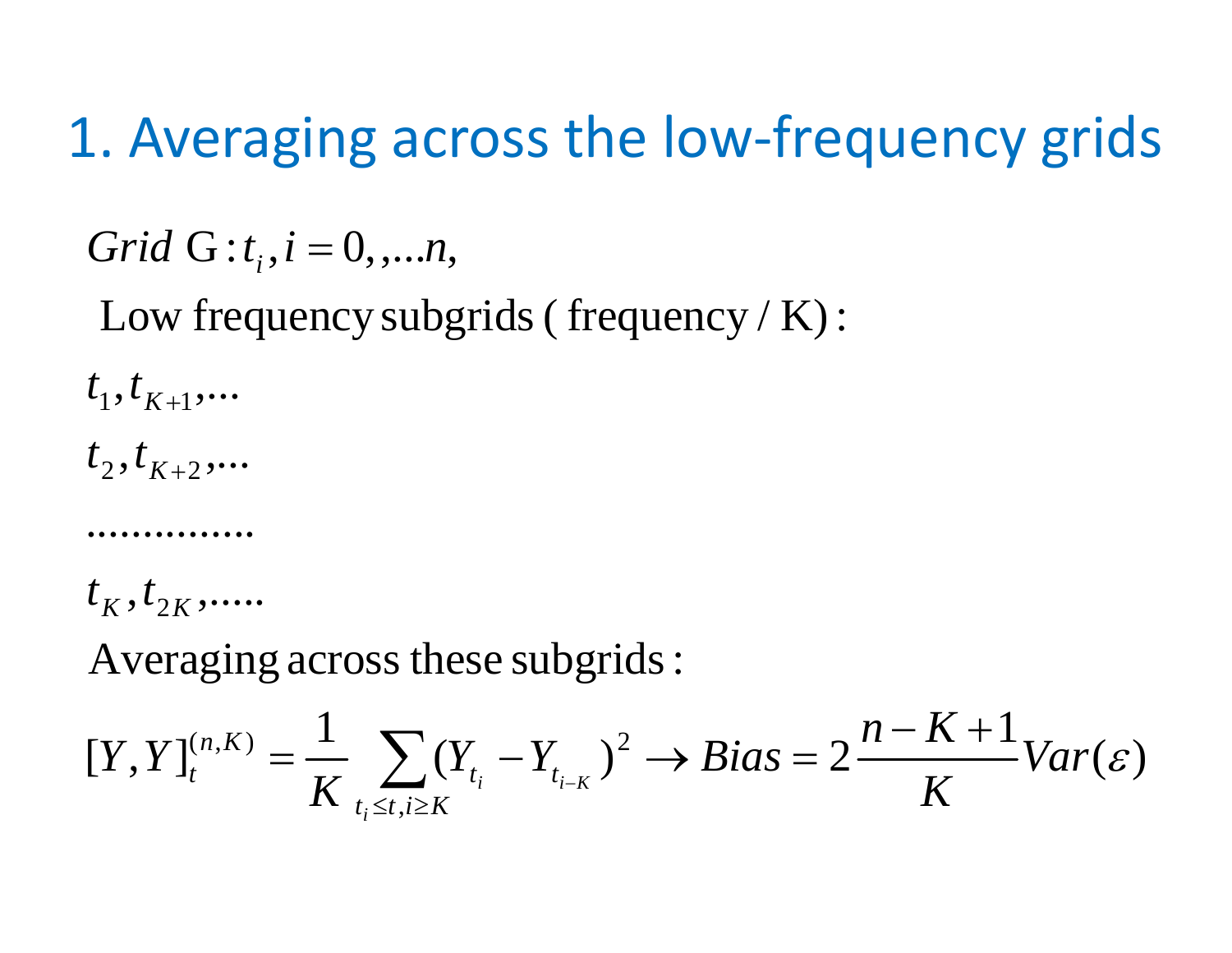2. Bias‐correcting the averaged estimator (i)Bias correction for the noise:  $[Y, Y]_{t}^{(n,K)} - \frac{n-K+1}{K}[Y, Y]_{t}^{(n,1)}$  $nk$ <sup>Let</sup>,  $nK$ <sup>Let</sup>,  $n<sup>t</sup>$ 

(ii) Making the averaged estimator consistent while effective number of observations in <sup>a</sup> low‐ frequency grid is  $(n/K) \rightarrow$  Rate of convergence:

$$
(n/K)^{1/2} \Rightarrow \frac{K}{n} \rightarrow_{n=\infty} 0
$$

but also:  $K \rightarrow_{n=\infty} \infty$  (for variance of the noise) (iii)Finite sample bias‐correction:

$$
[X, X]_{t}^{TSRV} = \left(1 - \frac{n - K + 1}{nK}\right)^{-1} \left\{ [Y, Y]_{t}^{(n, K)} - \frac{n - K + 1}{nK} [Y, Y]_{t}^{(n, 1)} \right\}
$$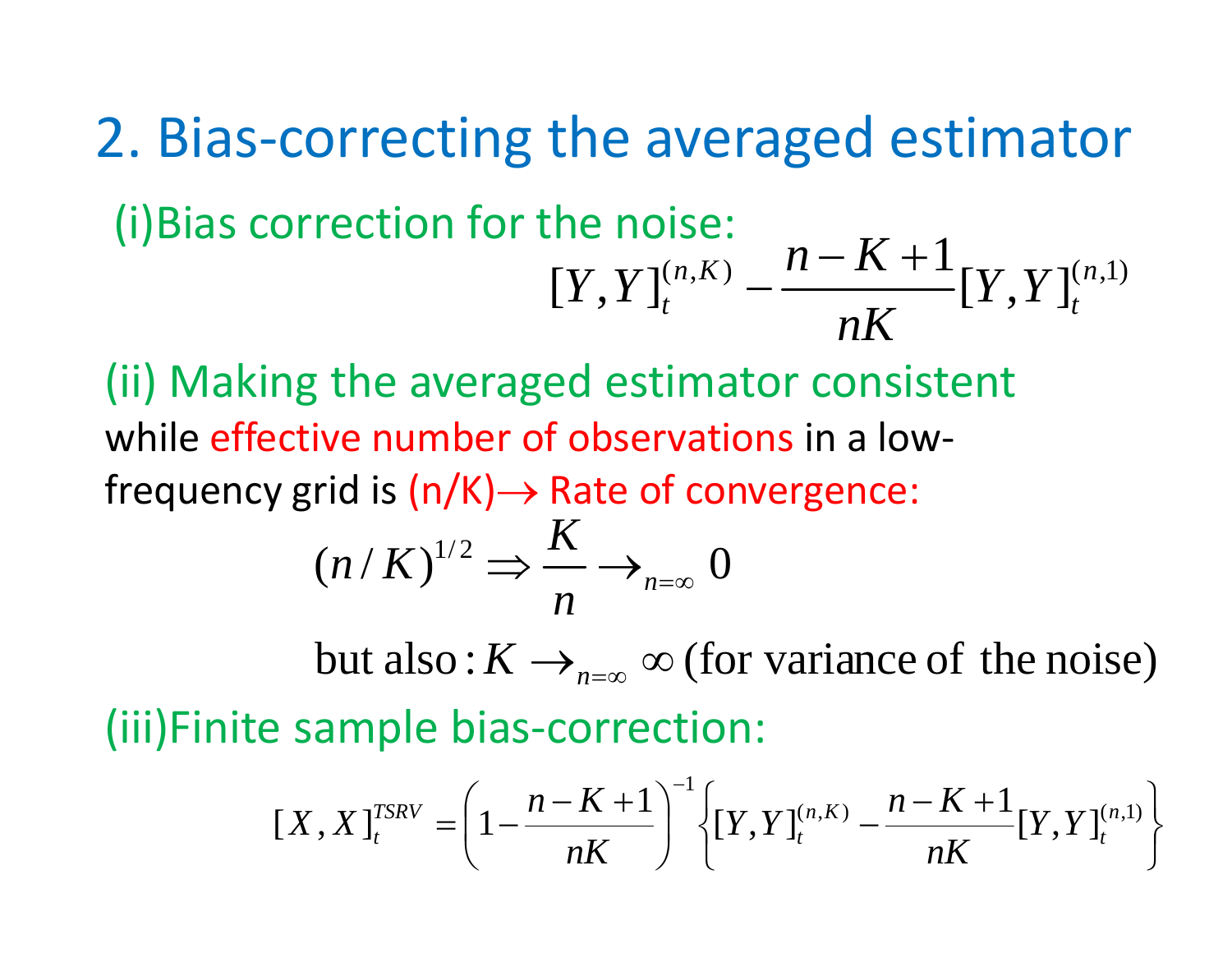3<sup>rd</sup> intuition: The Two Time Scales approach yields a suboptimal rate of convergence

- Effective number of observations:  $\overline{n} = \frac{n}{n}$
- We have to balance:
- (i) Rate of convergence of the no-noise part:  $\sqrt{n}$
- (ii) Rate of convergence of the noise part:  $\Lambda$
- $\left(n\right)^2$  *n*<br>  $\left(n\right)^2$   $\left(n\right)^2$  $\bullet$ **•** Optimal balance:  $2 = \frac{n}{2}$   $\Rightarrow K = cn^{2/3}$ *K K* $K = \overline{n}^2 = \left(\frac{n}{K}\right)^2 \Rightarrow K =$
- $\bullet$ • Best possible rate of convergence: possible rate of converg

$$
\sqrt{\frac{n}{K}} = n^{1/6} \ll n^{1/4} =
$$
"efficient" rate

*K*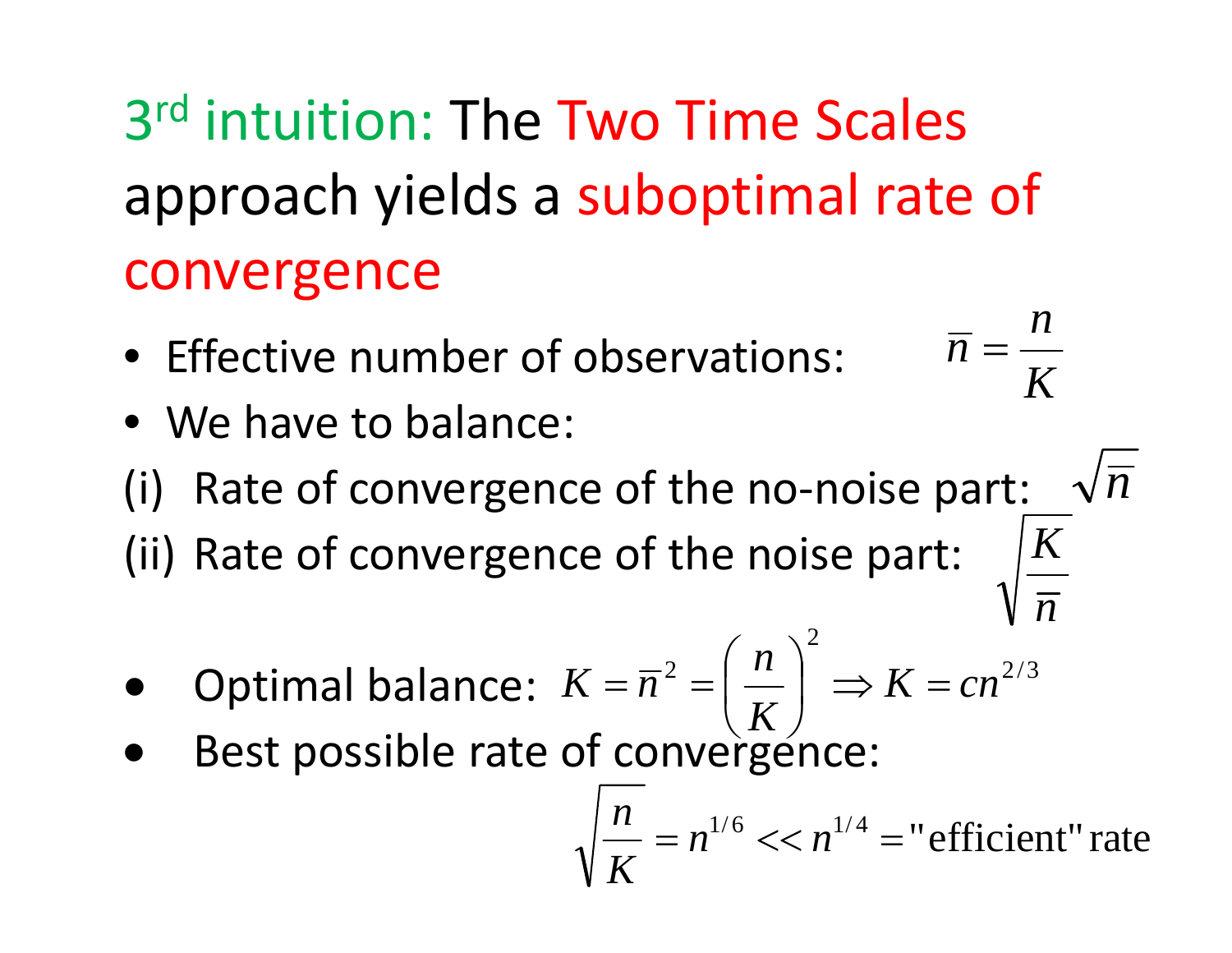#### 2.2. The three efficient approaches:

- 1st efficient approach: Multi Time Scales:
- $\Rightarrow$  Generalizing the TSRV by considering M time l**les:**  $[X, X]_{t}^{MSRV} = \sum \alpha_{j} [Y, Y]_{t}^{(n, K_{j})}$  $\textsf{scales:} \qquad [X, X]_t^{MSRV} = \sum_{i=1}^{M} \alpha_i [Y, Y]_t^{(n, K_i)}$ 1= = $\sum_{j=1}$ <sup>o</sup> $\sum_{j=1}^{t}$  $=\sum_{j}a_{j}$  $(X, X)_{t}^{MSKV} = \sum a_j [Y, Y]_{t}^{(n, K)}$

0 (removing bias due to noise)  $\sum_{i=1}^{M} \alpha_i \frac{n+1-K_i}{K}$  $\sum_{j=1}^{M} \alpha_j \frac{n+1-K_j}{K_j} = 0$  (removing bias due to noise)  $\sum_{j=1}^{N}$  *K*<sub>j</sub>  $\alpha$ 

 $\sum \alpha_j = 1$  (no bias in the QV(X) part) *M*  $\alpha_i = 1$  (no bias 1) 1 $\sum a_i =$ *j*<sup>=</sup>  $\mathbf{u}_j$ 

 $w.l.o.g. K<sub>j</sub> = j = 1, 2, ..., M$ 

*M* $\Rightarrow$  effective number of observations :  $\overline{n} = \frac{n}{n}$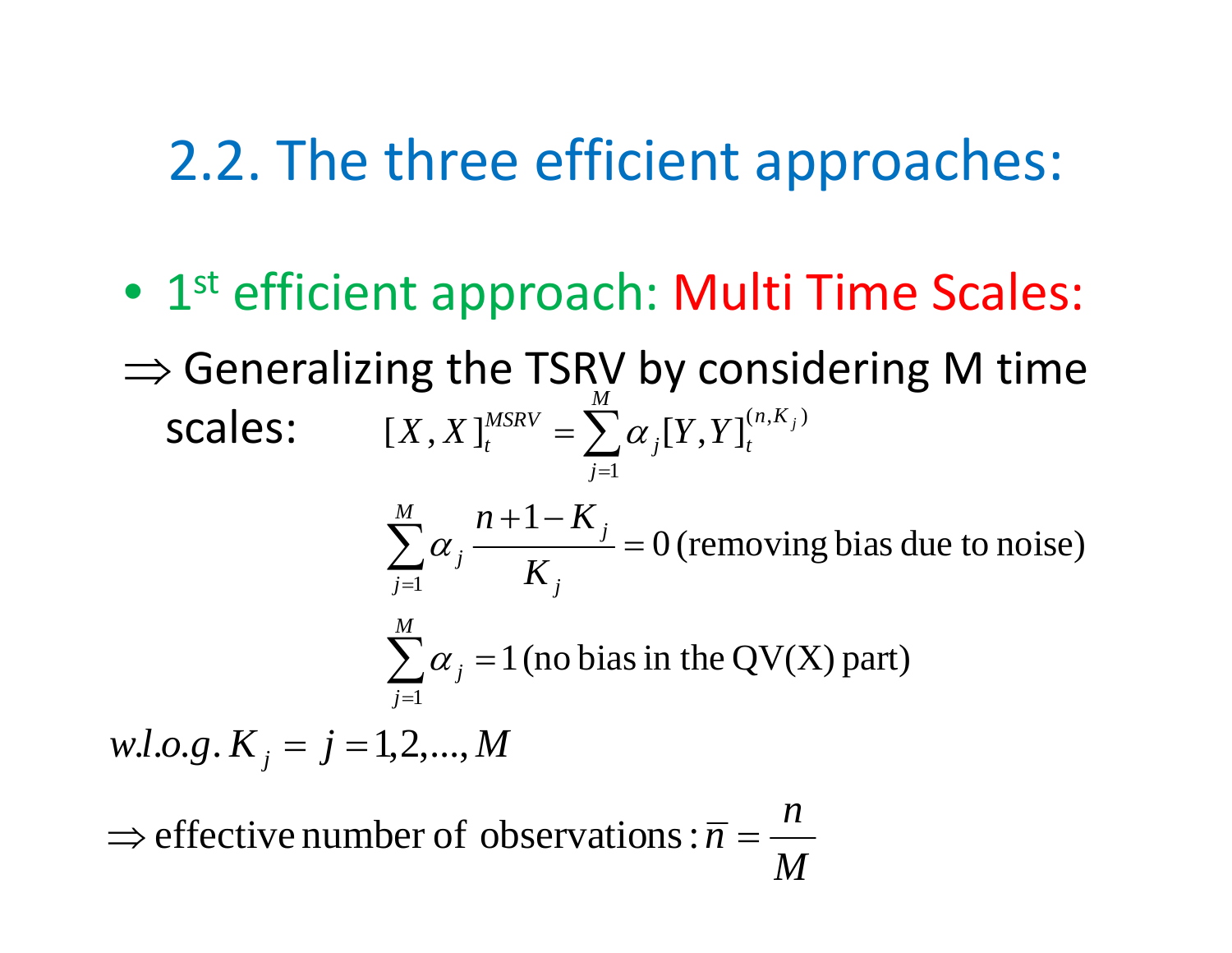#### Optimal balance:

- •Rate of convergence of the no-noise part:  $\;\;\sqrt{\mathstrut} n$
- •Rate of convergence  $\frac{M}{M}$  instead of  $\frac{\sqrt{K}}{M}$ of the noise part: ⇒ Optimal balance:  $M = \overline{n} = \frac{n}{n}$  ⇒

$$
\frac{M}{\sqrt{\overline{n}}} \text{ instead of } \frac{\sqrt{K}}{\sqrt{\overline{n}}}
$$

$$
M = \overline{n} = \frac{n}{M} \Rightarrow M = n^{1/2}
$$

 $\Rightarrow$  Best possible rate of convergence:

$$
\sqrt{\frac{n}{M}} = n^{1/4}
$$
 = efficient rate of convergence!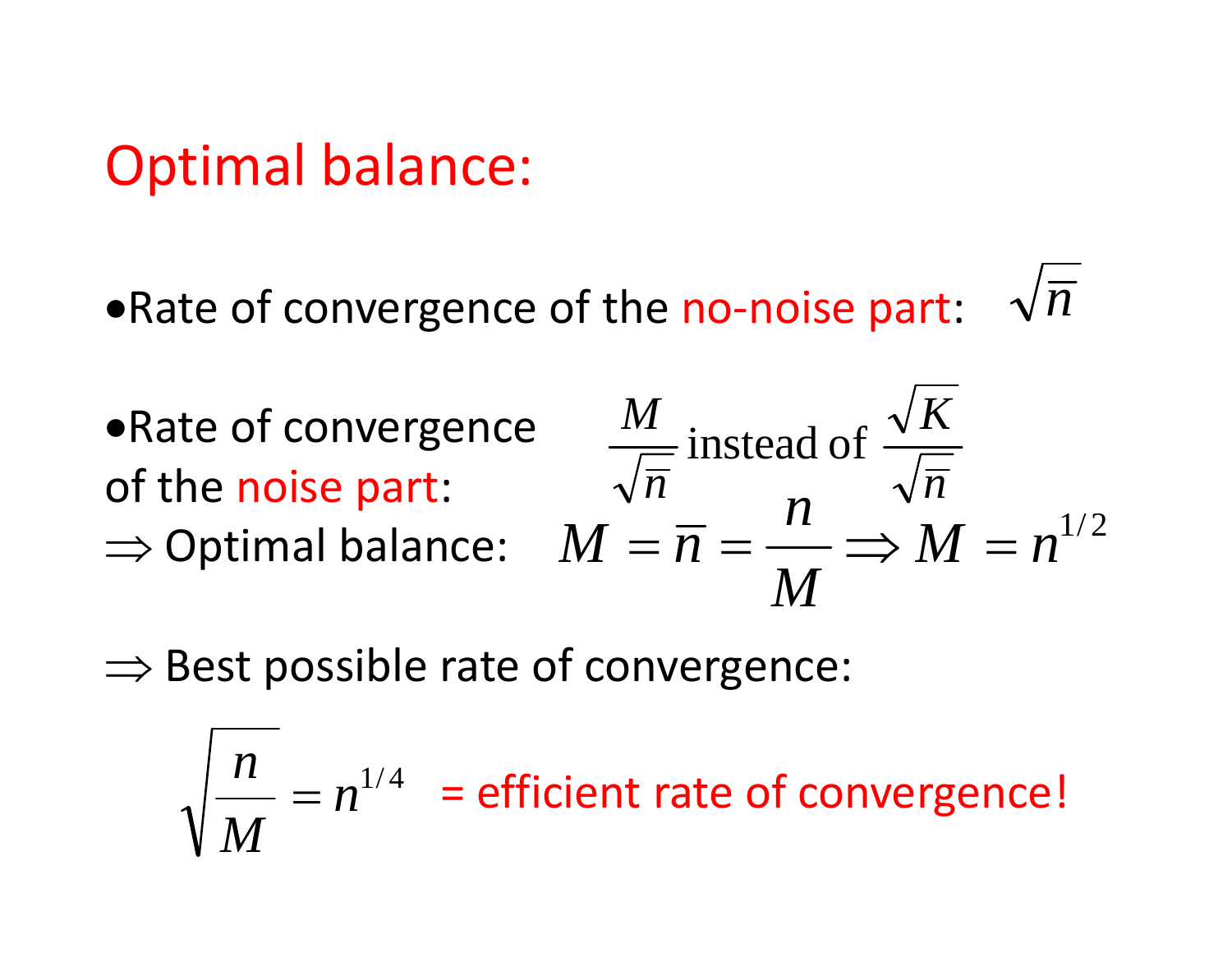### 2<sup>nd</sup> efficient approach: Pre-averaging

- Revisiting the multi‐scale approach in the  $\mathsf{simplest}$  case  $\Delta \mathsf{t} = (\mathsf{T}/\mathsf{n}) \qquad Y_{_{t_i}} \to Y_{_i}, \Delta t \to \Delta_{_n}$
- ⇒ Replacing the i-th observation by the local ‐average:

$$
\overline{Y}_{i}^{n} = \frac{1}{k_{n}} \sum_{j=k_{n}/2}^{k_{n}-1} [Y_{i+j} - Y_{i+k_{n}-j-1}] \Rightarrow \sum_{i=0}^{[T/\Delta_{n}] - k_{n}+1} (\overline{Y}_{i}^{n})^{2} \approx MSRV
$$
\nwith scales:  $2j - k_{n} + 1$ ,  $j = \frac{k_{n}}{2}$ , ...,  $k_{n} - 1$ ,\n
$$
\Rightarrow \text{Optimal } k_{n} = \frac{\theta}{\sqrt{\Delta t}} \propto \sqrt{n}.
$$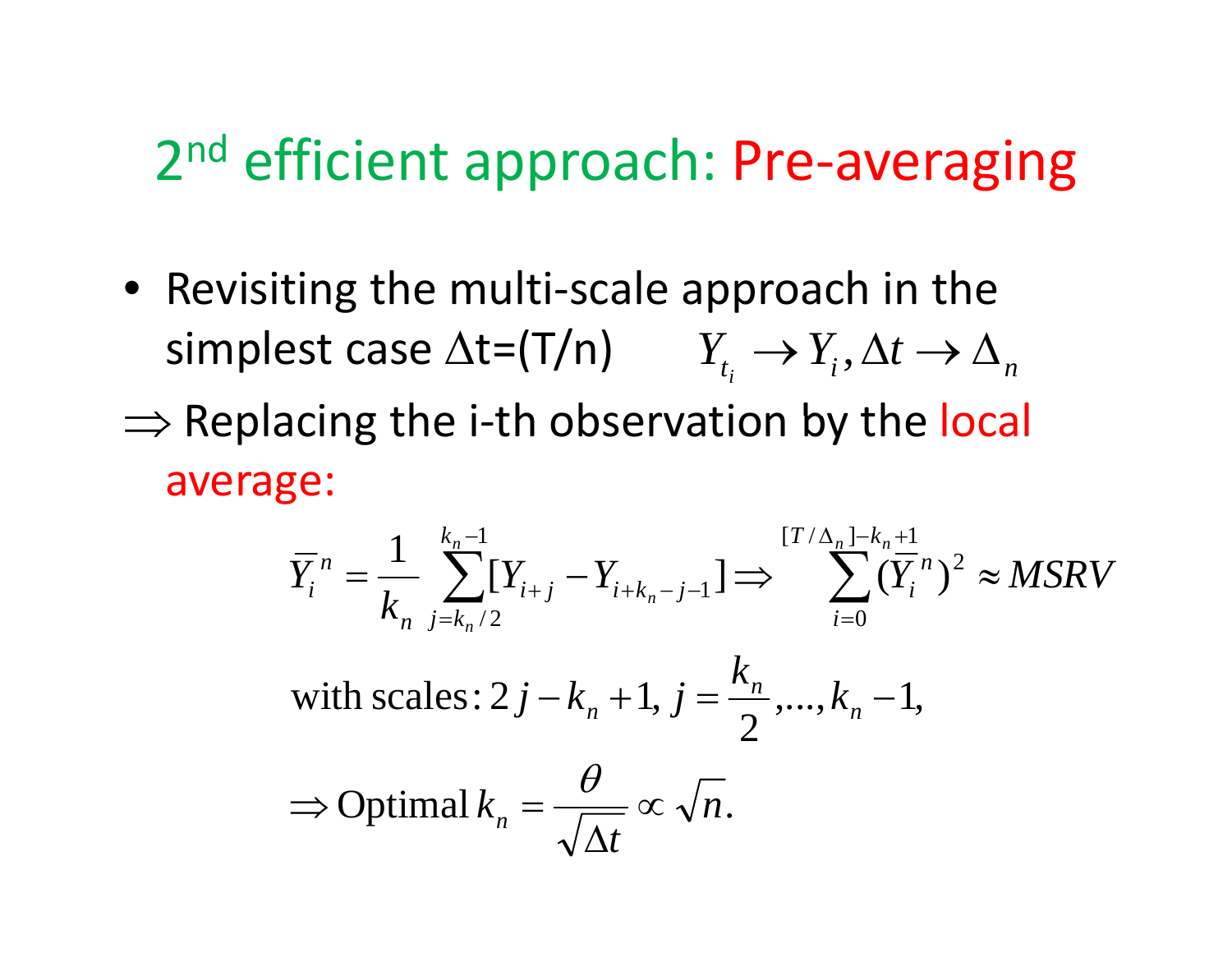#### Bias correction for the noise:

$$
[X, X]_{T}^{prev} = \frac{12\sqrt{\Delta t}}{\theta} \left\{ \sum_{i=0}^{[T/\Delta_{n}] - k_{n}+1} (\overline{Y}_{i}^{n})^{2} - \frac{\sqrt{\Delta t}}{2\theta} \sum_{i=1}^{[T/\Delta_{n}]} (Y_{i} - Y_{i-1})^{2} \right\}
$$

 $R1.$  Second term = immaterial for asymptotic distribution (once noise has been removed).

R2. Equivalence between: Multi-scale RV  $\Longleftrightarrow$  Averaging QVs computed on  $\neq$ scalesPre-averaging  $\Leftrightarrow$  Averaging returns on  $\neq$ horizons before computing QV.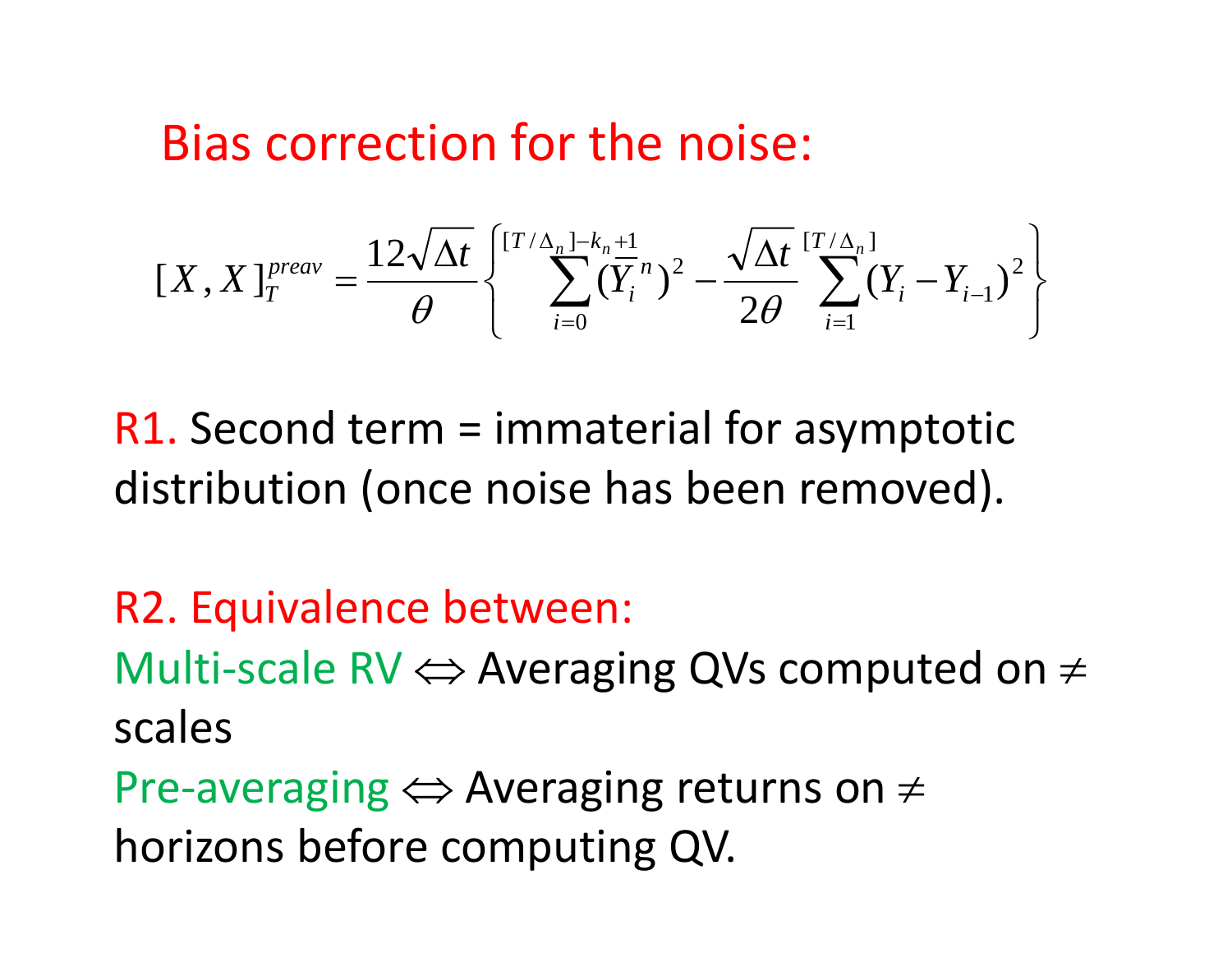### Asymptotic distribution:

$$
\left(\frac{n}{T}\right)^{1/4} \left\{X, X\right\}_{T}^{prev} - \int_{0}^{T} \sigma_{s}^{2} ds \right\} \xrightarrow{d} N\left(0, \int_{0}^{T} \gamma_{s}^{2} ds\right)
$$
\nwith, denoting  $a^{2} = Var(\varepsilon)$ :  
\n
$$
\gamma_{t}^{2} = 4.12^{2} \left(\frac{151}{80640} \theta \sigma_{t}^{4} + \frac{1}{48} \frac{a^{2} \sigma_{t}^{2}}{\theta} + \frac{1}{6} \frac{a^{4}}{\theta^{3}}\right).
$$

R1. For GBM, optimal  $\theta$   $\approx$  4.777.(a/ $\sigma$ )  $\Rightarrow$  Variance  $\approx 8.545$ a $\sigma^3 \approx$  *efficiency bound*  $8$ *a* $\sigma^3$ 

R2.Time varying  $\sigma$  (and possibly a)  $\Rightarrow$  optimal  $\theta$ should be time varying and computed from estimates of instantaneous volatility (section 4)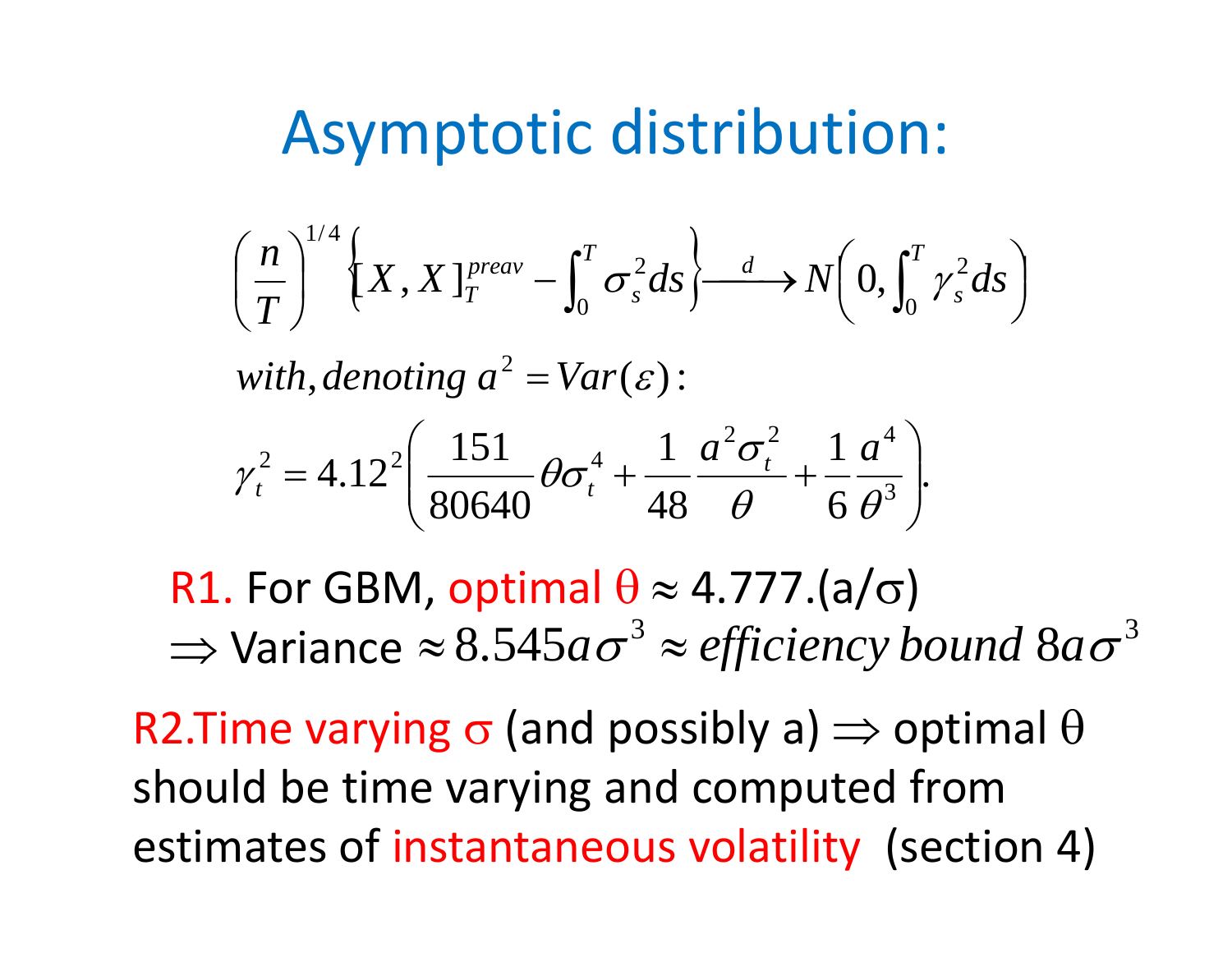### 3<sup>rd</sup> efficient approach: Realized kernel

• Pre‐averaging <sup>⇔</sup> Averaging returns on <sup>≠</sup> horizons before computing  $\mathsf{QV}(\Delta\mathsf{t}{=}\mathsf{T}/\mathsf{n})$ :

$$
\sum_{i=0}^{[T/\Delta_n]-k_n+1} (\overline{Y}_i^n)^2 = \sum_i \left[ \frac{1}{k_n} \sum_j (Y_{i+j} - Y_{i+k_n-j-1}) \right]^2
$$

 $\rightarrow$  Belongs to the class of flat top kernels:  $\sum_{l=1}^{H} k \left( \frac{h-1}{H} \right) \left\{ \gamma_h(Y) + \gamma_{-h}(Y) \right\}$  $Y$   $(Y - Y_{i-1})(Y_{i-1} - Y_i)$ *H* $K(Y) = \gamma_0(Y) + \sum k \frac{n-1}{N} \left| \left\{ \gamma_h(Y) + \gamma_{-h} \right\} \right|$  $=\gamma_0(Y)+\sum_{h=1}^H k\left(\frac{h-1}{H}\right)\!\!\{\gamma_h(Y)+$  $\gamma_h(Y) = \sum_{i} (Y_i - Y_{i-1})(Y_{i-h} - Y_{i-h-1})$  $\chi(Y) = \gamma_0(Y) + \sum_{i} k \frac{n-1}{N} \left| \{ \gamma_h(Y) + \gamma_{-h}(Y) \right|$ =1 $\gamma_0(Y)$  +  $\sum_{i=1}^k K$   $\frac{1}{N!}$   $\left[\frac{1}{N}Y_h(Y) + \gamma\right]$  $k(0) = 1, k(1) = 0, H \propto k_n \propto \sqrt{n}$ *i*  $h \times I = \sum_i \sum_i \mathbf{I}_i \mathbf{I}_i - \mathbf{I}_i I \mathbf{I}_i$  $(0) = 1, k(1) = 0, H \propto k_n \propto$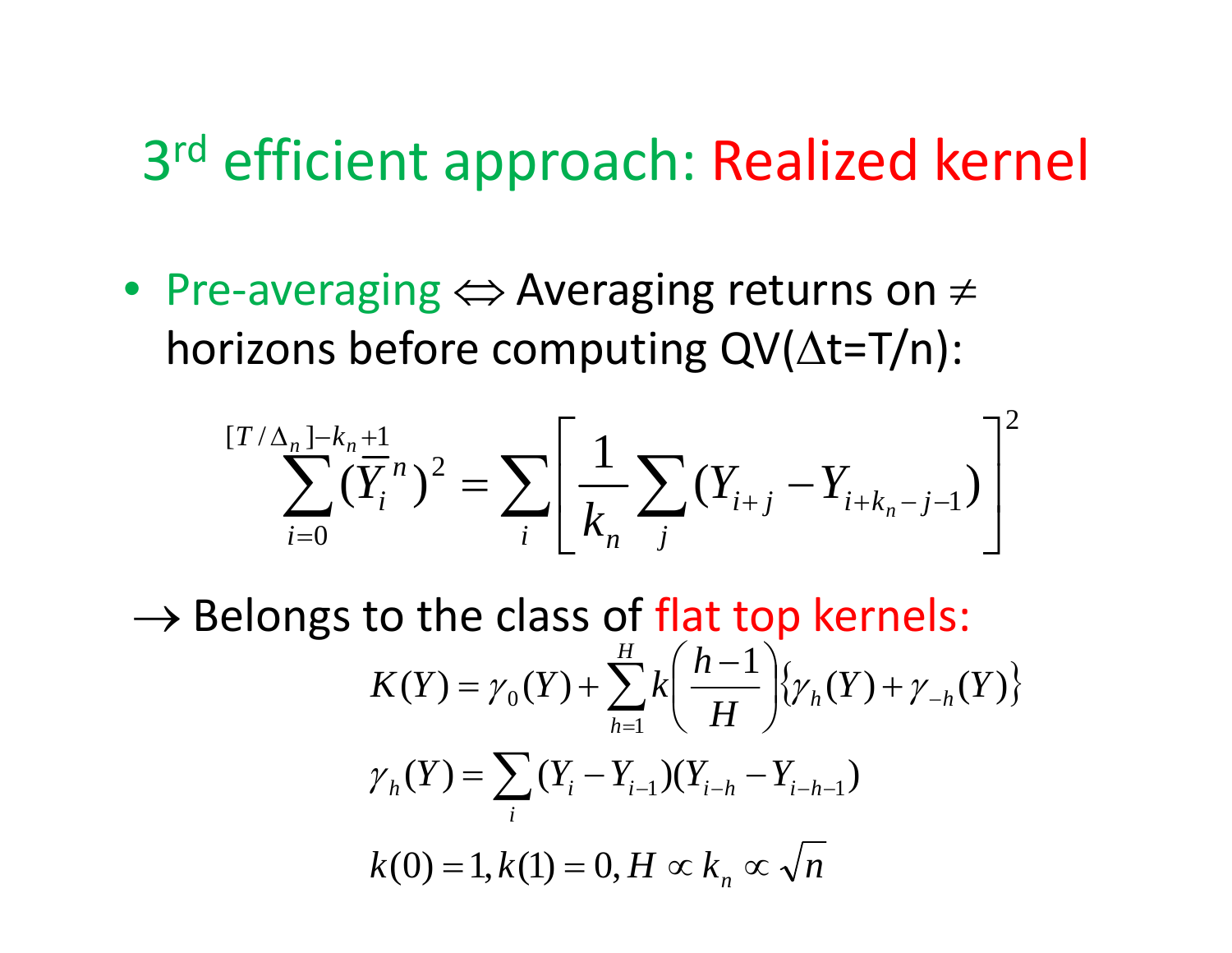R. Computing realized kernels  $\Rightarrow$  Issue of border terms  $\rightarrow$  Possible solution = "jittering" $\Leftrightarrow$ redefining the price measurement at the two endpoints to be an average of <sup>m</sup> distinct observationsNo "edge effect" in the asymptotic variance

⇔m → ∞

Otherwise: additional terms in the asymptotic variance which are attached at each end point (no integrals on the time interval corresponding to <sup>a</sup> local martingale)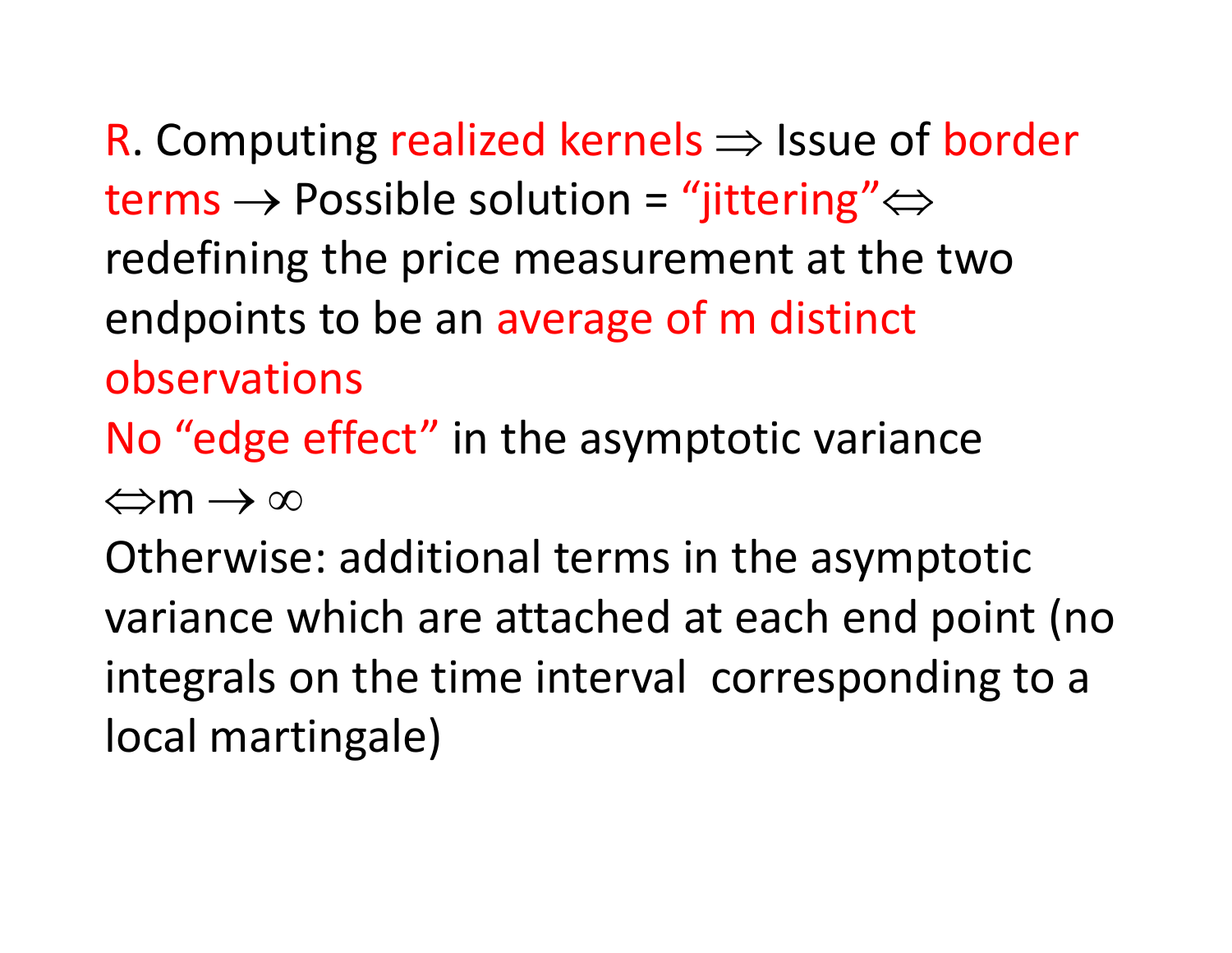#### Asymptotic distribution (with  $m\rightarrow\infty$ )

 $\bullet~$  1 $^{\rm st}$  case: k'(0)≠0 or k'(1)≠0:

$$
H = cn^{2/3} \Rightarrow n^{1/6} \Big\{ K(Y) - \int_0^T \sigma_s^2 ds \Big\} \xrightarrow{d} N\Big( 0, g_1(c) T \int_0^T \sigma_s^4 ds \Big)
$$

• 
$$
2^{nd}
$$
 case:  $k'(0) = k'(1) = 0$ :

$$
H = cn^{1/2} \Rightarrow n^{1/4} \left\{ K(Y) - \int_0^T \sigma_s^2 ds \right\} \xrightarrow{d} N\left(0, g_2(c)T \int_0^T \sigma_s^4 ds\right)
$$

#### R. Takes  $\mathsf{k}'(0)$ = $\mathsf{k}'(1)$ =0 to get the efficient rate of convergence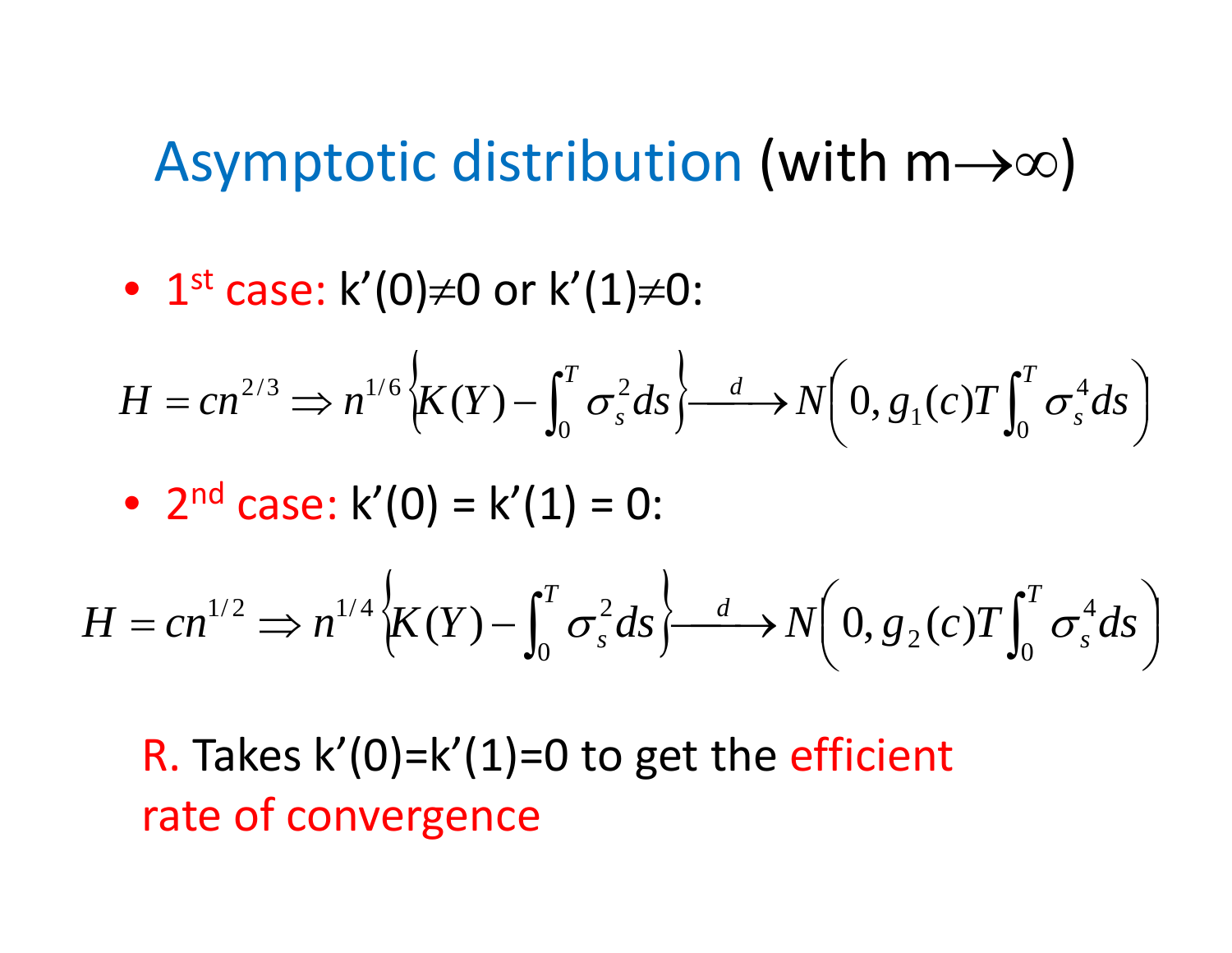**Example 1:** 
$$
k(x) = 1-x
$$
:  

$$
K(Y) = \gamma_0(Y) + \sum_{h=1}^{H} \left(1 - \frac{h-1}{H}\right) \{ \gamma_h(Y) + \gamma_{-h}(Y) \}
$$

→ Bartlett kernel (<sup>∼</sup> Newey‐West HAC estimator)

 $\rightarrow$  Asymptotic distribution = TSRV (suboptimal rate)

 $\rightarrow$  Intuition:  $(X_t - X_{t-1})^2 = | \sum \Delta X_{t-1} | = \sum (\Delta X_{t-1})^2 + 2 \sum (\Delta X_{t-1}) (\Delta X_{t-1})$ 12 1 2  $\left(\begin{array}{cc} i-1 & \\ \mathbf{V} & \mathbf{A} \end{array}\right)^2$  $\mathbf{1}$   $\mathbf{1}$   $\mathbf{1}$   $\mathbf{1}$   $\mathbf{1}$  $X_{t_i} - X_{t_{i,k}}^T$   $\leq$   $\left[ \sum_{i=1}^N \Delta X_{t_{i,j}}^T \right] = \sum_{i=1}^N (\Delta X_{t_{i,j}}^T)^2 + 2 \sum_{i=1}^N (\Delta X_{t_{i,j}}^T) (\Delta X_{t_{i,j}}^T)^2$ *i*−1≥*j>l≥i*−*K i j i K t i j i K*  $t_i$   $\cdots$   $t_{i-K}$   $\cdots$   $t_{i+1}$   $\cdots$   $\cdots$   $t_i$  $\begin{pmatrix} 1 & j \end{pmatrix}$  $=$   $\sum (\Delta$  $(-X_{t_{i-K}})^2 = \left(\sum_{j=i-K}^{i-1} \Delta X_{t_{i+1}}\right)^2 = \sum_{j=i-K}^{i-1} (\Delta X_{t_{i+1}})^2 + 2 \sum_{i-1 \ge j > l \ge i-K} (\Delta X_{t_j})(\Delta X_{t_j})$  $\rightarrow$  Edge effects encapsulated in  $[X, X]_{T}^{(n,\kappa)} - [X, X]_{T}^{(n,\kappa)} = 2 \sum (\Delta X_{t}) \sum |1 - \frac{J}{I_{-T}}| (\Delta X_{t_{-T}}) + O_{p}(K/n)$ 11 1 $(X, K) - [X, X]_T^{(n,1)} = 2 \sum (\Delta X) \sum |1 - \Delta| (\Delta X) + O_n(K/n)$ *K* $[X, X]_T^{(n,K)} - [X, X]_T^{(n,1)} = 2 \sum_{i=1}^{n-1} (\Delta X_{t_i}) \sum_{i=1}^{K \wedge i} \left(1 - \frac{j}{K} \right) (\Delta X_{t_{i-1}}) + O_p$ *j*  $t_i$   $\left/$   $\right/$   $\left| \right|$   $\left| \right|$   $\left| \right|$   $\left| \right|$   $\left| \right|$   $\left| \right|$   $\left| \right|$   $\left| \right|$   $\left| \right|$   $\left| \right|$   $\left| \right|$   $\left| \right|$   $\left| \right|$   $\left| \right|$   $\left| \right|$   $\left| \right|$   $\left| \right|$   $\left| \right|$   $\left| \right|$   $\left| \right|$   $\left| \right|$   $\left| \right|$   $\left| \right$ *n in T*  $T^{(n,K)}_T - [X,X]^{(n,1)}_T = 2 \sum (\Delta X_{t_i})$  $\Rightarrow$   $[X, X]_T^{(n,K)} - [X, X]_T^{(n,1)} = 2 \sum_{i=1}^{n-1} (\Delta X_{t_i}) \sum_{j=1}^{K \wedge i} \left(1 - \frac{j}{K}\right) (\Delta X_{t_{i-j}}) +$  $O(K/n)$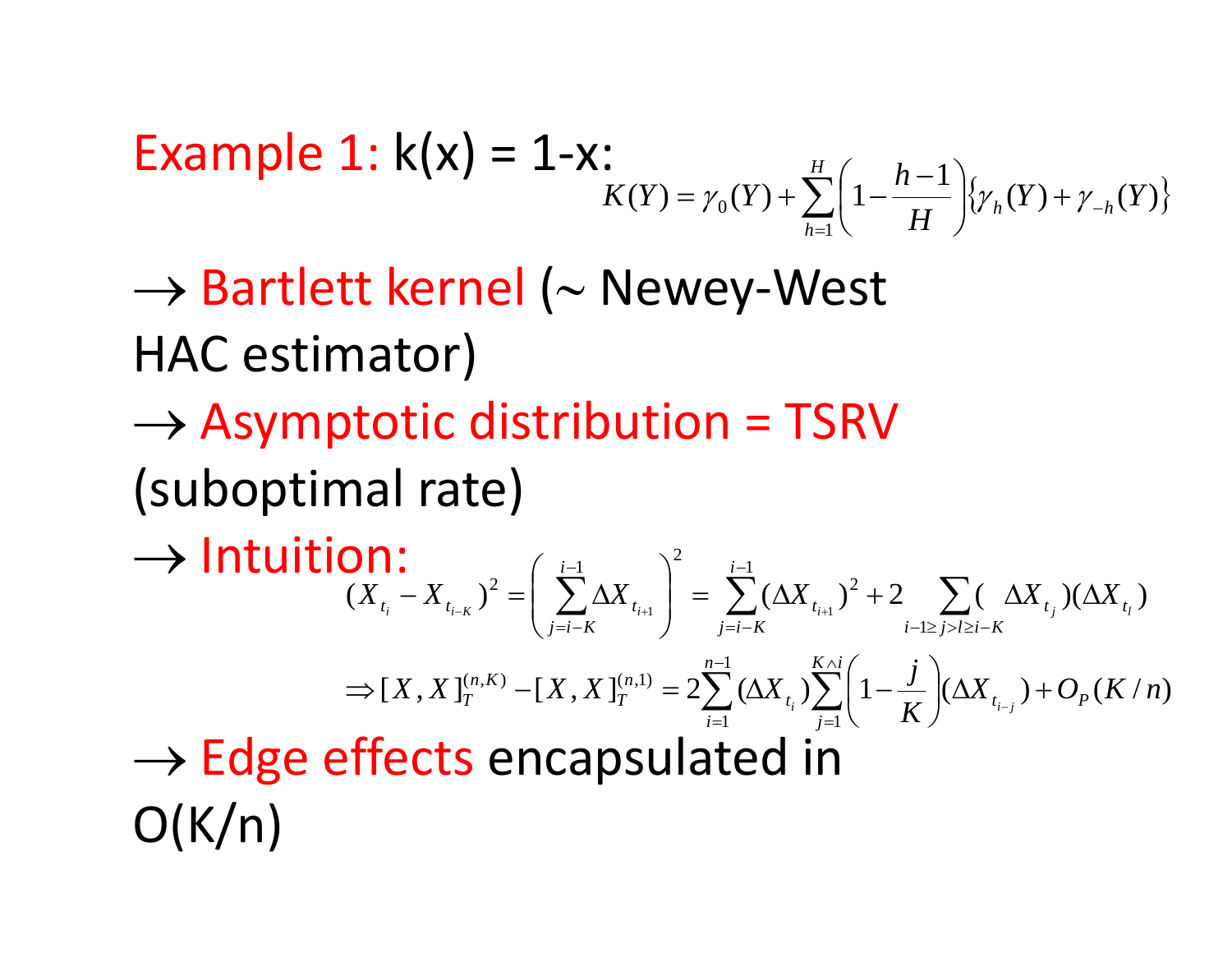# Example 2:  $k(x) = 1-3x^2 + 2x^3$

 $\rightarrow$  Asymptotic distribution = MSRV (efficient rate)

GENERAL CONCLUSION: 3 almost equivalent approaches to accommodate noise: Averaging QVs ⇔ Pre‐Averaging returns to compute QVs ⇔ Kernel‐averaging auto‐covariances.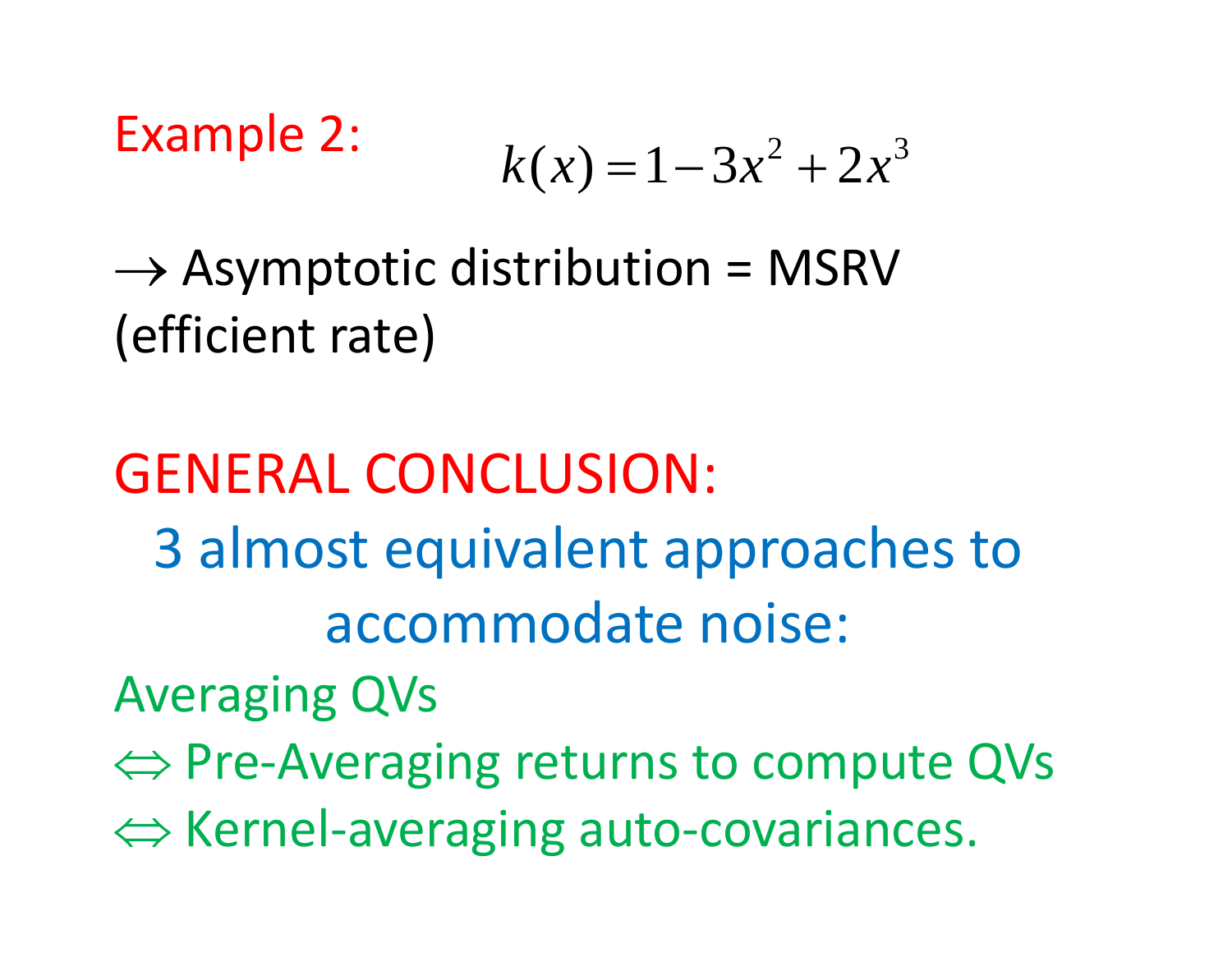### 3. The multi‐day horizon: 3.1. Motivation:

- RV‐type objects are interpreted as estimators for day t ( time interval ]t-1,t]) of population quantities: *X* $[X, X]_{t}$ ,  $[X, X, X]_{t}$ ,  $[X, X, X, X]_{t}$
- Also bipower variation, leverage effect, etc.
- Consistent estimators for <sup>a</sup> number <sup>n</sup> of intraday observations going to infinity.
- However, due to market frictions, either not wise to use too high‐frequency data or noise‐ correction procedures making smaller the effective sample size (always <sup>∼</sup> averaging)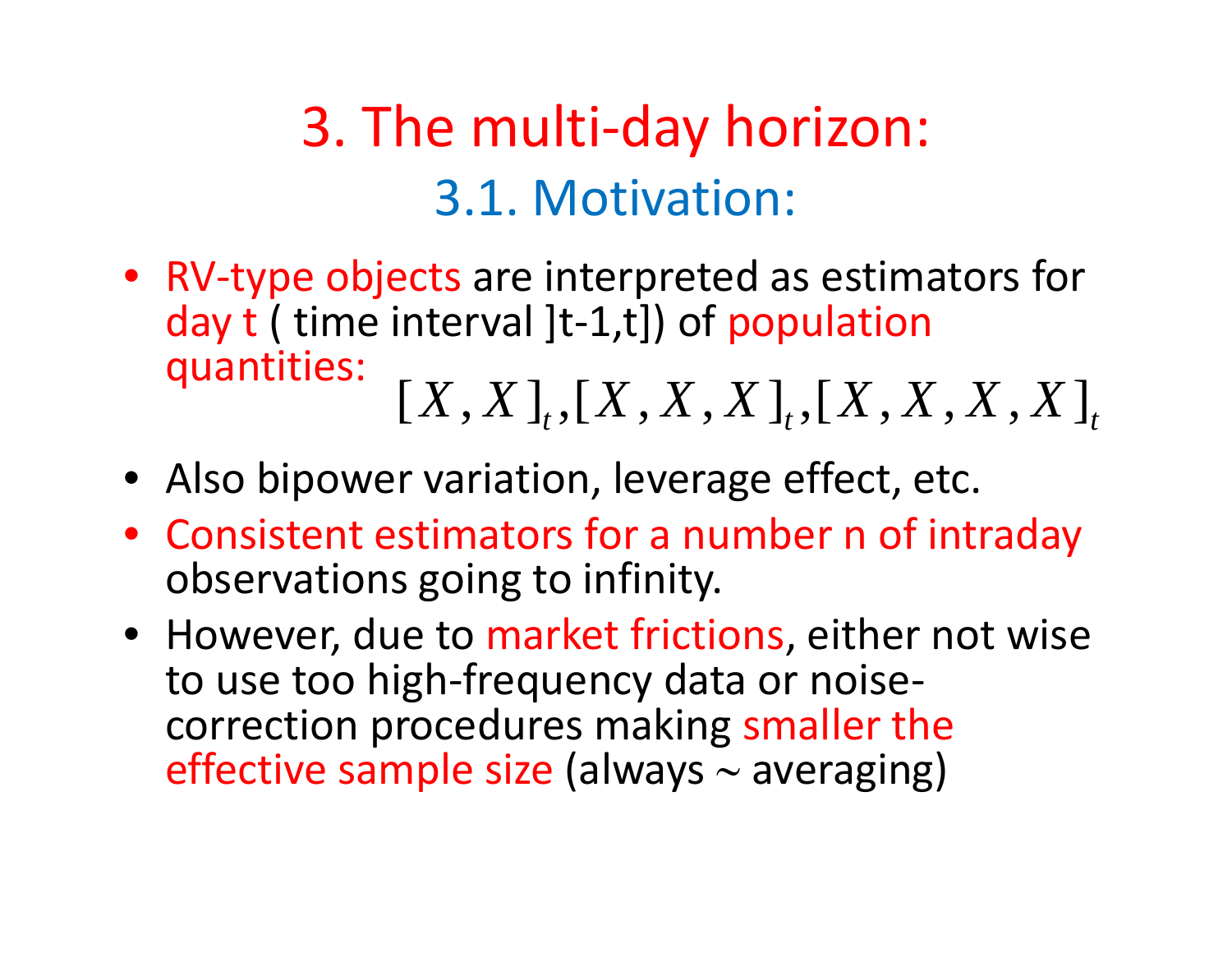### Volatility persistence

- In‐sample RV objects on day <sup>t</sup> (in‐fill asymptotics about n) can be complemented with observations on prior intervals. Hence benefit from across‐ sample observations (time series dynamics  $\tau = t$ , t- $1,...,t-H$ ).
- Across‐sample efficiency gains : persistence from one day to the other must be sufficiently high to be non‐negligible in spite of infill consistency of estimators  $\Rightarrow$  asymptotic view on persistence.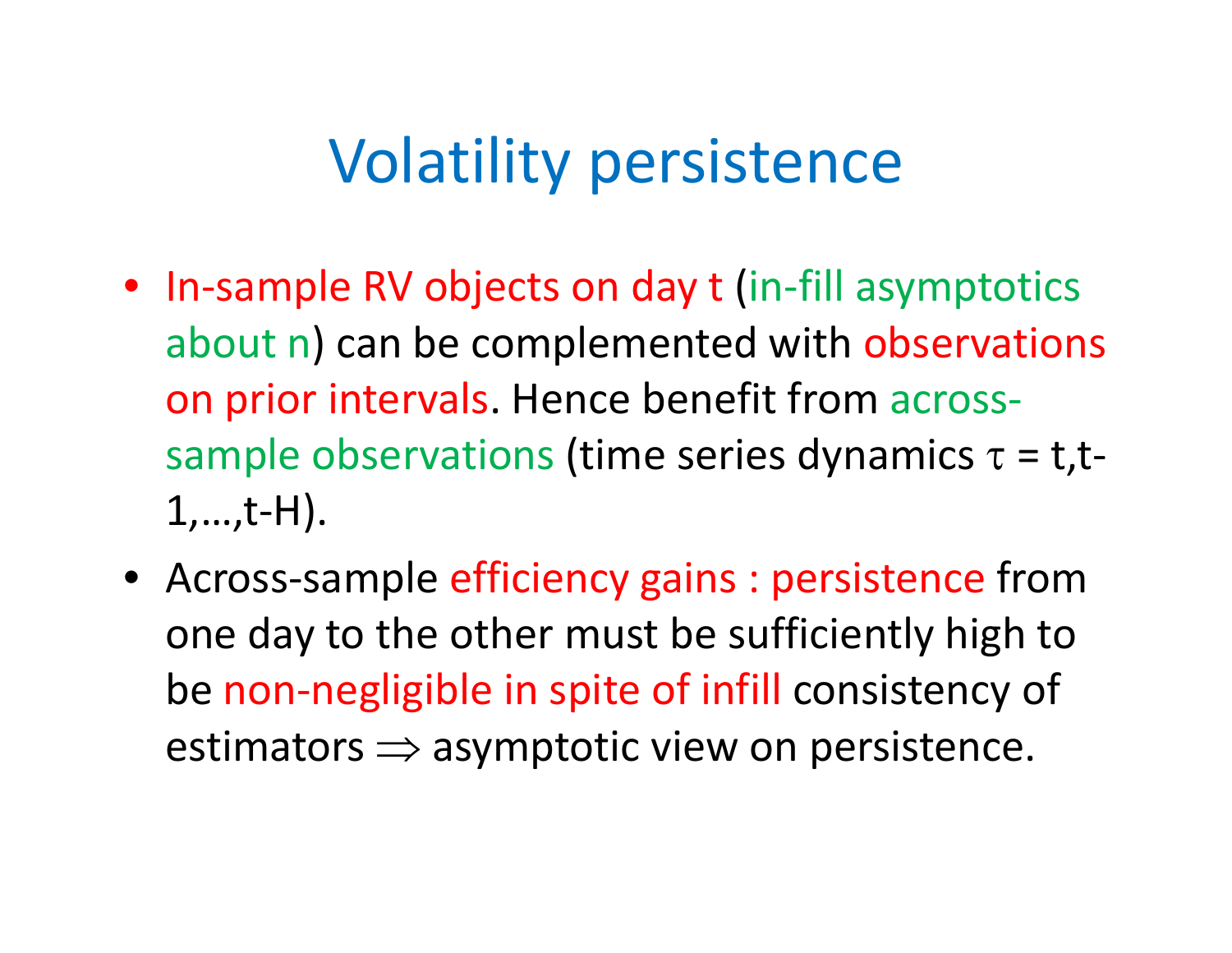### Local-to-unity asymptotics:

- Correlation today/yesterday arbitrarily close to 1 as n  $\rightarrow \infty$ .
- Standard local-to-unity asymptotics (Bobkoski  $(1983)$ , Chan and Wei (1987), Phillips  $(1987)$ ) is used to better approximate the finite sample behavior of estimators in AR models with roots near the unit circle: AR coefficients indistinguishable from 1 when time series length T $\rightarrow \infty$ .
- For us: Correlation coefficient (no AR model) indistinguishable from 1 when effective number of intraday data goes to infinity (n  $\rightarrow \infty$ ).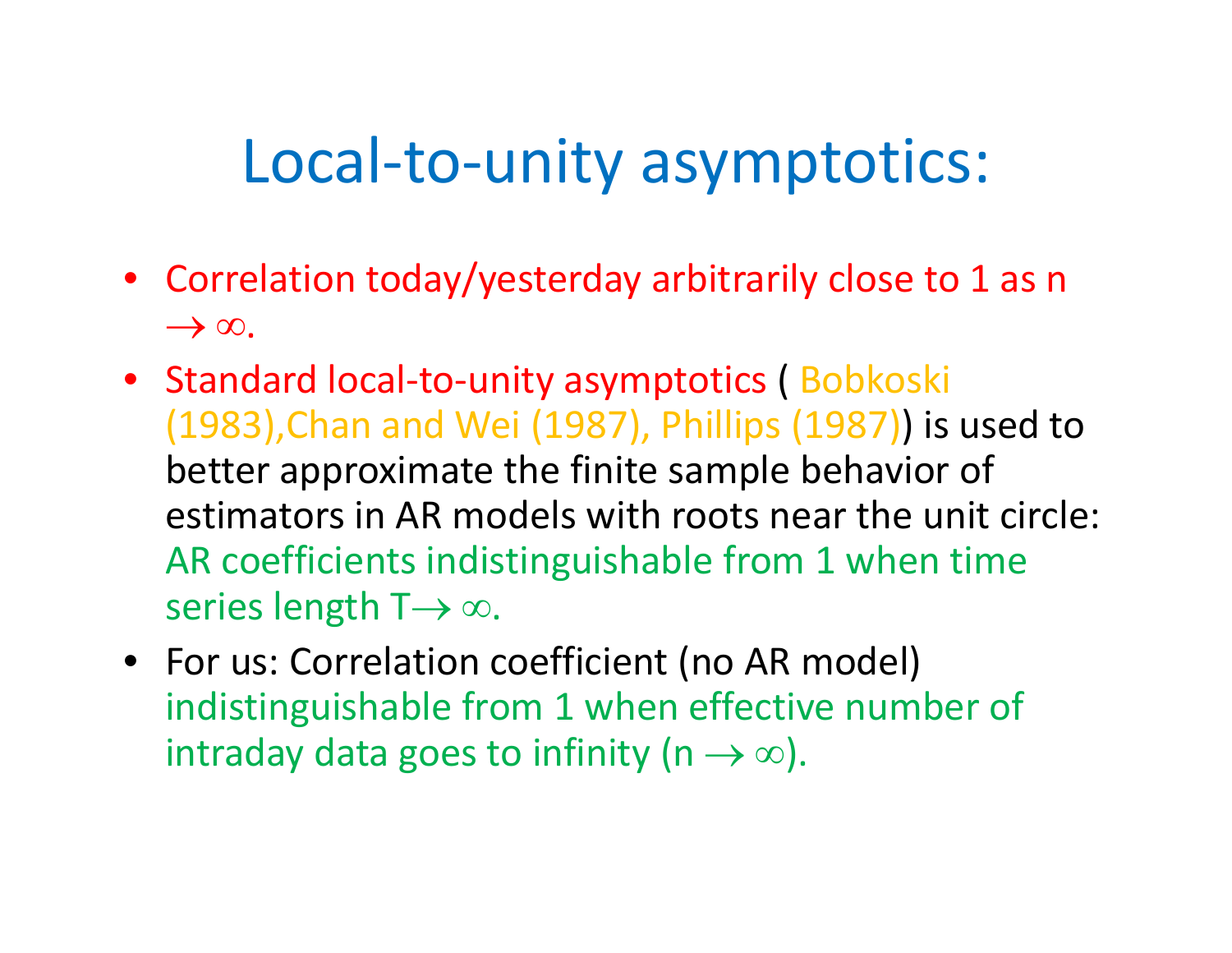### Conditional filters

- We consider path‐dependent or conditional filters. Hence the weights are going to be time‐varying.
- Tightly connected to Kalman filtering with heteroskedasticity but model‐free.
- Filtering based on prediction errors, rather than linear combinations of past and present realized volatilities.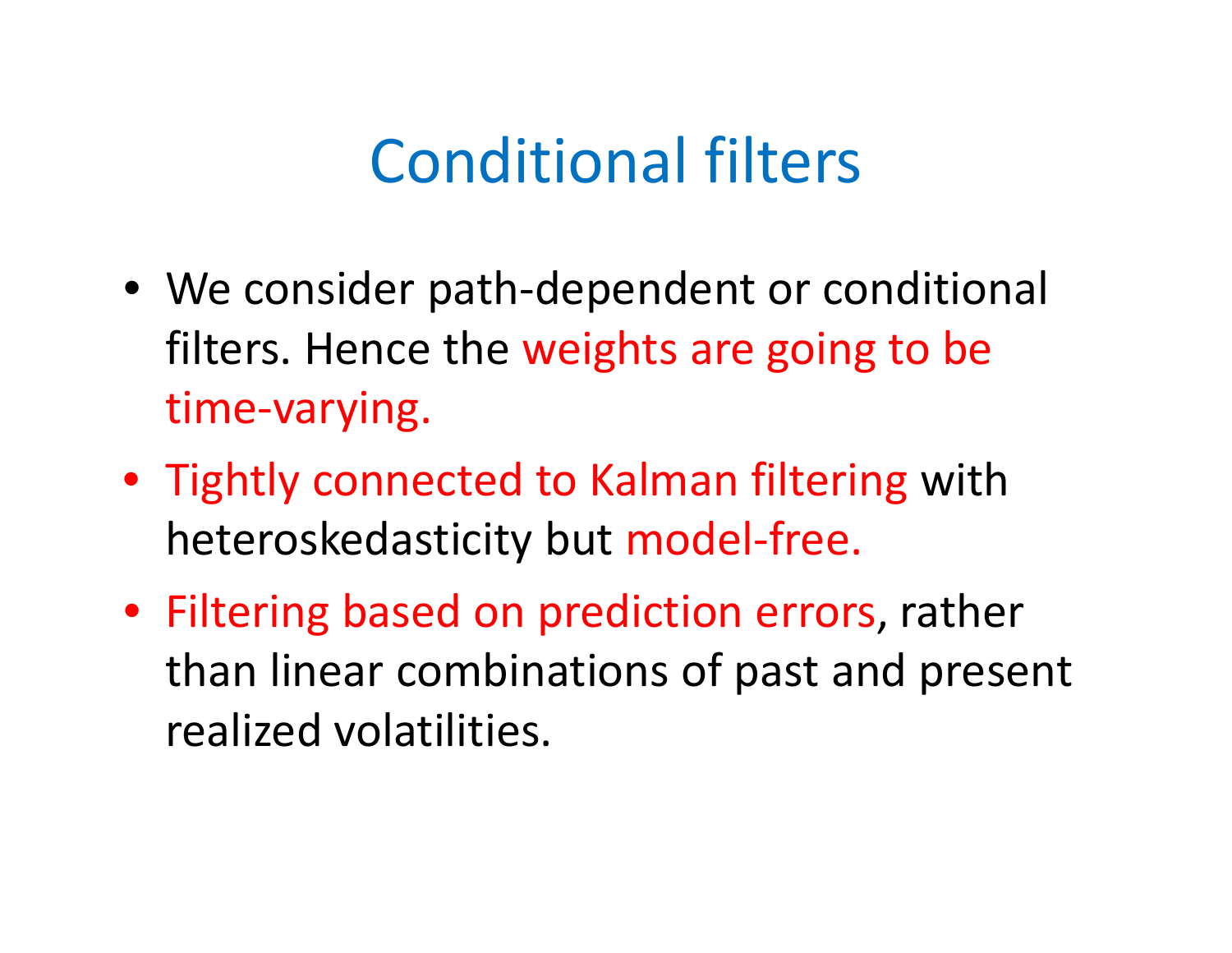# 3.2. Improving the estimation using prior day in formation

- Focus on the example of estimation of the quadratic variation: *t*
- • $\sum_{t=0}^{\infty} (X_{t_{i+1}} - X_{t_i})^2 (= \int_{t-1}^t$  $t - 1 < t_i < t_{i+1} \leq t$  $=$   $\Gamma$   $\lim_{x \to \infty}$   $\qquad$   $\lambda$   $\qquad$   $\qquad$   $\Lambda$   $\qquad$   $\qquad$   $\qquad$   $\qquad$   $\qquad$   $\qquad$   $\qquad$   $\qquad$   $\qquad$   $\qquad$   $\qquad$   $\qquad$   $\qquad$   $\qquad$   $\qquad$   $\qquad$   $\qquad$   $\qquad$   $\qquad$   $\qquad$   $\qquad$   $\qquad$   $\qquad$   $\qquad$   $\qquad$   $\qquad$   $\qquad$   $\qquad$   $\q$  $QV_t = P \lim_{n \to \infty} \sum_{i=1}^{n} (X_{t_{i+1}} - X_{t_i})^2 (= \int_{t-1}^t \sigma_s^2 ds)$  $1 \le t_i \le t_{i+1} \le t$   $\qquad t_i \qquad t_i > 0$  $\lim_{n=\infty}$   $\sum_{i=1}^{\infty} (X_{t+1} - X_t)^2 (= \int_{-\infty}^{\infty} \sigma_s^2 ds)$  of no jumps)
- Conditional variance is highly persistent stationary process  $\rightarrow$  high correlation coefficient:

$$
\varphi_0 = \frac{Cov[QV_t, QV_{t-1}]}{Var(QV_t)}
$$

- In general, we could take advantage of more than lone lag.
- We have a daily estimator :  $P \lim_{n = \infty} \hat{V}_t = Q V_t$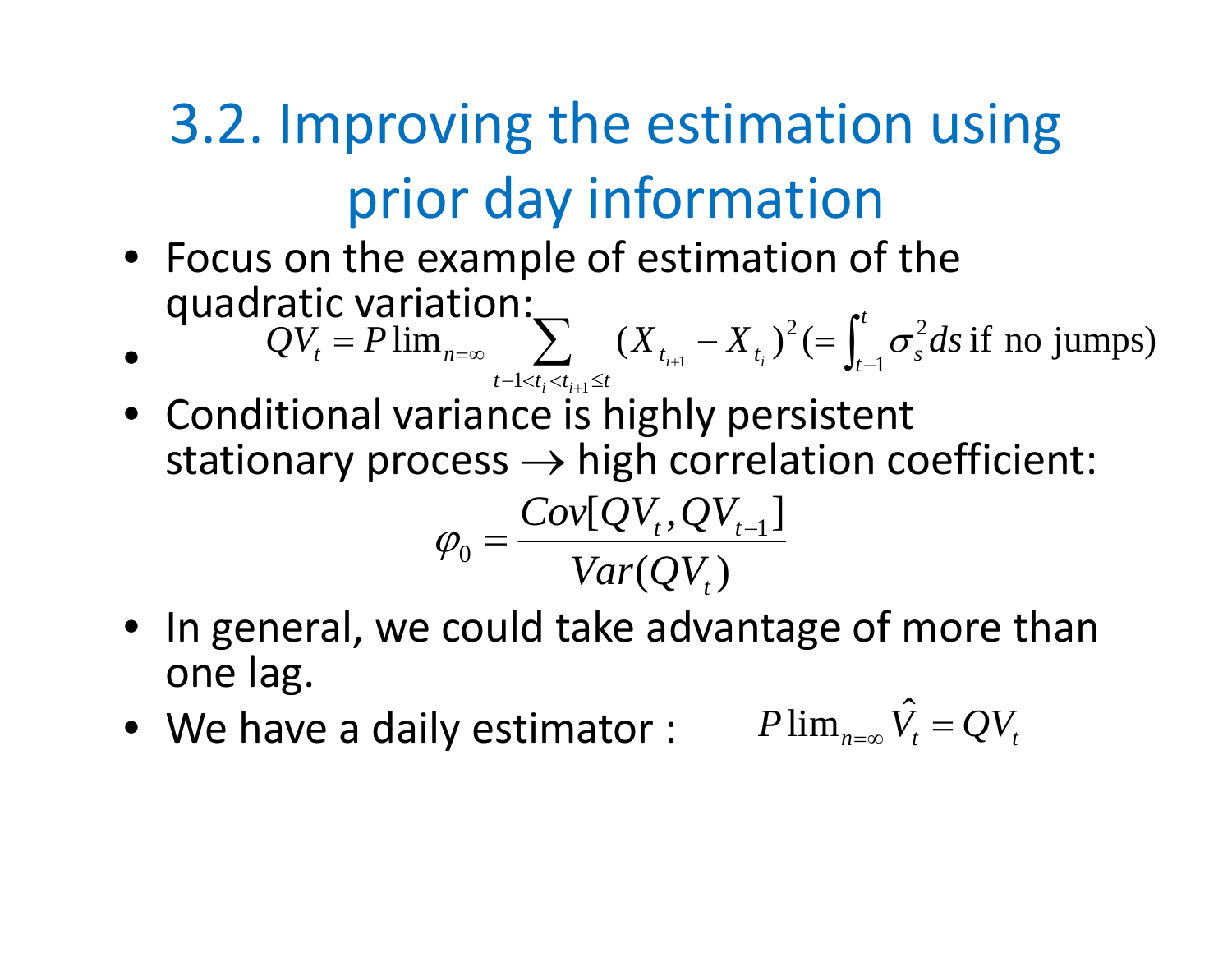Population characteristics of the time series of daily estimators:

$$
\sigma^2 = E(QV_t) = E(\hat{V}_t)
$$

$$
\varphi = \frac{Cov[\hat{V}_t, \hat{V}_{t-1}]}{Var(\hat{V}_t)}
$$

Estimation of  $\sigma$  and  $\phi$  is from time  $s$ eries (daily) information:  $\hat{V}_{\tau}$ ,  $\tau$  = 1,..,  $T$ Estimation error immaterial if  $\quad \sqrt{ T } >> n^{\alpha}$ 

Note that the notation  $\alpha$ is used to accommodate ≠ volatility estimators  $\varphi - \varphi_0 \approx \frac{2\varphi}{\pi^{\alpha}}$ 

$$
n^{\alpha/2} \frac{\left(\hat{V}_t - QV_t\right)}{\sqrt{2Q_t}} \longrightarrow N(0,1) \text{ since :}
$$
\n
$$
\varphi - \varphi_0 \approx \frac{2\varphi}{n^{\alpha}} \frac{E(Q_t)}{Var(QV_t)}
$$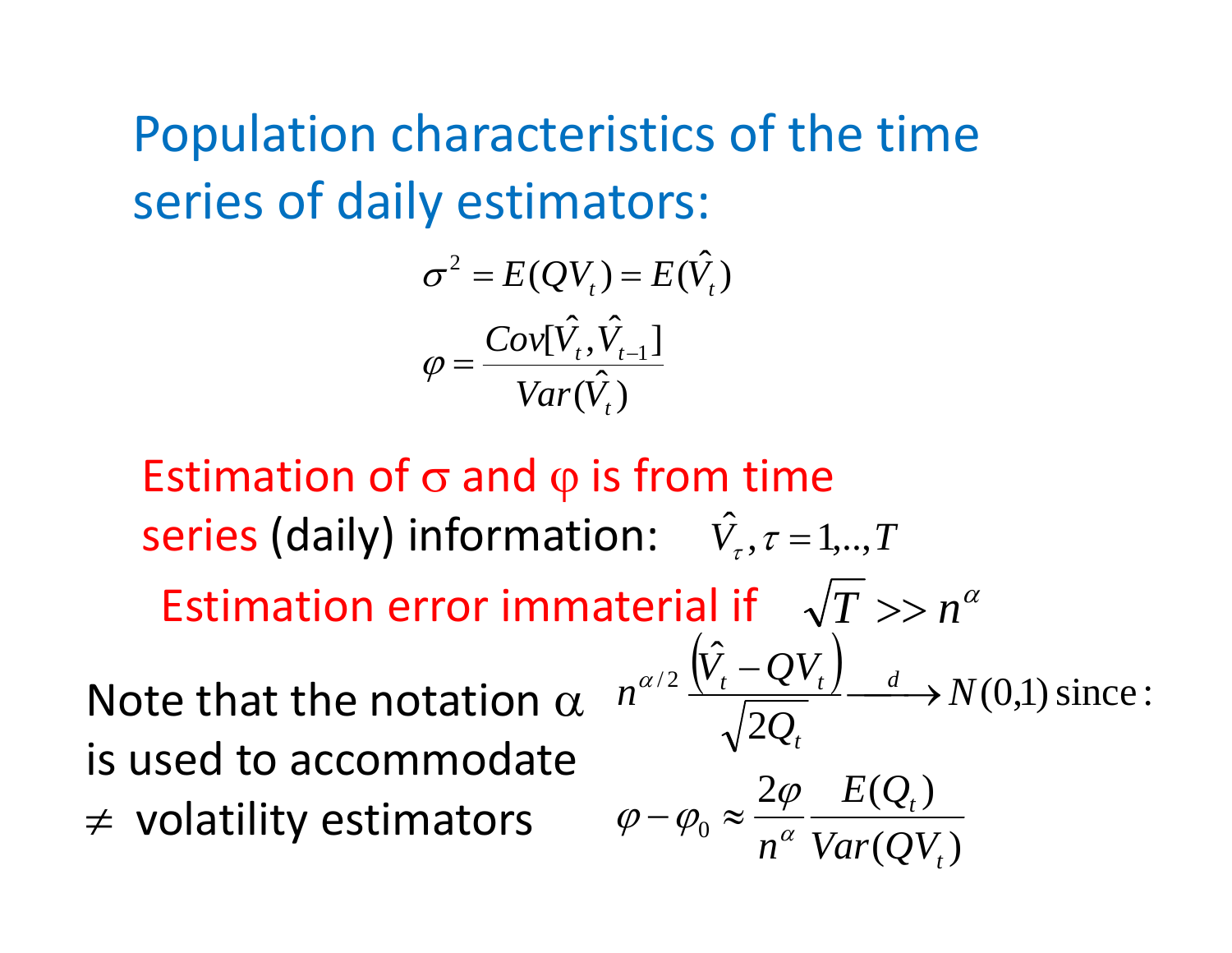Time‐series estimation error <sup>=</sup> immaterial  $\Rightarrow$  we can compute the best linear forecast **of**  $\hat{V}_t$  given  $\hat{V}_t$ <sub>*t*-1</sub>  $\hat{V}_{t|_{t-1}} = \varphi \hat{V}_{t-1} + (1 - \varphi)\sigma^2$ 

Goal <sup>=</sup> to combine the two measurements for day <sup>t</sup> (current <sup>+</sup> forecast from yesterday) to define a new estimator for day t:

$$
\widetilde{V}_t(\omega_t) = (1 - \omega_t)\hat{V}_t + \omega_t \hat{V}_{t|t-1}
$$

The more persistent the volatility process, the more informative the forecast from yesterday is about current volatility and larger the weight  $\omega$  should be. The weight  $\omega$ depend on  $t \rightarrow$  its computation will be volatility path dependent.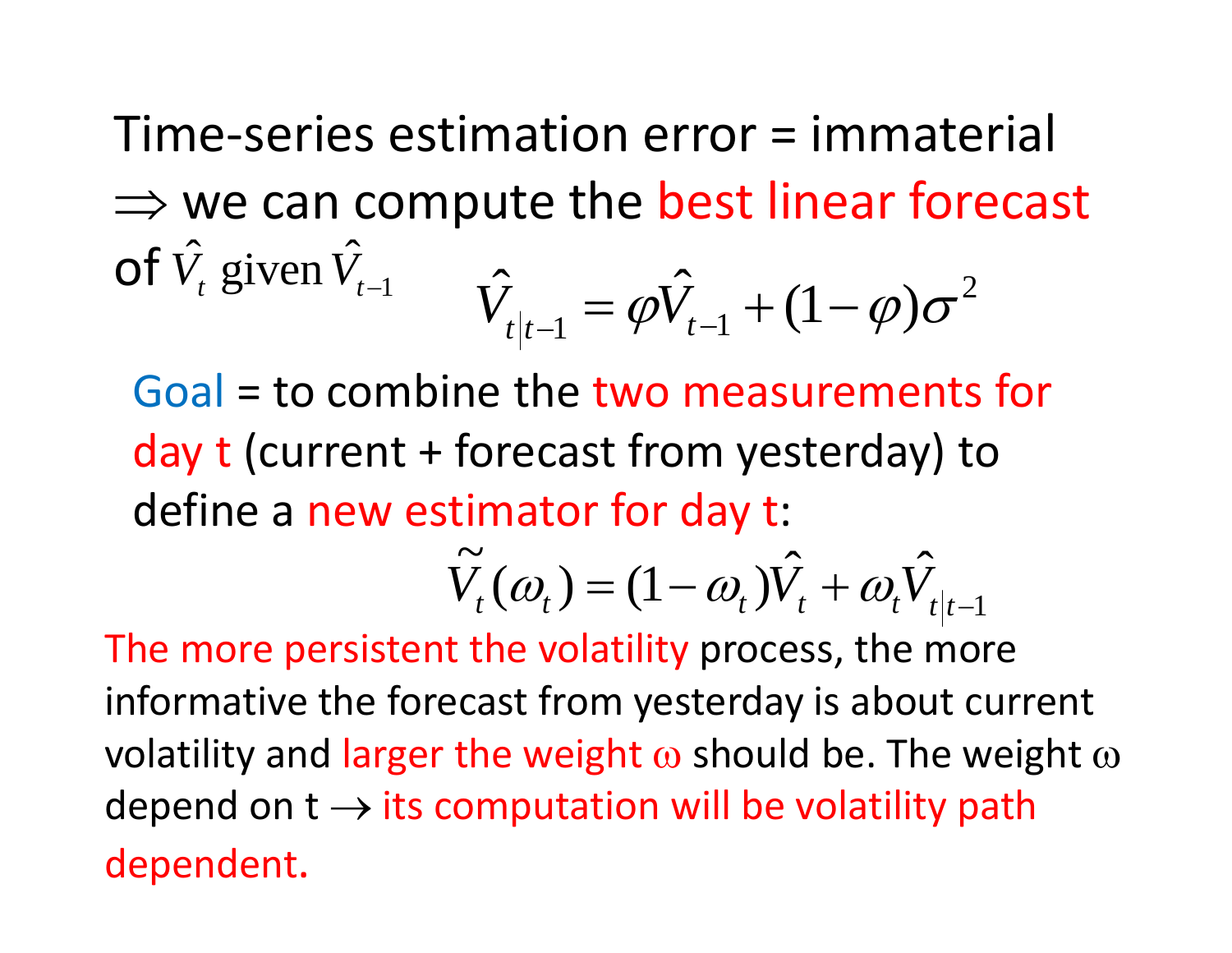Conditioning on the volatility path, we choose the weight to minimize the (asymptotic) conditional MSE:

$$
E_c[\tilde{V}_t(\omega_t) - QV_t]^2 = E_c[\hat{V}_t - QV_t - \omega_t(\hat{V}_t - \hat{V}_{t|t-1})]^2
$$

Conditional to volatility path,  $E_c[\hat{V}_t - \hat{V}_{t|t-1}] \neq 0.$ 

Optimal weight (control variables with bias, Glynn and Iglehart, 1998)

$$
\omega_{t}^{*} = \frac{Cov_{c}[\hat{V}_{t}, \hat{V}_{t} - \hat{V}_{t|t-1}]}{Var_{c}[\hat{V}_{t} - \hat{V}_{t|t-1}] + (E_{c}[\hat{V}_{t} - \hat{V}_{t|t-1}])^{2}}.
$$

$$
\omega_{t}^{*} = \frac{2Q_{t}}{2Q_{t} + 2\varphi^{2}Q_{t-1} + n^{2\alpha}[QV_{t} - \varphi QV_{t-1} - (1-\varphi)\sigma^{2}]^{2}}
$$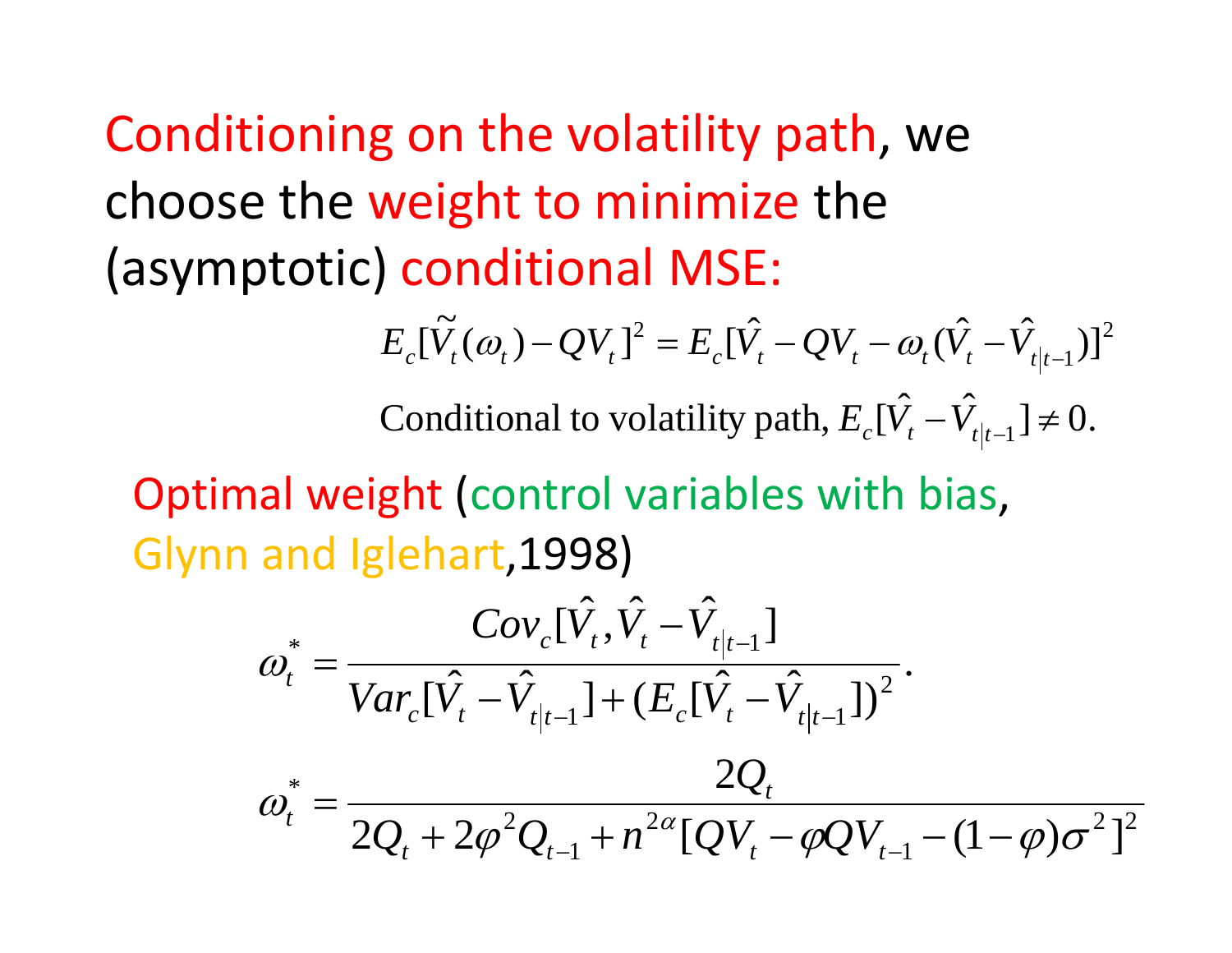## Properties of optimal weights:

- In order to estimate volatility on day t, we give a non-zero weight  $\omega^*$  to prediction error from volatility information on day (t‐1).
- This weight increases as the relative size of the variance 2Q(t)/n of V(t) is large in comparison to both:
- (i) The variance  $2Q(t-1)/n$  of  $V(t-1)$
- (ii) The squared conditional bias of forecast
- •● For a given non-zero conditional bias, the optimal weight  $\omega^*$  goes to zero when n goes to infinity.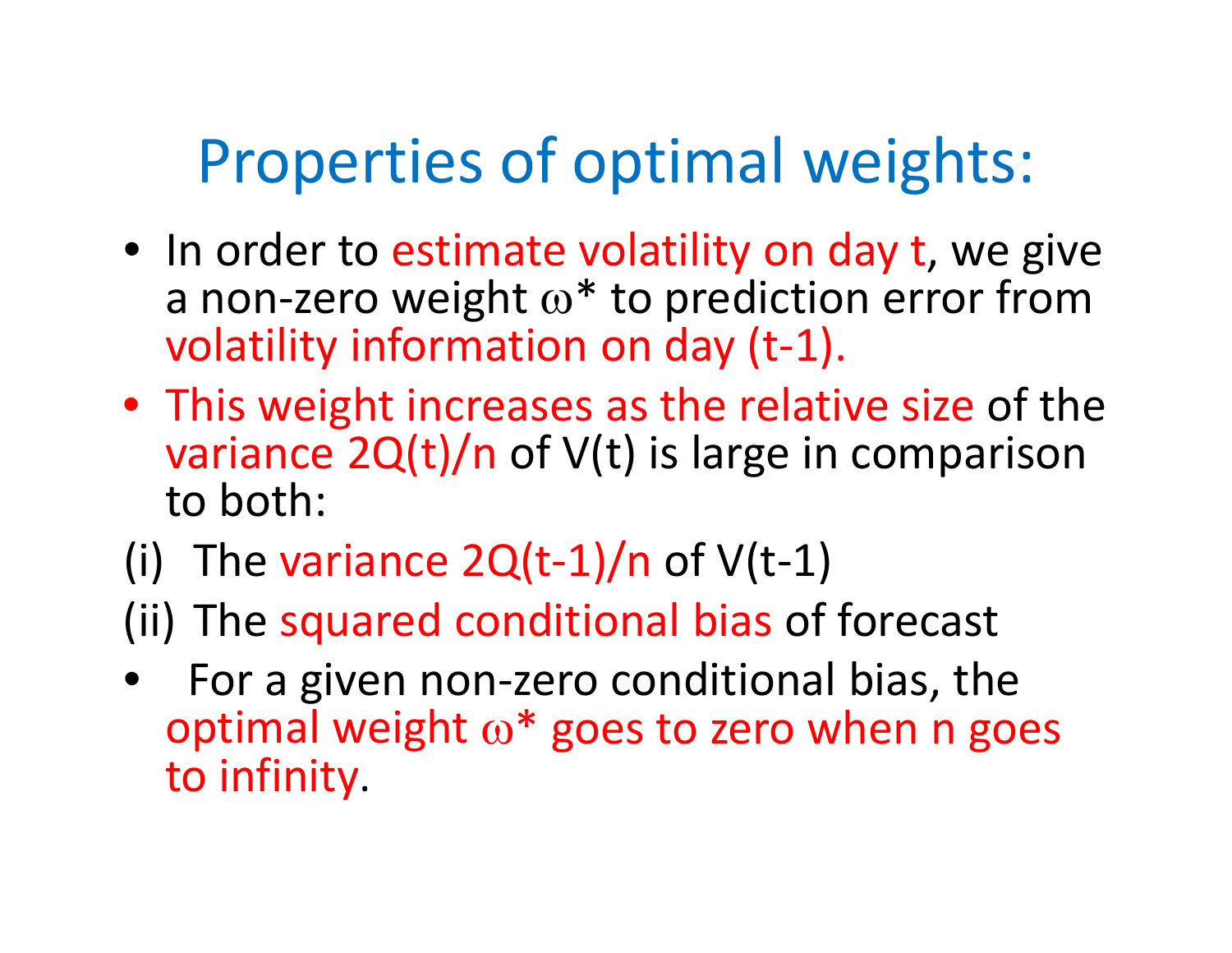# Local to unity:

- There likely is a sensible trade-off between:
- (i) Forecasting squared bias
- (ii) Variance of our intraday estimator
- This trade‐off can be rationalized by considering the correlations coefficients  $\operatorname{\varphi}$  as functions of  $\operatorname{\mathsf{n}}$ and assuming that:

$$
1 - \varphi_0^2(n) = O[\varphi_0(n) - \varphi(n)]
$$

 $\rightarrow$  Measure of the quality of our intraday information.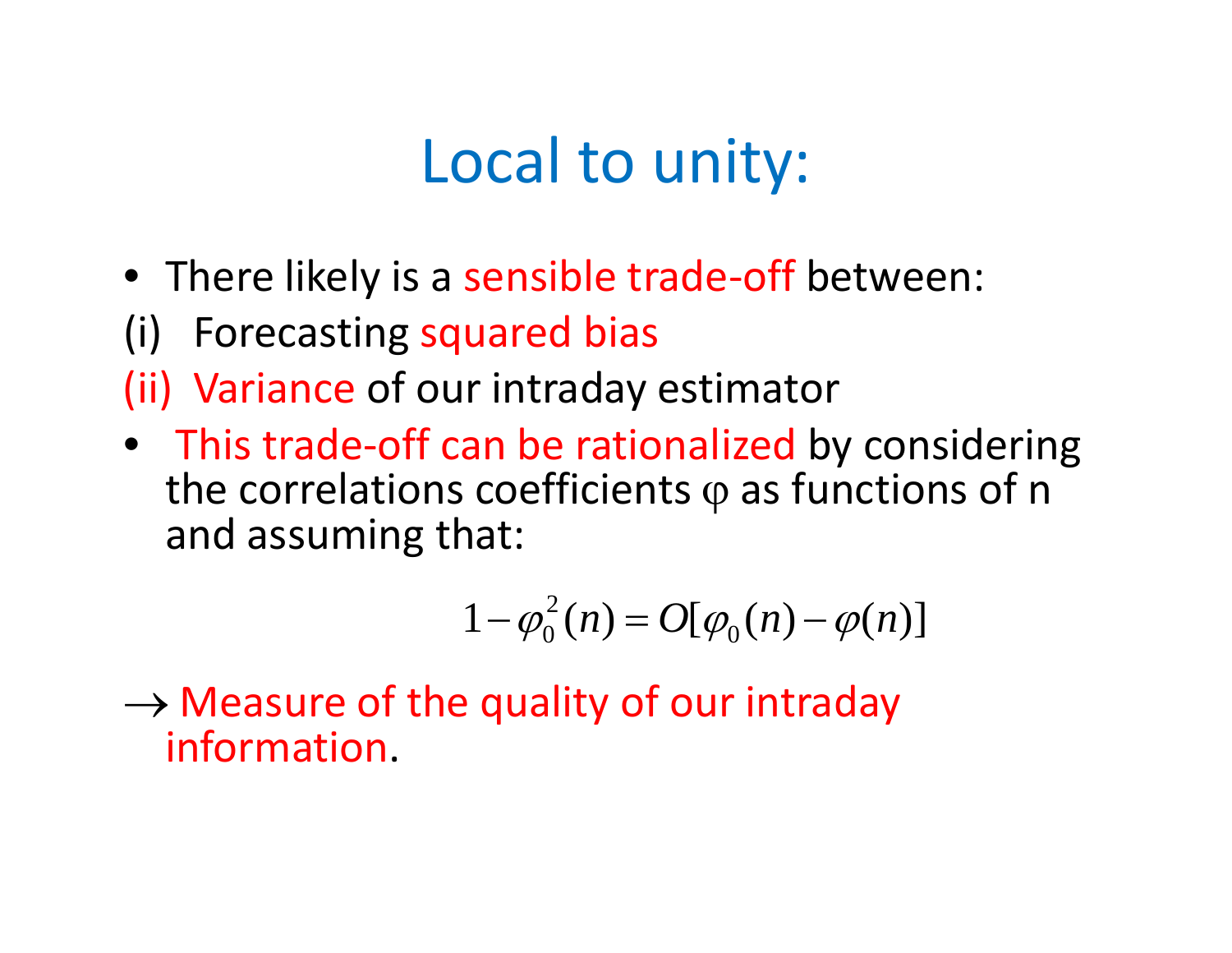#### Different feasible weighting schemes:  $\hat{Z} = \hat{V} - \lambda^2$ • Optimal: *t* t-1  $\boldsymbol{\varkappa}$ t *t*  $t \t t$   $t$  $Q_t$  *Q*  $Q_{\scriptscriptstyle{t-1}}$  –  $Q$ *Q*  $\frac{n(V_t - V_{t|t-1})^2}{\cdots} + \frac{Q_{t-1} - Q_{t-1}}{I}$ −  $^{-1} = 2 + \frac{1}{1}$ \* $(\omega_{\mu}^*)^{-1} = 2 + \frac{n(V_{t} - V_{t|t-1})}{n}$ • "Kalman": *t* $t-1$   $\boldsymbol{\varkappa}$  t *tt t t*  $\begin{array}{ccc} K & - & Q \\ & Q & Q \end{array}$  $Q_{t-1}-Q$ *Q*  $\frac{nVar(V_t - V_{t|t-1})}{(V_t - V_{t|t-1})} + \frac{Q_{t-1} - Q_{t-1}}{V_{t-1}}$ −  $(\hat{V}_t - \hat{V}_t)$ <sup>+</sup> = 2 +  $\frac{nVar(\hat{V}_t - \hat{V}_t|_{t-1})}{nVar(\hat{V}_t - \hat{V}_t|_{t-1})}$  $(\omega_{\scriptscriptstyle K}^{\scriptscriptstyle \circ})^{-1} = 2$

• Unconditional: $(\omega^{unc})^{-1} = 2 + \frac{1}{2} + \frac{1}{2} = 2$  $(Q_{\scriptscriptstyle{t}})$  $[\hat{V}_t - \hat{V}_{t|_{t-1}}]$  $(\omega^{unc})^{-1} = 2 + \frac{n \nu a r \nu_t - v_{t|t-1}}{n \nu t} >$  $u$ nc<sub>)</sub><sup>-1</sup> = 2 +  $\frac{u^2 + 2u^2 + 2u^2 + 2u^2 + 2u^2 + 2u^2 + 2u^2 + 2u^2 + 2u^2 + 2u^2 + 2u^2 + 2u^2 + 2u^2 + 2u^2 + 2u^2 + 2u^2 + 2u^2 + 2u^2 + 2u^2 + 2u^2 + 2u^2 + 2u^2 + 2u^2 + 2u^2 + 2u^2 + 2u^2 + 2u^2 + 2u^2 + 2u^2 + 2u^2 + 2u^2 + 2u^2 + 2u^2 + 2$ *E Q nVar*  $V - V$  $(\omega^{m})^{-1} = 2 + \frac{E(Q_t)}{E(Q_t)}$ *(Meddahi,2002)*

With correction for heteroskedasticity:  $(\omega^{unc-hc})^{-1} = .. + \frac{\mathcal{L}_{t-1} - \mathcal{L}_t}{\Omega}$ *Q*  $(\omega^{unc-hc})^{-1} = ... + \frac{Q_{t-1} - Q_t}{2}$  $\mathcal{Q}_t$ 

 $\omega^*$ =1/2

• Rule of thumb

*(Andreou and Ghysels,2002) ( y, )*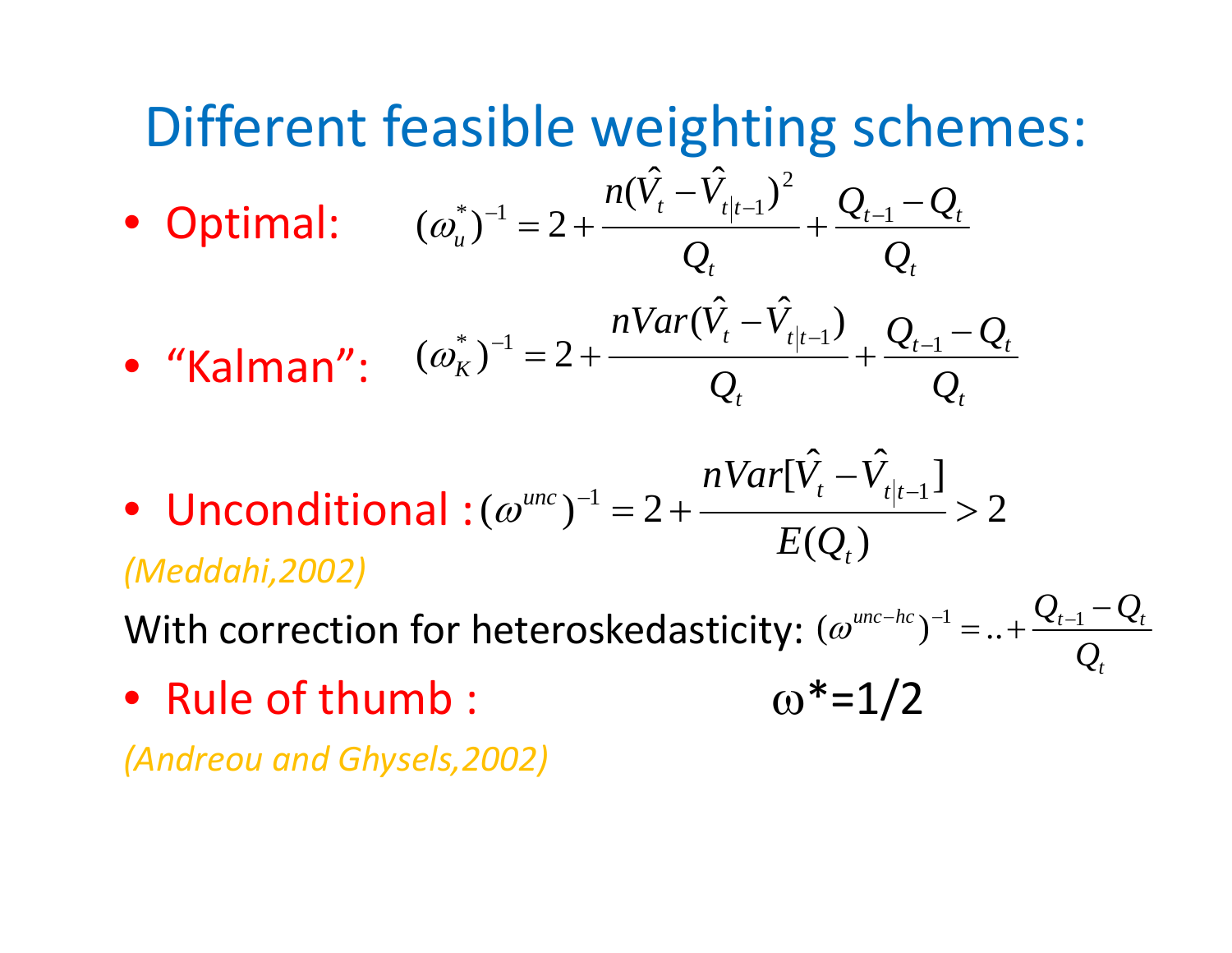# Summary of simulation/empirical results

- Conditional approach = significantly more efficient
- Bias <sup>=</sup> very small (3%)
- Optimal weights as large as 25% in average for simulated data with 10 minutes intervals (with 20% MSE improvement) on simulated data
- GM stock over 3 years 2000‐2002 using 5‐ minutes returns  $\rightarrow$  Optimal weight: 15% in average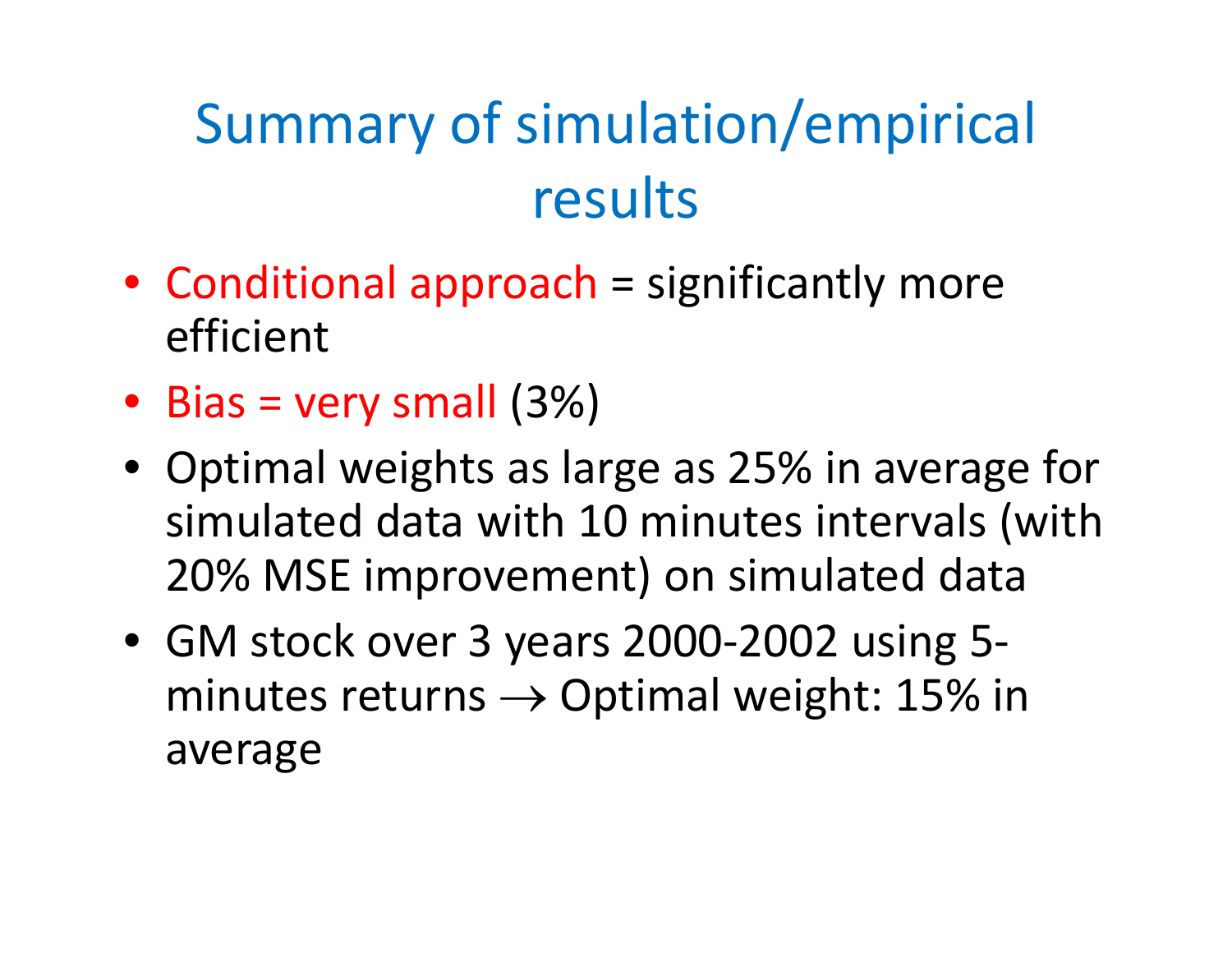### 4. The instantaneous horizon:

• Start from an estimator of integrated variance:

$$
\hat{V}_{T_1,t} \xrightarrow{P} \int_{T_1}^t \sigma_s^2 ds
$$

• Two natural estimators of spot volatility:

(i) The fixed reference estimator: 
$$
\hat{\sigma}_t^2 = \frac{1}{h} \Big( \hat{V}_{T_1,t} - \hat{V}_{T_1,t-h} \Big), T_1 < t - h < t.
$$

(ii) The internal information estimator:  $\hat{\sigma}$ 

$$
\hat{\sigma}_t^2 = \frac{1}{h} \hat{V}_{t-h,t}
$$

- $\rightarrow$  Difference due to edge effects (only in case of microstructure noise correction).
- $\rightarrow$  Fixed reference in this talk.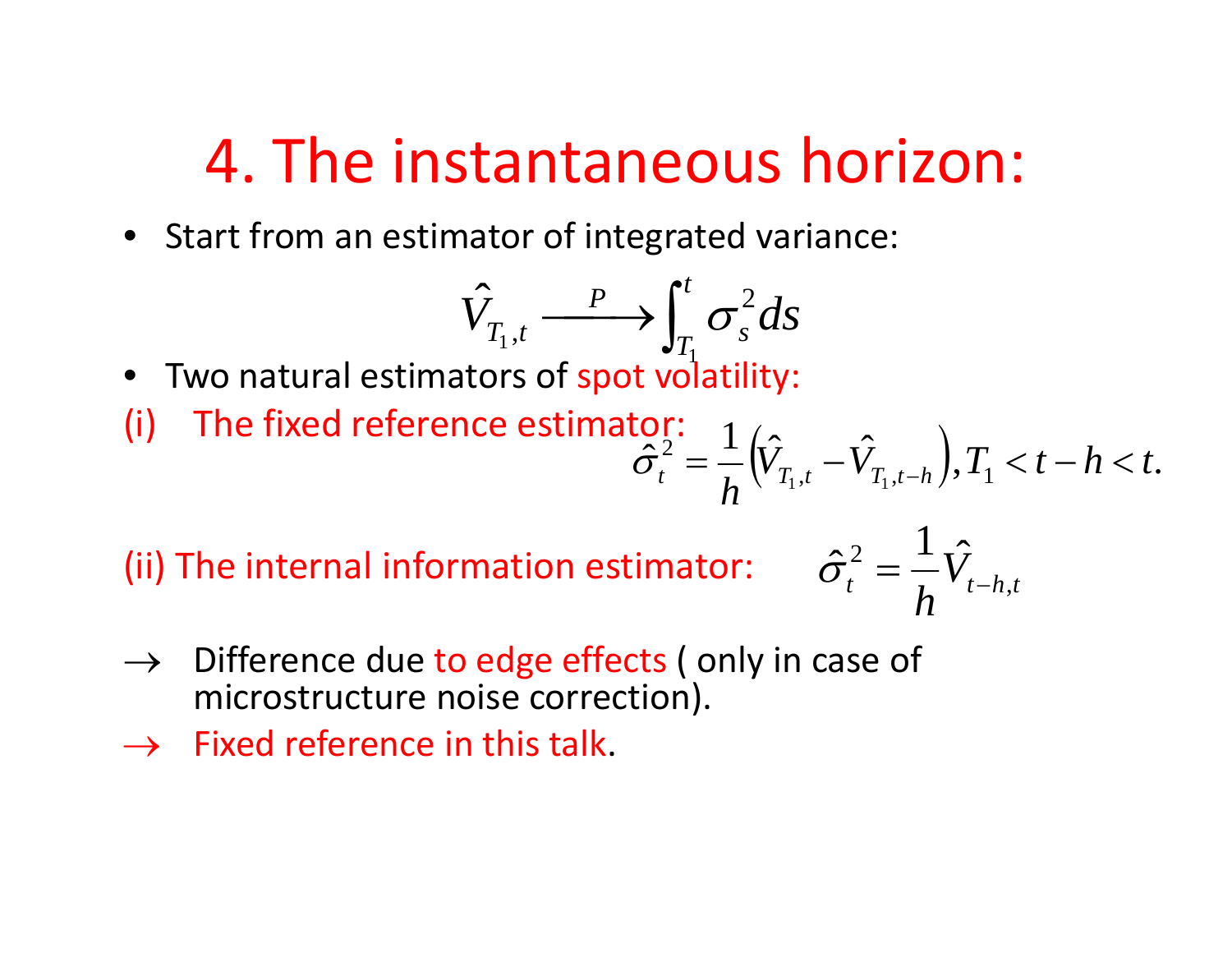$$
\hat{V}_{T_1,t} = [X, X]_{T_1,t} + n^{-\alpha} M_t^{(n)} + n^{-\alpha} Z_t^{(n)} + negligible
$$
\n
$$
\alpha = \text{convergence rate } (1/2, 1/4, 1/6, ...)
$$
\n
$$
M_t^{(n)} = martingale
$$
\n
$$
Z_t^{(n)} = "edge effect"
$$
\n
$$
M_t^n \xrightarrow{d} M_t = \int_{T_1}^t f_s dW_s^* + M_t^*
$$

W\* <sup>=</sup> Brownian motion independent of the underlying <sup>σ</sup>‐field *F* M\* <sup>=</sup> martingale adapted to <sup>σ</sup>‐field *F* (M\*≠0 if endogenous times) f <sup>=</sup> adapted to <sup>σ</sup>‐field *F*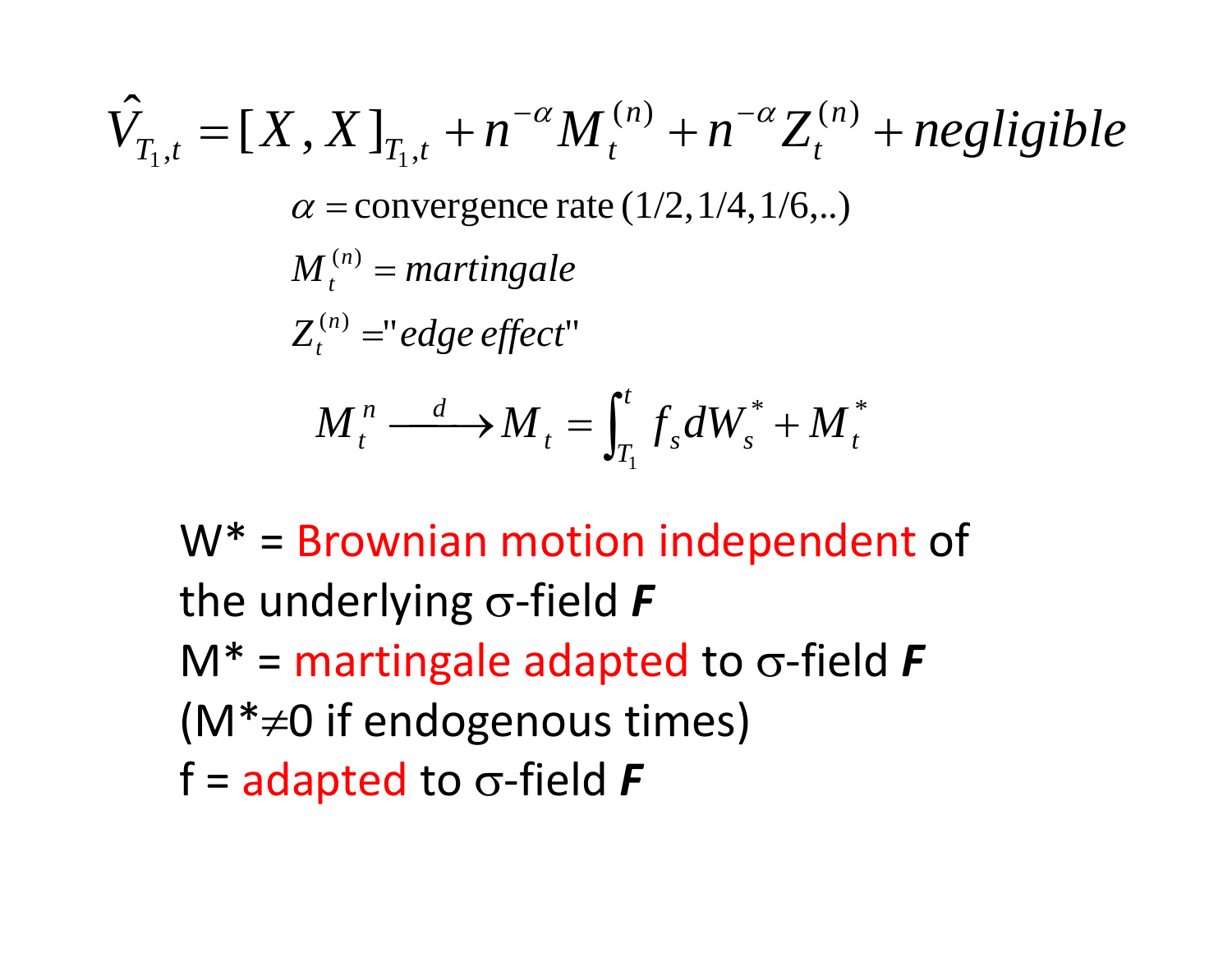R1. Edge effect at point <sup>t</sup> <sup>=</sup> asymptotically normal, independent of other limits (including edge effects) at other points).

R2 . Edge effect at fixed origin point T1 = immaterial

### KEY DECOMPOSITION:

$$
\hat{\sigma}_t^2 - \sigma_t^2 = \frac{n^{-\alpha}}{h} \Big( M_t^{(n)} - M_{t-h}^{(n)} + Z_t^{(n)} - Z_{t-h}^{(n)} + o_p(n^{-\alpha/2}) \Big)
$$
  
- 
$$
\frac{1}{h} \int_{t-h}^t (\sigma_u^2 - \sigma_t^2) du
$$

 $\overbrace{\phantom{aaaaa}}^{14}$ "*bias*.*term*"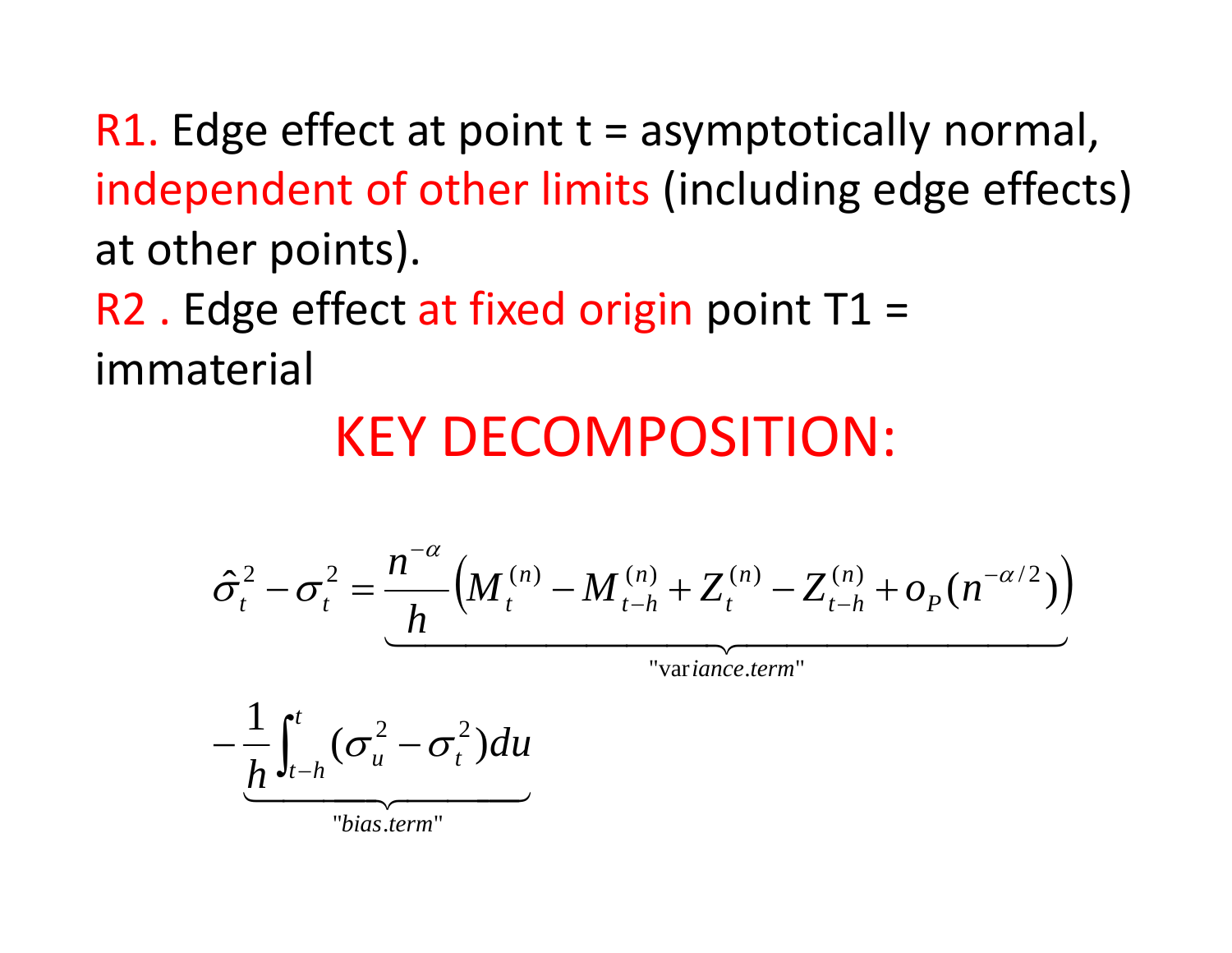### Under the assumption that volatility is a semimartingale

• Bias term <sup>∼</sup> another variance term

$$
-\frac{1}{h}\int_{t-h}^{t}(\sigma_{u}^{2}-\sigma_{t}^{2})du \approx \frac{1}{h}\int_{t-h}^{t}(t-u)d\sigma_{u}^{2}
$$
  
\n
$$
\rightarrow \text{Quadratic variation}: \frac{1}{h^{2}}\int_{t-h}^{t}(t-u)^{2}d[\sigma^{2},\sigma^{2}]_{u} \approx \frac{h}{3}\frac{\partial[\sigma^{2},\sigma^{2}]}{\partial t} = O_{P}(h)
$$

Conclusion: the squared bias term is order h to balance with the variance term of order :  $n^{-\alpha}$  /  $h$  $\Rightarrow$  Optimal balance:  $h = cn^{-\alpha/2}$